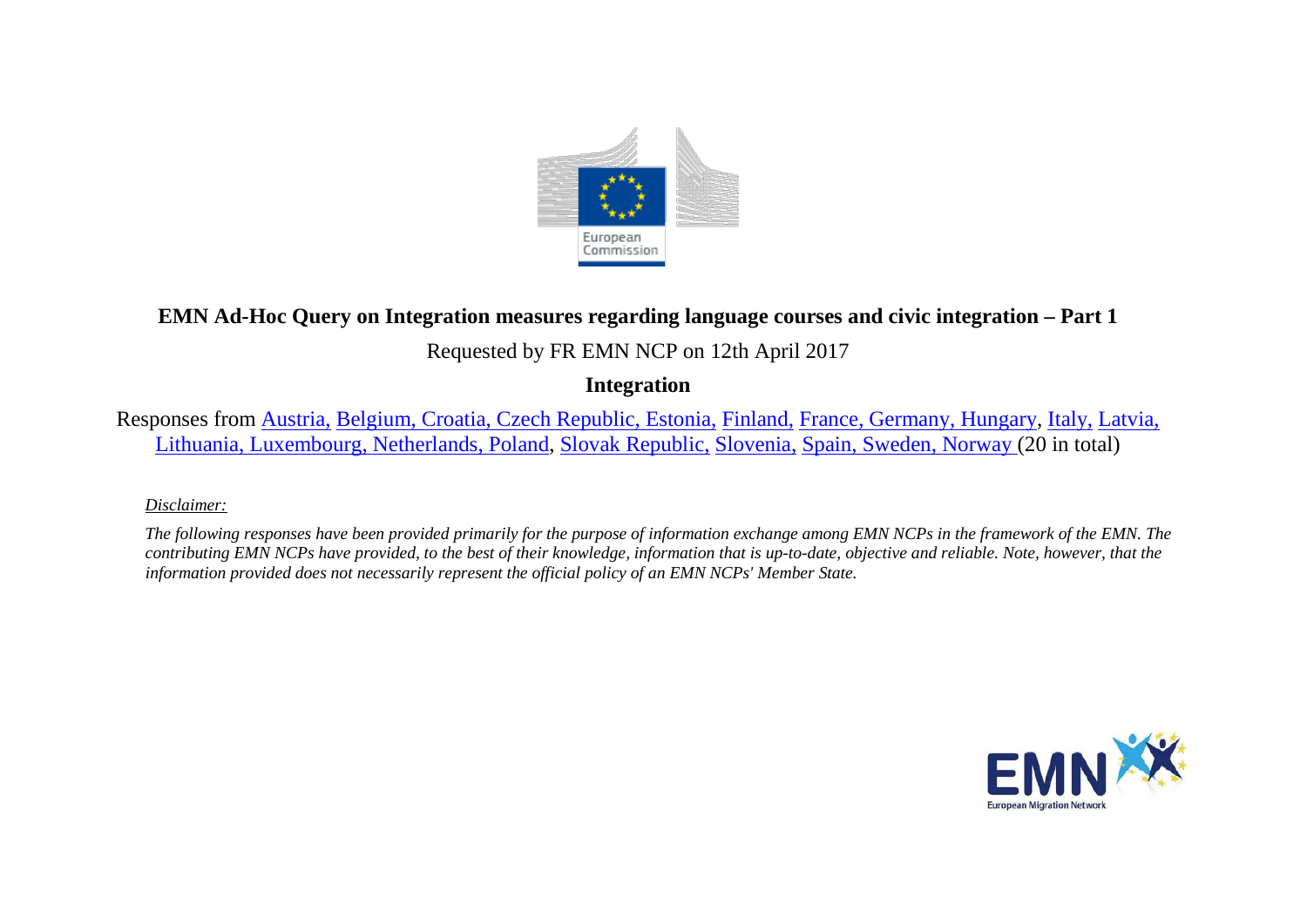### **Background information:**

The Law of 7 March 2016 on the Right of Foreign Nationals in France has modified the rights of foreign nationals, in particular with the reform of the reception and integration process for those who first arrive in France (first-time arrivals) and intend to set up permanently. The ministry of the Interior is reflecting on developing the integration policy and would like to obtain information from other Member States on their integration measures regarding language courses and civic integration.

Due to the urgent need of the Integration Directorate in order to feed into a report on this topic, we would be grateful to receive your responses as soon as possible, or by 2nd May at the latest.

Please note that the ad-hoc query is divided into two parts due to the amount of questions.

### **Questions**

- 1. When did the latest reform of integration policy take place? What were the main objectives?<br>2. Does a third-country national have to meet language requirements to settle in your country
- Does a third-country national have to meet language requirements to settle in your country? If so, what level of the Common European Framework of Reference for Languages (CEFR) is required? How is it assessed?
- 3. Once in the host country, what are the conditions to access language courses and civic training (conditions related to the status, duration of stay in the host country, price conditions, other conditions)?
- 4. Regarding the languages courses: a) What is the targeted level of the Common European Framework of Reference for Languages (CEFR)? b) What is the content of the courses (everyday vocabulary, specific topics, etc.)? c) What is the duration of the course? What are the different types of courses provided (for example, the pace of learning)?d) Do you issue a certificate of language proficiency on completion of the course?

### **Responses**

<span id="page-1-0"></span>

| Country | Wider<br><b>Dissemination</b> | <b>Response</b>                                                                                                                                                                                                                                                                                                                                                                                                                                                                                                                                                                                                                                                                                                                                                                                    |
|---------|-------------------------------|----------------------------------------------------------------------------------------------------------------------------------------------------------------------------------------------------------------------------------------------------------------------------------------------------------------------------------------------------------------------------------------------------------------------------------------------------------------------------------------------------------------------------------------------------------------------------------------------------------------------------------------------------------------------------------------------------------------------------------------------------------------------------------------------------|
| Austria | Yes                           | 1. The "50 Action Points for the integration of persons entitled to asylum or subsidiary protection in Austria"<br>was acknowledged and approved by the Council of Ministers in January 2016. The collection of measures<br>comprises 50 action points that address all areas of life. It nonetheless gives special attention to language<br>acquisition, entry into the labour market and an understanding of values. Since late 2015, and based on the "50<br>Action Points", the Austrian Integration Fund has been offering and holding values and orientation courses<br>throughout the country for persons granted asylum or subsidiary protection. Cooperation in this regard with<br>the Public Employment Service has also been in place since March 2016. Course participants acquire an |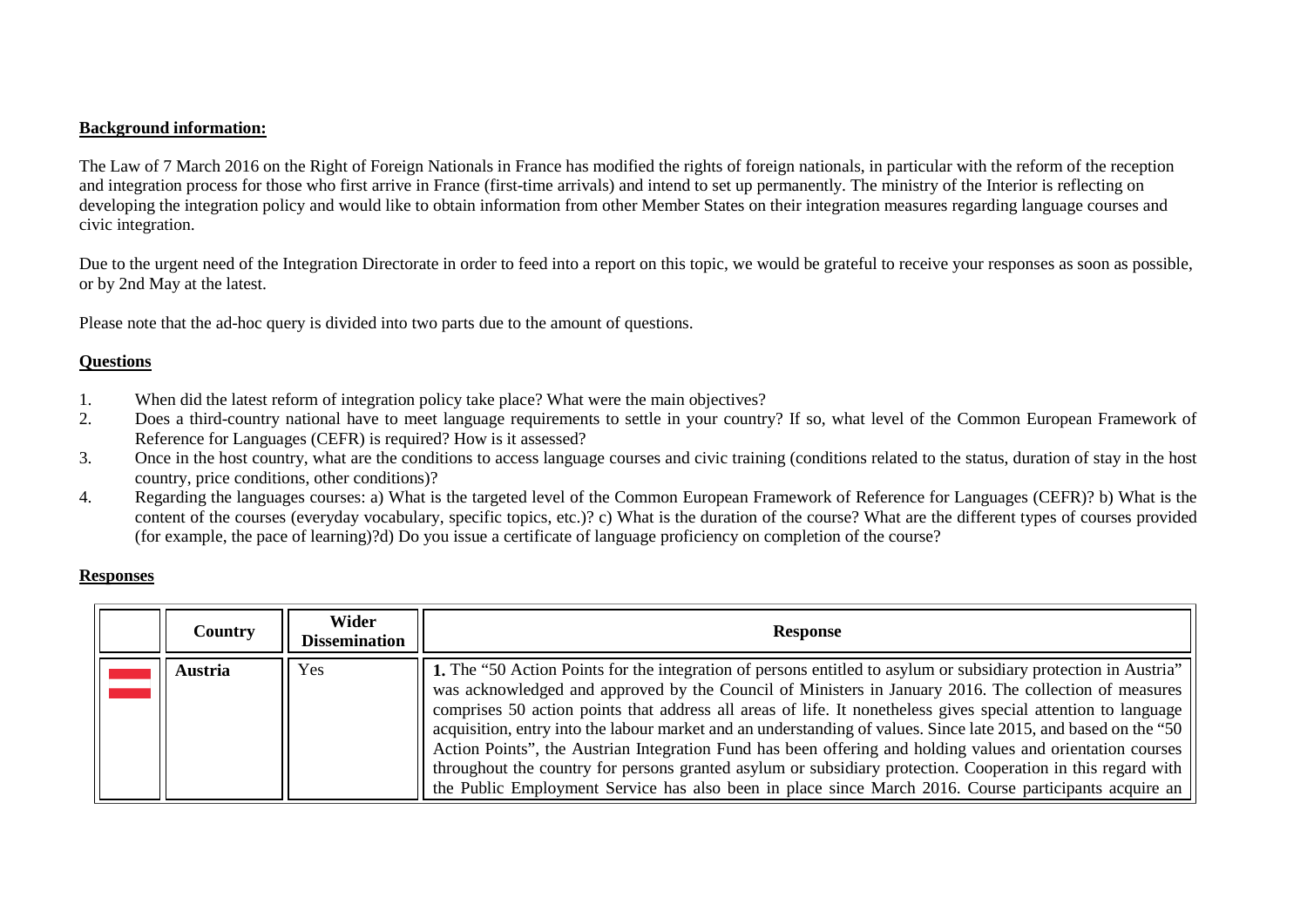|  | understanding of the fundamental values of living in the Austrian community as well as important knowledge        |
|--|-------------------------------------------------------------------------------------------------------------------|
|  | for everyday life in Austria. About 14,000 recognized refugees could be reached with such courses in 2016. A      |
|  | collection of supplementary learning materials entitled "My Life in Austria – Opportunities and Rules" was        |
|  | prepared in Arabic, Farsi/Dari and English. To deepen participants' understanding of the topics covered in the    |
|  | value and orientation courses, the Austrian Integration Fund has been offering integration workshops covering     |
|  | the focal topics of health, work and occupations, the environment and the neighbourhood, women's affairs,         |
|  | and culture and society since May 2016. In April 2016 the Federal Ministry for Europe, Integration and Foreign    |
|  | Affairs, the Federal Ministry of the Interior and the Federal Ministry of Labour, Social Affairs and Consumer     |
|  | Protection agreed on a common language support strategy as part of the "German & Integration Start Package";      |
|  | this entails closer coordination of language support activities targeted at recognized refugees and beneficiaries |
|  | of subsidiary protection as well as at asylum seekers most likely to remain in Austria. Amendments to the         |
|  |                                                                                                                   |
|  | Asylum Act, the Aliens Police Act and the Federal Office for Immigration and Asylum Procedures Act became         |
|  | effective as of 1 June 2016. This also entailed changes with regard to the integration of persons granted asylum  |
|  | or subsidiary protection. It has been specified that such persons are required, for the purpose of integration    |
|  | support, to appear at one of the Austrian Integration Fund centres immediately after being granted their status   |
|  | (Art. 67 para 1 Asylum Act). It has additionally been specified that the fact of whether an individual has        |
|  | personally participated in integration programmes offered by the Austrian Integration Fund can be taken into      |
|  | account when the individual's level of integration is reviewed during a procedure for issuing a return decision   |
|  | (Art. 67 para 2 Asylum Act). Asylum seekers to whom in all likelihood protection status will be granted may       |
|  | now also participate in integration assistance measures (Art. 68 para 1 Asylum Act). To implement additional      |
|  | measures of the "50 Action Points", the Council of Ministers adopted a package of measures for refugee            |
|  | integration on 21 June 2016. The package focuses on language and education, conveying values, promoting           |
|  | the employment of asylum seekers in community service, and targeted support of volunteers working in              |
|  | language instruction. A list of services was drawn up to determine the activities that are considered as          |
|  | community service work and are consequently allowed to be pursued. In a first step the Federal Ministry for       |
|  | Europe, Integration and Foreign Affairs together with the Austrian Integration Fund made a public call for        |
|  | proposals to provide level A1 German language courses. In the course of this call EUR 12 million or 25 projects   |
|  | were assigned all over Austria. The German language course projects, which provide 20,000 course placements       |
|  | for persons granted asylum or subsidiary protection, started on 1 September 2016 and will run until 30 June       |
|  |                                                                                                                   |
|  | 2017. Source: National Contact Point Austria in the European Migration Network (AT EMN NCP) 2017                  |
|  | Annual Report 2016 on immigration and asylum in Austria. IOM, Vienna, p. 16-17. Available at                      |
|  | http://www.emn.at/wp-content/uploads/2017/03/APR-2016_National-Report-Austria-Part-1_FINAL.pdf                    |
|  | (accessed on 19 April 2017). Planned reforms: In August 2016, Federal Minister for Europe, Integration and        |
|  | Foreign Affairs Sebastian Kurz presented the key points of the planned Act on Integration. The aim of this        |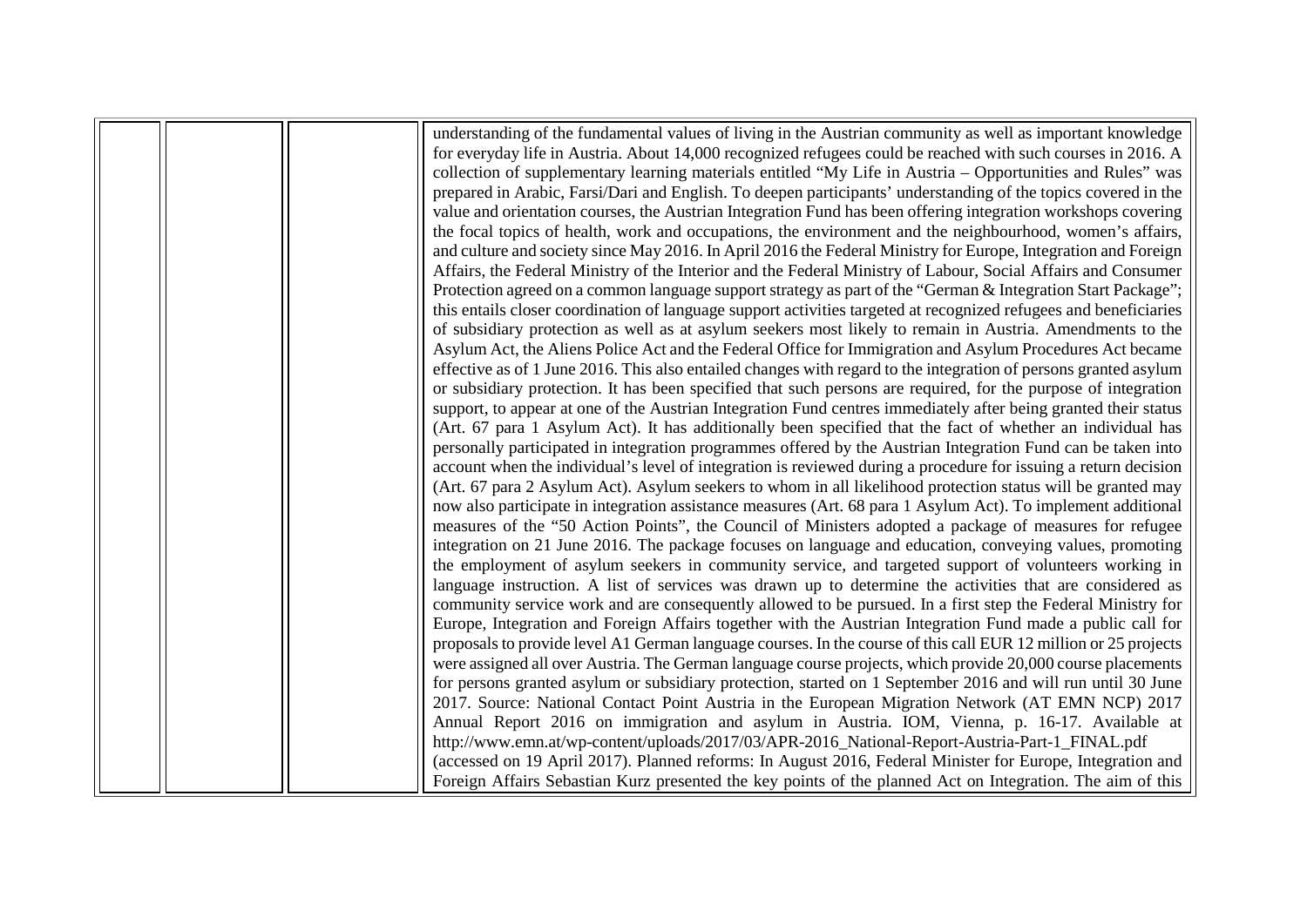| Federal Act is the expeditious integration into Austrian society of individuals who have permanently settled in<br>the country and involves the systematic provision of integration measures as well as the demand to play an<br>active role in the integration process. In detail, the key points include: measures aimed at supporting individuals<br>who are granted asylum or subsidiary protection as well as other third-country nationals in developing language<br>skills and in orientation; labour market measures; a ban on full-face veiling in public; and laws against<br>controversial groups distributing religious materials. Source: National Contact Point Austria in the European<br>Migration Network (AT EMN NCP) 2017 Annual Report 2016 on immigration and asylum in Austria. IOM,<br>Vienna, p. 13. Available at http://www.emn.at/wp-content/uploads/2017/03/APR-2016_National-Report-<br>Austria-Part-1_FINAL.pdf (accessed on 19 April 2017). These amendments are still in the process of<br>parliamentary discussion.                                                                                                                                                                                                                                                                                                                                                                                                                                                                                                                                                      |
|----------------------------------------------------------------------------------------------------------------------------------------------------------------------------------------------------------------------------------------------------------------------------------------------------------------------------------------------------------------------------------------------------------------------------------------------------------------------------------------------------------------------------------------------------------------------------------------------------------------------------------------------------------------------------------------------------------------------------------------------------------------------------------------------------------------------------------------------------------------------------------------------------------------------------------------------------------------------------------------------------------------------------------------------------------------------------------------------------------------------------------------------------------------------------------------------------------------------------------------------------------------------------------------------------------------------------------------------------------------------------------------------------------------------------------------------------------------------------------------------------------------------------------------------------------------------------------------------------------|
| 2. Current legislative situation: According to the legal situation currently in force, foreign nationals willing to<br>settle in Austria, in general have to prove knowledge of the German language at different stages of the<br>settlement process. They need a certificate of level A1 of the CEFR before coming to Austria. Two years after<br>the issuing of the residence permit TCN need a certificate of level A2 (Integration Agreement Module 1). One<br>common way to fulfil this requirement is to participate in a "German-Integration course". In order to obtain a<br>"Permanent Residence – EU" or the Austrian citizenship, level B1 of the CEFR has to be proven after five<br>years (Integration Agreement Module 2 - Art. 14-14b Settlement and Residence Act). Certificates issued by<br>institutions which are recognized by the Austrian Integration Fund are accepted.                                                                                                                                                                                                                                                                                                                                                                                                                                                                                                                                                                                                                                                                                                           |
| 3. Asylum seekers: Asylum seekers to whom in all likelihood protection status will be granted may now also<br>participate in integration assistance measures, as for example language courses, job training courses and civic<br>training (Art. 68 para 1 Asylum Act). Persons entitled to asylum and subsidiary protection will receive<br>comprehensive rights (language training, courses on values and orientation) as well as obligations (among<br>other things obligation to participate, contribute and successfully complete the courses offered) stipulated in<br>an integration contract. In the event of violations of the obligations specified in the integration contract, the<br>social benefits will be cut back (Source: Federal Ministry for Europe, Integration and Foreign Affairs). Other<br>migrants: As stated above, migrants coming through other channels than international protection to Austria in<br>general have to prove knowledge of the German language at the level of A1 before coming to Austria and then<br>need a certificate of A2 within 2 years after the issuing of their residence title. The courses in this field are<br>provided by institutions certified by the Austrian Integration Fund and have to be paid by the participants.<br>Family members of TCN who come for reasons of family reunification receive a reimbursement of 50% of the<br>course costs from the federal state (max. $\epsilon$ 750,-) if the course is completed within 18 months after the issuing<br>of their residence title (Art. 15 para 1 Settlement and Residence Act). |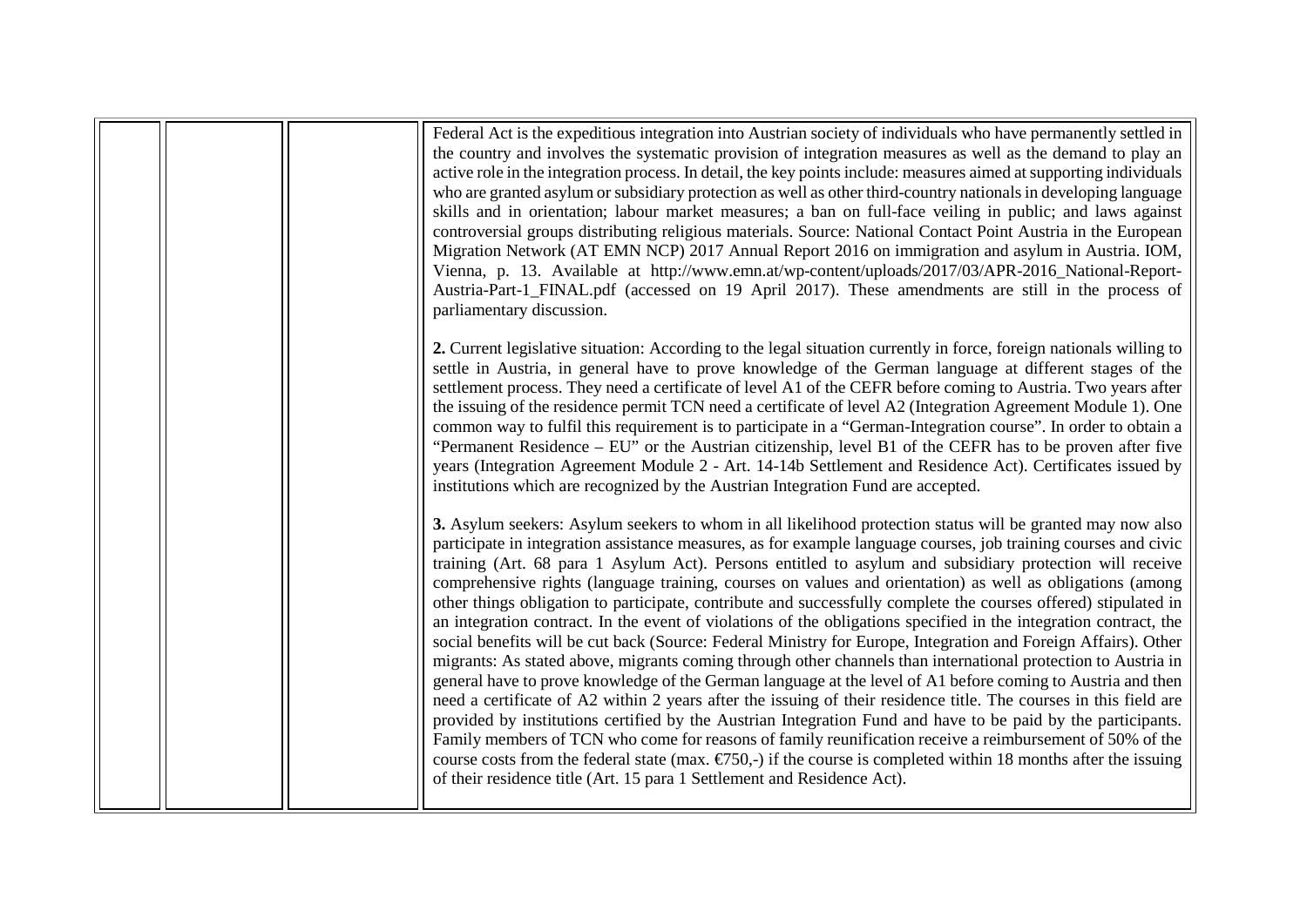<span id="page-4-0"></span>

|                |     | 4. Language courses for beneficiaries of international protection and asylum seekers: According to Art. 68 para<br>3 Asylum Act, integration assistance measures for persons granted asylum or subsidiary protection and asylum<br>seekers are to be provided by private, humanitarian and church related institutions. The federal state provides<br>reimbursement of costs. Due to the high plurality of course providers in the federal provinces, general<br>statements about the content, duration, different types etc. cannot be made. Language courses for other<br>migrants: a) Level A2 within two years after a first residence permit has been issued. b) 'German-Integration<br>courses' have to provide participants with elementary knowledge of the German language in order to be able<br>to communicate and read simple texts. Furthermore, topics of everyday life with elements of civic training and<br>topics related to European and democratic fundamental rights have to be covered in order to enable participants<br>to participate in the social, economic and cultural life in Austria (Art. 16 para 1 Settlement and Residence Act).<br>c) In general 300 units of 45 minutes (Art. 6 Regulation on the Integration Agreement). d) Yes.                                                                                                                                                                                                                                                                                                                                                                                                                                                                                                                                                                                                                                                                                                                                                                                                                                                                                                                                                                                                                                                                                                                                                                                                                                           |
|----------------|-----|-----------------------------------------------------------------------------------------------------------------------------------------------------------------------------------------------------------------------------------------------------------------------------------------------------------------------------------------------------------------------------------------------------------------------------------------------------------------------------------------------------------------------------------------------------------------------------------------------------------------------------------------------------------------------------------------------------------------------------------------------------------------------------------------------------------------------------------------------------------------------------------------------------------------------------------------------------------------------------------------------------------------------------------------------------------------------------------------------------------------------------------------------------------------------------------------------------------------------------------------------------------------------------------------------------------------------------------------------------------------------------------------------------------------------------------------------------------------------------------------------------------------------------------------------------------------------------------------------------------------------------------------------------------------------------------------------------------------------------------------------------------------------------------------------------------------------------------------------------------------------------------------------------------------------------------------------------------------------------------------------------------------------------------------------------------------------------------------------------------------------------------------------------------------------------------------------------------------------------------------------------------------------------------------------------------------------------------------------------------------------------------------------------------------------------------------------------------------------------------------------------------------|
| <b>Belgium</b> | Yes | 1. Introduction: In Belgium, the Communities (Flemish, French and German speaking) and the Regions<br>(Flanders, Wallonia and Brussels-Capital) are responsible for integration policies. As a consequence, legal<br>aspects, practices, policies and budgets attributed to integration differ from one entity to the other. In Flanders,<br>the Agency for Integration and Civic Integration, as well as the two local agencies for integration and civic<br>integration of the cities of Gent (IN-Gent) and Antwerp (Atlas) are in charge of the operational implementation<br>of the integration policy. The Agency for Local Affairs (Agentschap Binnenlands Bestuur) is responsible for<br>policy preparation and evaluation. In Wallonia, the integration policy is decentralized and organized through<br>eight Regional Integration Centres created on a territorial basis. These centres cooperate through a supra-<br>structure, the Platform for Consultation and Support for the Regional Integration Centres (DISCRI). In the<br>Brussels Capital Region, the Flemish Community Commission (VGC) is responsible for the integration policy<br>for Dutch-speaking people, while the French Community Commission (COCOF) is responsible for the<br>integration policy for French-speaking people. In the German speaking Community, the Ministry of said<br>Community is responsible for the integration measures. For the courses, migrants are accompanied by a<br>reference centre for integration and migration. A. FLANDERS Flanders developed a programme of civic<br>integration in 2001, and introduced a (mandatory) integration pathway for newcomers in 2004. The (civic)<br>integration sector in Flanders has recently been subject to a structural reform laid down in the Civic Integration<br>Decree of 7 June 2013, which was amended by the Decree of 29 May 2015. One of the goals of this reform<br>was to achieve a better coordinated approach of the integration and civic integration sector in Flanders. This<br>resulted in the creation of a new autonomous Agency for Integration and Civic Integration as well as the two<br>local agencies for integration and civic integration of the cities of Gent (IN-Gent) and Antwerp (Atlas). The<br>implementing Decree was approved in January 2016 by the Flemish government. This Decree also implements<br>the obligation for civic integration to focus more on the results achieved rather than on the efforts made, as |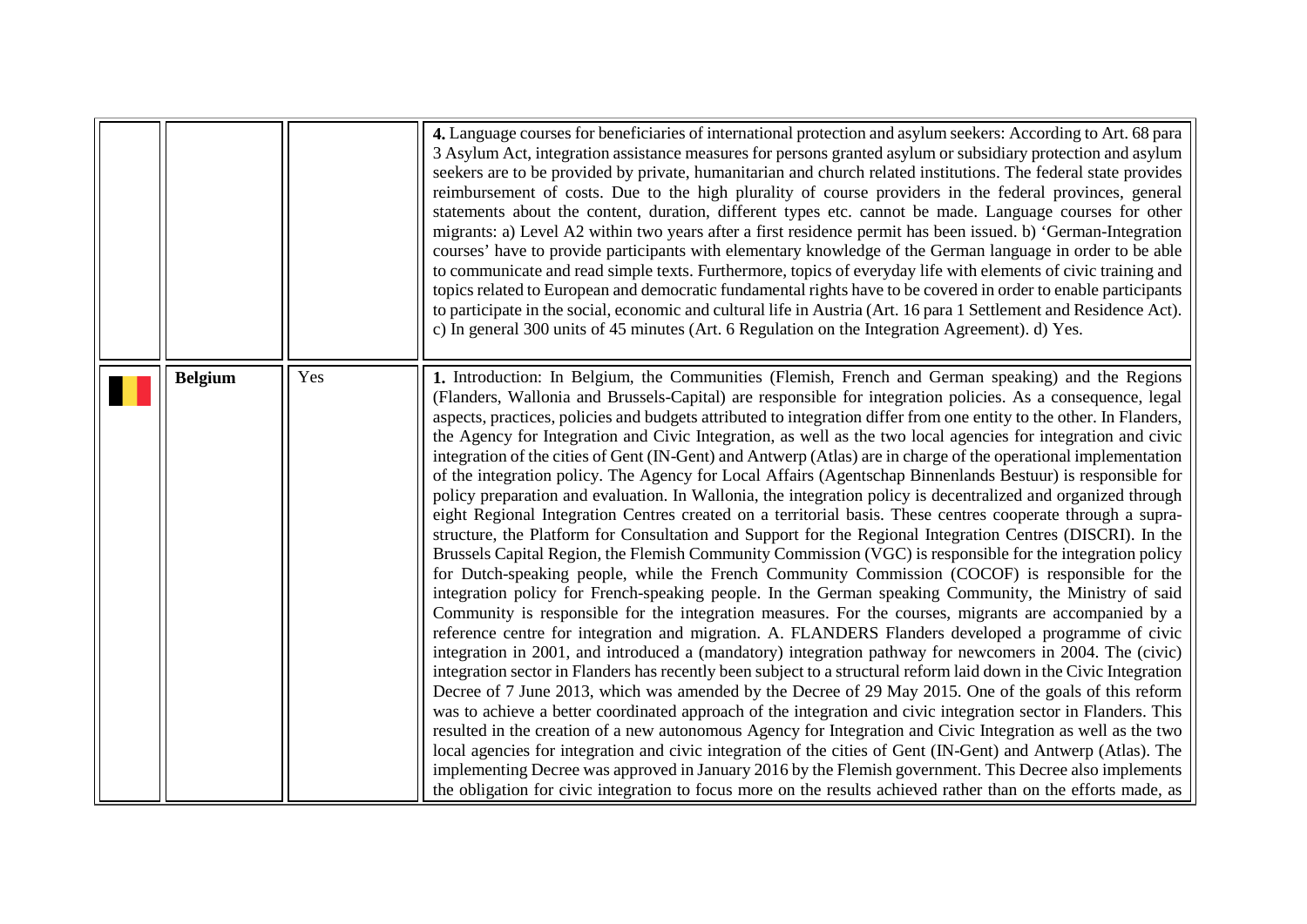|  | was the case before. B. WALLONIA The Walloon Government approved the Decree on the integration<br>pathway for newcomers in Wallonia on 27 February 2014, composed of two modules: the reception module<br>(mandatory for newcomers) and the integration contract (non-mandatory). The Decree of 28 April 2016 made<br>all the modules of the integration pathway mandatory for newcomers (including a module to learn French).<br>Therefore, there is now a mandatory integration pathway in Wallonia. C. BRUSSELS In the Brussels Capital<br>Region, participation in the integration programme (for both French and Dutch speakers) is currently still on a<br>voluntary basis. However, the Brussels government has approved the first draft of the ordinance establishing                                                                                                                                                                                                                                                                                                                                                                                     |
|--|-------------------------------------------------------------------------------------------------------------------------------------------------------------------------------------------------------------------------------------------------------------------------------------------------------------------------------------------------------------------------------------------------------------------------------------------------------------------------------------------------------------------------------------------------------------------------------------------------------------------------------------------------------------------------------------------------------------------------------------------------------------------------------------------------------------------------------------------------------------------------------------------------------------------------------------------------------------------------------------------------------------------------------------------------------------------------------------------------------------------------------------------------------------------|
|  | the compulsory integration programme for newcomers on 14 April 2016. The integration pathway should<br>become mandatory at some point in 2017. Newcomers opting for a Dutch speaking civic integration pathway<br>in the Brussels Capital Region can access the programmes organized by BON, the Brussels Reception Agency<br>for Civic Integration (which is part of the Agency for Integration and Civic Integration since 1 January 2015).                                                                                                                                                                                                                                                                                                                                                                                                                                                                                                                                                                                                                                                                                                                     |
|  | This has been the case for several years. Regarding the integration programme for French speakers, a Decree<br>on the reception and integration pathways for newcomers in the Brussels Capital Region was approved on 18<br>July 2013. Two accredited 'welcome offices' opened their doors in 2016 in the Brussels Region ('VIA' and<br>'BAPA Bxl'). These 'reception offices' are responsible for the organisation of the integration programme for<br>newcomers who opt for the French module in Brussels. The offices ensure the reception, orientation and<br>guidance of newcomers. However, they are not in charge of the organization of language courses, but they will<br>orientate the newcomer to accredited language service providers. D. GERMAN SPEAKING COMMUNITY<br>The German-speaking Community started a pilot project in January 2016 to implement an integration pathway.<br>The first phase consists of language trainings. In a second phase, information on rights and obligations and<br>socio-professional orientation are added. A Decree concerning the integration of foreigners or people of foreign<br>origin is expected in 2018. |
|  | 2. No, third country nationals do not have to meet language requirements in order to come to Belgium.<br>However, international students might be required by the educational institutions to prove they meet certain<br>language requirements.                                                                                                                                                                                                                                                                                                                                                                                                                                                                                                                                                                                                                                                                                                                                                                                                                                                                                                                   |
|  | 3. A. FLANDERS The Civic integration programme in Flanders (which includes language courses, a civic<br>training, as well as coaching to find a job or a training course) is accessible to people registered in the National<br>Register in a municipality in Flanders or Brussels and who are (i) foreign nationals who are 18 years or older<br>and who come to Flanders or Brussels to reside there for a long period of time (e.g. third country nationals<br>whose reason to stay in Belgium cannot exceed 1 year, even after renewal or extension, are excluded); (ii)<br>Belgians who were not born in Belgium or who have one parent who was not born in Belgium. All persons<br>integrating have a right to a civic integration program. Moreover, the civic integration programme is mandatory                                                                                                                                                                                                                                                                                                                                                          |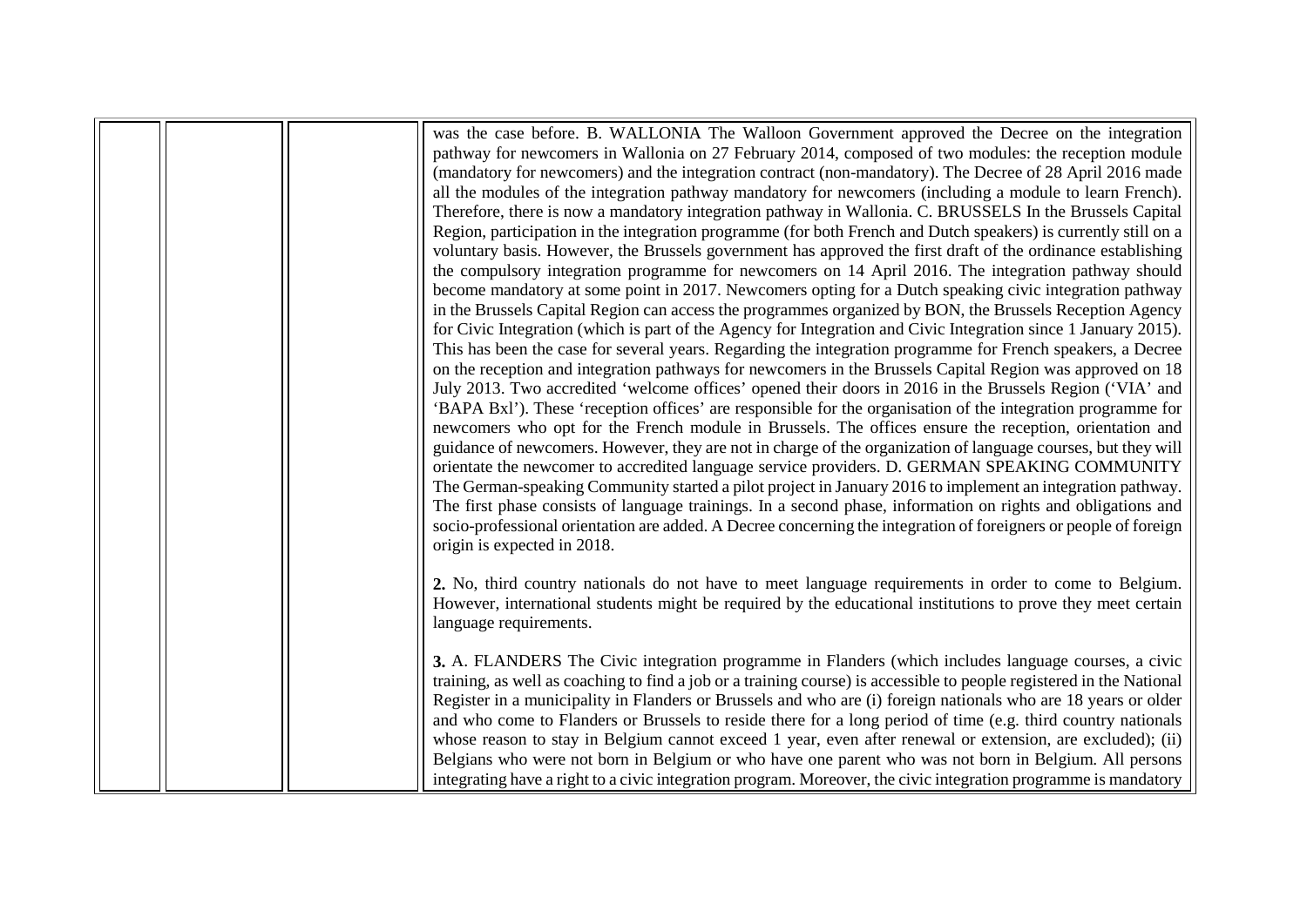|  | for certain categories. These include – inter alia: nationals from a non-EU country who are 18 years old or       |
|--|-------------------------------------------------------------------------------------------------------------------|
|  | older, who are registered for the first time in the National Register with a residence permit valid for more than |
|  | 3 months; as well as non-EU newcomers or ministers of religion in a local church or religious community,          |
|  | recognized by the Flemish authorities. Certain categories are exempted from the mandatory integration             |
|  | programme, such as EU, EEA and Swiss citizens and their family members; people who are 65 years old or            |
|  | older, etc. The entire integration programme is free of charge. B. WALLONIA The integration pathway in            |
|  | Wallonia is accessible to all foreign nationals (newcomers or not). Furthermore, it is mandatory for newcomers,   |
|  | that is to say foreign nationals who have been residing in Belgium for less than 3 years and who have a           |
|  | residence permit valid for longer than 3 months. However, certain categories are not subject to this mandatory    |
|  | pathway, or are exempted from it, such as : EU, EEA and Swiss citizens and their family members; people           |
|  | who registered in the municipal registers before 28 April 2014; foreign nationals younger than 18 and older       |
|  | than 65 years; foreign nationals who are not able to participate in the integration pathway due to medical        |
|  | reasons; salaried workers with a type B work permit or a type C work permit; independent workers (with a          |
|  | valid professional card); European Blue Card holders, etc. The entire integration programme is free of charge.    |
|  | C. BRUSSELS The integration pathway of the Brussels Region is not open to all foreign nationals or                |
|  | newcomers. It specifically targets foreign nationals who are older than 18 years and who have been legally        |
|  | residing in Belgium for less than three years. They also have to be registered in the foreigners' register of a   |
|  | municipality of the Brussels Capital region and have to hold a residence permit valid for more than three         |
|  | months. Contrary to the Flemish and Walloon integration programmes, the participation in the integration          |
|  | programme in the Brussels Capital Region is currently still on a voluntary basis (although it has been            |
|  | announced that it would become mandatory in the near future). The welcome programme is free of charge. D.         |
|  | GERMAN SPEAKING COMMUNITY The integration pathway in the German speaking Community is                             |
|  | accessible to all foreign nationals (newcomers or not). It will be mandatory for some foreign nationals after the |
|  | entry into force of the new Decree (see Part I, Q.1 of this AHQ). Furthermore, certain categories are not subject |
|  | to this mandatory pathway, or are exempted from it. The entire integration programme is free of charge.           |
|  | 4. a) What is the targeted level of the Common European Framework of Reference for Languages (CEFR)? A.           |
|  | FLANDERS In Flanders, language courses "Dutch as a second language" aim to reach the A2 level of the              |
|  | Common European Framework of Reference for Languages. There is however an exception for illiterate people         |
|  | (A1 level). B. WALLONIA In Wallonia, there is no specific level of French that needs to be reached at the         |
|  | end of the language course. There is an obligation of means rather than an obligation of results. The only        |
|  | requisite for the language classes is an attendance rate of 80% (unless the student's absence is duly justified). |
|  | C. BRUSSELS In Brussels, language courses in French (French as a Foreign Language or illiterate people),          |
|  | which are part of the integration pathway, aim to reach the A2 level of the Common European Framework of          |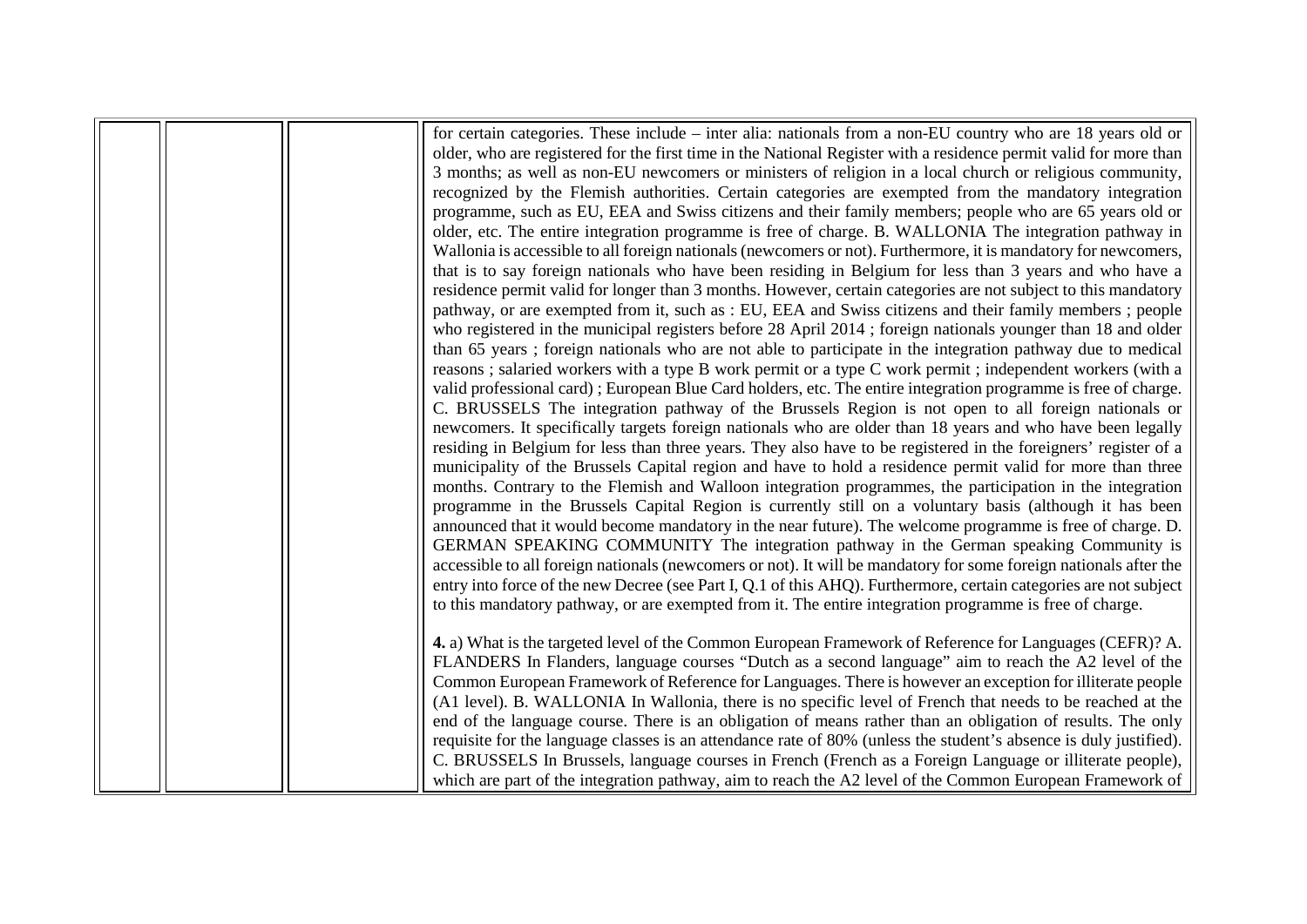|  | Reference for Languages. D. GERMAN SPEAKING COMMUNITY In the German speaking community,                              |
|--|----------------------------------------------------------------------------------------------------------------------|
|  | language courses "German as a second language" aim to reach the A2 level of the Common European                      |
|  | Framework of Reference for Languages. There is however an exception for illiterate people (A1 level). b)             |
|  | What is the content of the courses (everyday vocabulary, specific topics, etc.)? A. FLANDERS There are no            |
|  | specific courses of "Dutch as a second language" (referred to as "NT2") for people following the civic               |
|  | integration pathway. These people follow the regular Dutch language courses. People who register for the civic       |
|  | integration pathway are directed towards the appropriate level of Dutch classes following a screening of their       |
|  | profile. The "NT2" course is composed of two levels, referring to the framework of the Common European               |
|  | Framework of Reference for Languages: level A1 (breakthrough) and level A2 (waystage). The content of                |
|  | these classes is defined by the service providers (i.e. adult education or university centres). The courses are      |
|  | free of charge. B. WALLONIA The content of the French language courses is specific to each service provider.         |
|  | However, the Coordination Committee of the Integration Pathway has defined the required criteria for the test        |
|  | that evaluates the level of a candidate before the start of the language course and the test that takes place at the |
|  | end of the course in order to validate the knowledge acquired by the candidate (see:                                 |
|  | http://socialsante.wallonie.be/?q=news-parcours-integration-travaux-comite-coordination). C. BRUSSELS                |
|  | For those opting for French, the language course is a succession of different modules, each lasting between          |
|  | 100 and 250 hours. There is no standardisation of the modules but the objectives to be met at the end of the         |
|  | modules are identical. There is a frame of reference for the language trainings for literacy and for French as a     |
|  | foreign language online at http://www.spfb.brussels/espace-pro/appel-conventionnement-op%C3%A9rateur-                |
|  | linguistique-cadre-du-parcours-accueil-primo-arrivants. D. GERMAN SPEAKING COMMUNITY The                             |
|  | language courses have no fixed content. It is important that the lessons are as practice-orientated as possible.     |
|  | Different levels are offered (from literacy to $A1+$ ), as well as different types (intensive language courses and   |
|  | low-threshold courses). c) What is the duration of the course? What are the different types of courses provided      |
|  | (for example, the pace of learning)? A. FLANDERS In Flanders, the duration of the Dutch language course              |
|  | varies according to the level of the foreign national: • The Dutch language lessons for low language skilled or      |
|  | 'slow learners' are organised by the Centres for Basic Education (CBE). A standard course consists of 240            |
|  | teaching hours. • Illiterate or very low language skilled persons can also follow Dutch language lessons             |
|  | organised by the Centres for Basic Education, consisting of 600 teaching hours. • Higher educated or 'fast           |
|  | learners' are referred to Centres for Adult Education (CVO) where they can follow a standard course consisting       |
|  | of 120 teaching hours. • Persons in the civic integration pathway who want to follow higher education can            |
|  | follow a course of 90 hours if they fulfil the admission requirements for higher education. These courses are        |
|  | organised by university language centres. B. WALLONIA The French language course ("Français langue                   |
|  | étrangère", or "FLE") is organized through recognized organizations, such as the so-called Local Integration         |
|  | Initiatives, universities, public employment services and other organisations who carry out the frontline            |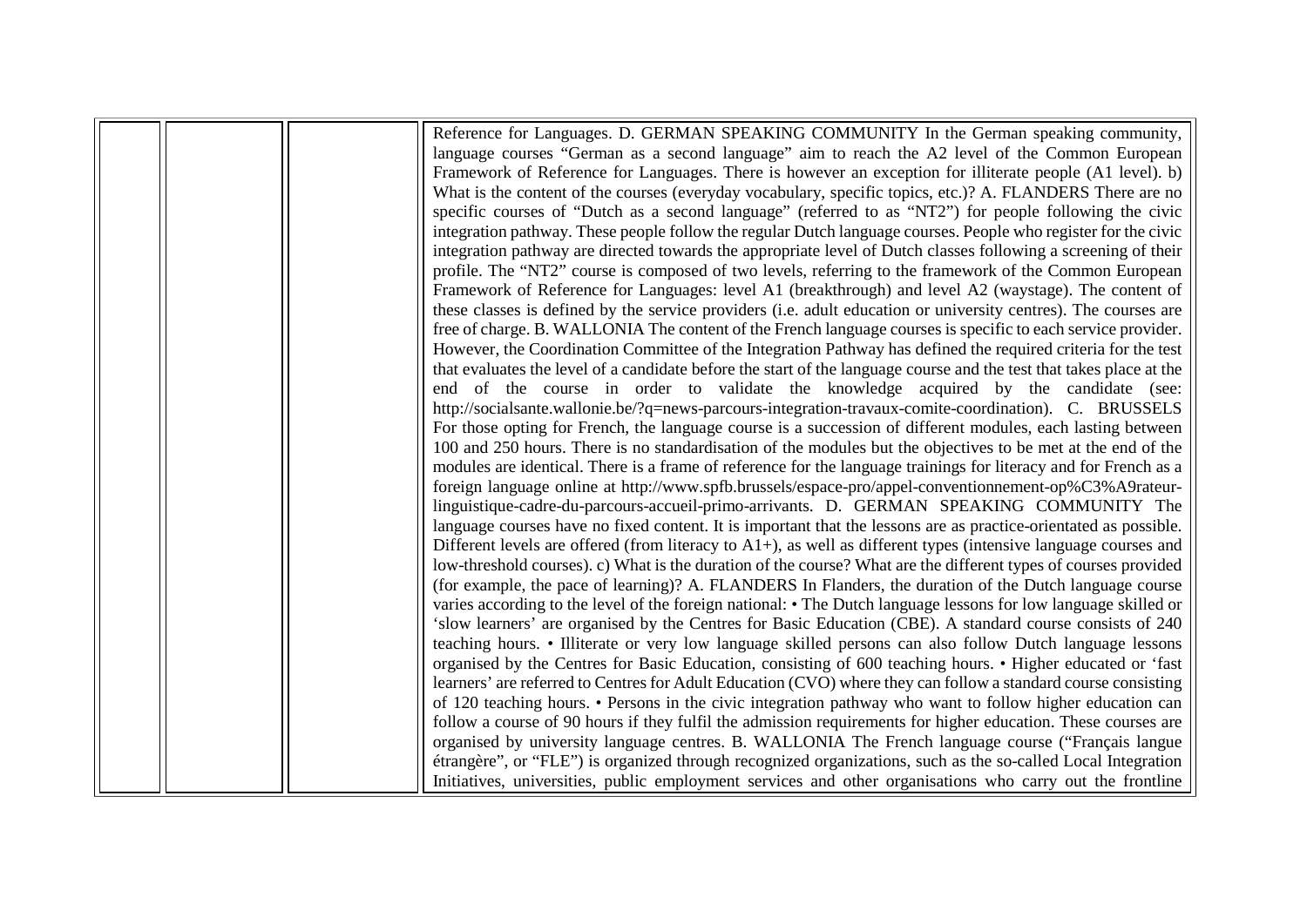|  | operations. The regional government defines the different qualifications of the trainers. The language course      |
|--|--------------------------------------------------------------------------------------------------------------------|
|  | must be completed in eight months and is composed of a minimum of 120 training hours. A test is foreseen           |
|  | before the start of the course in order to evaluate the level of the candidate and another test takes place at the |
|  | end of the course in order to validate the knowledge acquired by the candidate (the criteria that need to be met   |
|  | for these tests are defined by the Coordination Committee of the Integration Pathway, see                          |
|  | http://socialsante.wallonie.be/?q=news-parcours-integration-travaux-comite-coordination). C. BRUSSELS In           |
|  | Brussels, the duration of the language courses in French as a Foreign Language (FLE) fluctuates between            |
|  | minimum 120 hours and maximum 1150 hours for illiterate people. The courses offered take 20 hours per              |
|  | week (daytime schedule) or 7 hours per week (other schedule). There are four training schemes, defined on the      |
|  | basis of the level of education or equivalent competences of the target persons, and their proficiency in written  |
|  | and spoken French: 1. The scheme "Alpha – Spoken French as a foreign language", which is composed of two           |
|  | modules of 200 hours, intended for beneficiaries who do not have a certificate of basic education or equivalent    |
|  | competences. 2. The scheme "Alpha - Written French as a foreign language", which is composed of three              |
|  | modules of 250 hours, intended for beneficiaries who not have a certificate of basic education or equivalent       |
|  | competences. 3. The scheme "French as a foreign language $-A$ ", which is composed of three modules of 100         |
|  | and/or 200 hours, intended for beneficiaries whose mother tongue is not French and who have obtained the           |
|  | certificate of basic education or equivalent competences but have not obtained the certificate of the second       |
|  | level of secondary education or equivalent competences. 4. The scheme "French as a foreign language $- B$ ",       |
|  | which is composed of two modules of 120 hours, intended for beneficiaries whose mother tongue is not French        |
|  | and who have obtained the certificate of the second level of secondary education or equivalent competences.        |
|  | D. GERMAN SPEAKING COMMUNITY In the German speaking Community, the language course                                 |
|  | fluctuates between 90 hours and 600 hours. d) Do you issue a certificate of language proficiency on completion     |
|  | of the course? A. FLANDERS In Flanders, a certificate is granted to the foreign national after the successful      |
|  | completion of the initial civic integration programme, which includes Dutch language classes. Due to the           |
|  | implementing Decree of the Flemish Government of January 2016, foreign nationals who want to acquire a             |
|  | certificate of civic integration at the end of the integration course will have to pass a test and herewith        |
|  | demonstrate they have reached a certain level of Dutch (level A2 of the CEFR or A1 for illiterate people). B.      |
|  | WALLONIA In Wallonia, a certificate of attendance is granted to the foreign national after completion of the       |
|  | integration pathway. The foreign national must obtain this certificate within 18 months following his request      |
|  | for a residence permit of more than 3 months at the municipality (deadline is extendable). A test is foreseen      |
|  | before the start of the language course in order to evaluate the level of the candidate and another test takes     |
|  | place at the end of the programme in order to validate the knowledge acquired by the candidate. C. BRUSSELS        |
|  | The Brussels integration pathway – for newcomers opting for French – is composed of two modules: • Primary         |
|  | module: information on the trajectory and its actors and on rights and obligations, a social evaluation, and a     |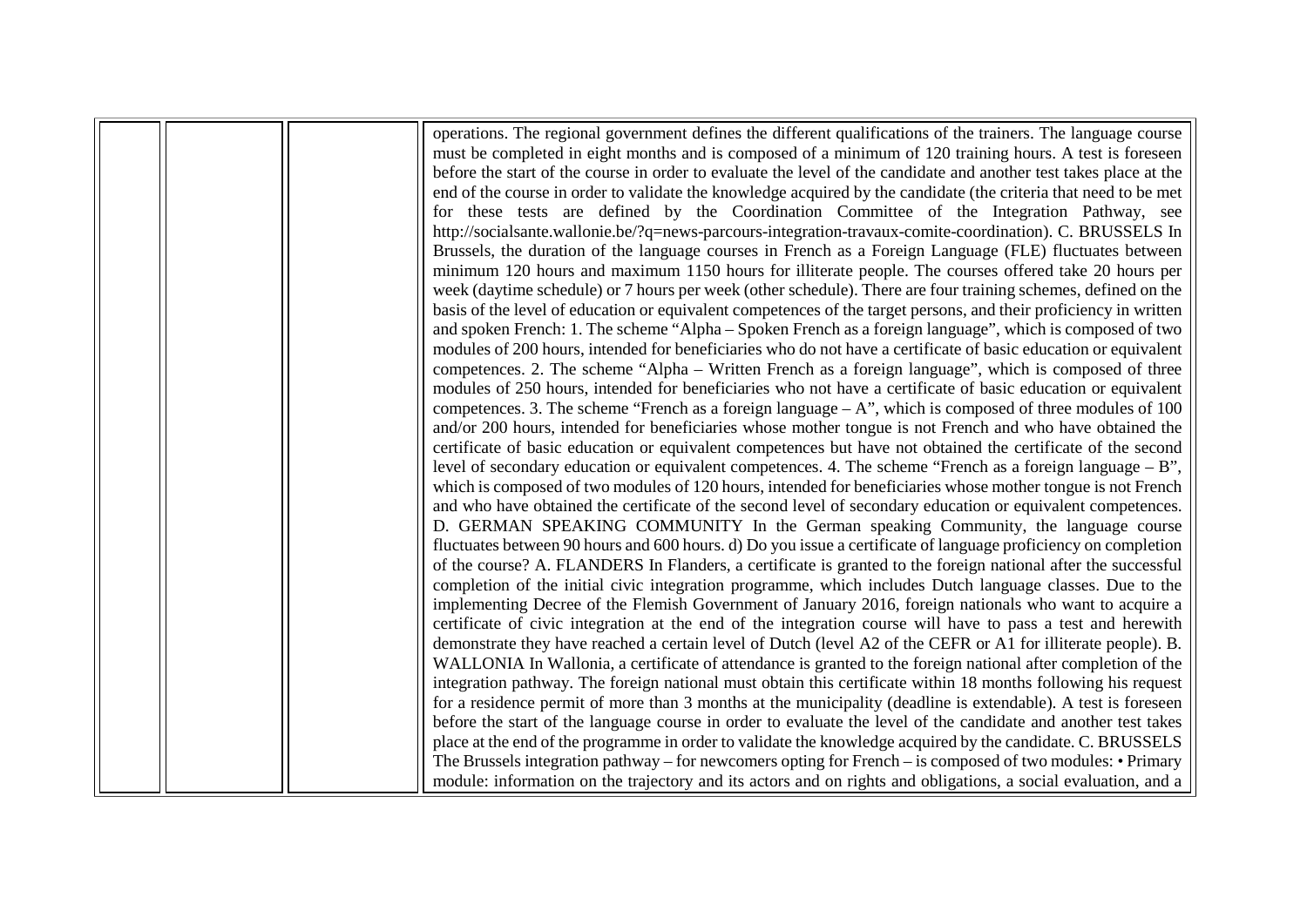|         |     | linguistic assessment; • Secondary module: individualised support programme consisting of administrative<br>support and follow-up and orientation regarding training and employment and/or a citizenship training and/or<br>French language learning. The newcomers receive a certificate of attendance after the primary module and also<br>after the secondary module - which is not the same as a certificate based on results as used in Flanders.<br>Evaluations – internal to the providers of language trainings – are carried out during the learning process, at<br>the end of each module. If he wishes to do so, the newcomer can obtain a certificate that proves he has reached<br>an A2 level of French, which will be validated by other bodies than the providers of the language trainings. D.<br>GERMAN SPEAKING COMMUNITY A certificate is granted to the foreign national after the successful<br>completion of the initial civic integration programme, which includes German language classes. To obtain this<br>certificate he must be present at least 80% of the classes. If he/she also passes the language test at the end of<br>the lesson, he/she will also obtain an additional certificate. |
|---------|-----|----------------------------------------------------------------------------------------------------------------------------------------------------------------------------------------------------------------------------------------------------------------------------------------------------------------------------------------------------------------------------------------------------------------------------------------------------------------------------------------------------------------------------------------------------------------------------------------------------------------------------------------------------------------------------------------------------------------------------------------------------------------------------------------------------------------------------------------------------------------------------------------------------------------------------------------------------------------------------------------------------------------------------------------------------------------------------------------------------------------------------------------------------------------------------------------------------------------------------|
| Croatia | Yes | 1. 1. In the framework of the EU accession process, the Government of Croatia (GoC) was required to revise<br>its legislation and practice. In 2013, it adopted the Migration Policy for 2013-2015 aiming at improved<br>practices in managing migration flows, both regular and irregular. The Migration Policy puts special emphasis<br>on integration of foreigners into Croatian society and recognizes vulnerability and need for assistance and help<br>to persons under international protection. In addition, the Action Plan for Integration was adopted as a tool to<br>monitor implementation of legislation related to integration in practice. Action Plan consist of measures in 6<br>priorities such as social welfare and health protection, accommodation and housing, language learning and<br>education, employment, inter-agency cooperation, awareness raising. A new Action Plan on integration of<br>persons granted international protection is in the process of finalization. Public consultation process has<br>finished.<br>2.2. No.                                                                                                                                                           |
|         |     | 3. 3. The condition is to have the status of the asylum seeker, alien under temporary protection, and aliens<br>under subsidiary protection. Croatian language is organized in open universities, primary schools and other<br>institutions that are authorized to perform school calendar. Civic training is not provided for aliens in Croatia.<br>4.4. a) The targeted level of the language acquisition is A1.2. It is possible that some users of the language<br>course can accomplish a higher level, A2 or B2. b) The education program provides 10 thematic contents such<br>as: greetings and introduction, requesting and thanking, the common expressions in everyday life, the body<br>parts and health, clothing and shopping, to name the numbers, the days of the week, the months of the year,<br>food and drinks, the home, family and relatives, basic objects, learning and work Language courses include                                                                                                                                                                                                                                                                                              |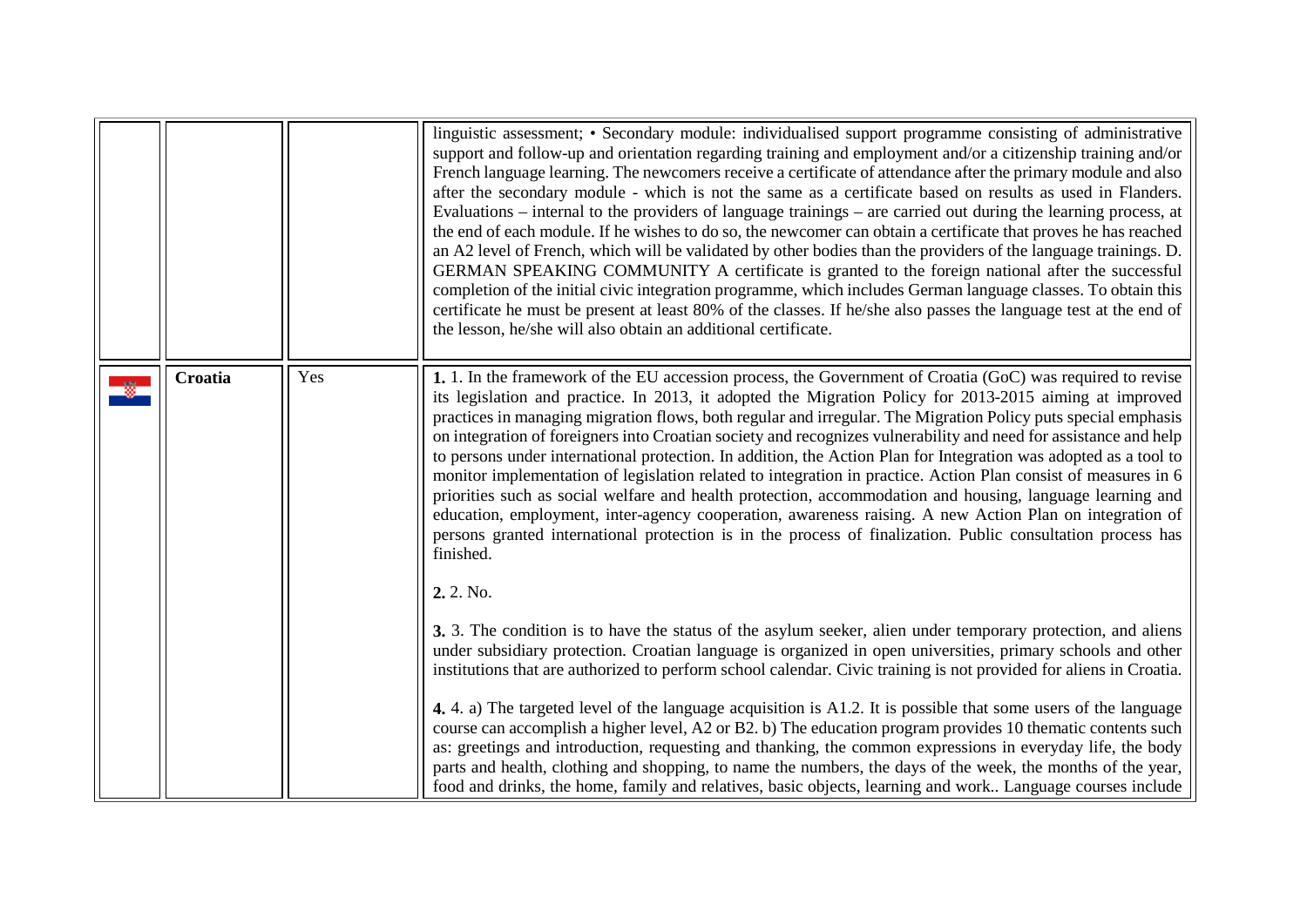<span id="page-10-0"></span>

|                                 |     | four parts of the vocabulary: listening, talking, writing and reading. c) Between 6 and 9 months, depending on<br>the speed of learning of each individual. d) Yes.                                                                                                                                                                                                                                                                                                                                                                                                                                                                                                                                                                                                                                                                                                                                                                                                                                                                                                                                                                                                                                                                                                                                                                                                                                                                               |
|---------------------------------|-----|---------------------------------------------------------------------------------------------------------------------------------------------------------------------------------------------------------------------------------------------------------------------------------------------------------------------------------------------------------------------------------------------------------------------------------------------------------------------------------------------------------------------------------------------------------------------------------------------------------------------------------------------------------------------------------------------------------------------------------------------------------------------------------------------------------------------------------------------------------------------------------------------------------------------------------------------------------------------------------------------------------------------------------------------------------------------------------------------------------------------------------------------------------------------------------------------------------------------------------------------------------------------------------------------------------------------------------------------------------------------------------------------------------------------------------------------------|
| <b>Czech</b><br><b>Republic</b> | Yes | 1. The Policy for Integration of Immigrants in a current year and proposals for further procedure in the<br>subsequent year is prepared for approval by the Government of the Czech Republic each year. First Policy was<br>approved by the Government in the year 2000 and updated in the year 2006, 2011 and 2016. Five main<br>integration priorities of the Czech Republic also reflect main challenges (language, economical independence<br>of immigrants, orientation in the host society, relations between immigrants and majority society, the principle<br>of gradual acquisition of rights based on gradual acquisition of higher residency statuses). Among other<br>priorities the most important ones are: prevention of problems between immigrants and the host society,<br>prevention of enclosure of communities, prevention of social exclusion of immigrants, education of the second<br>generation of immigrants and integration on regional and local levels. In 2015, the new Migration Strategy,<br>involving also area of communication of the subject to the public, was approved by the Government. Main part<br>of this material is also closely linked to integration of immigrants.<br>2. Third-country nationals do not have to meet language requirements to settle in the Czech Republic. However,<br>if they want to apply for permanent residence permit or citizenship they have to pass the language exams. |
|                                 |     | Requirement to pass the language test for permanent residence permit (required A1 level of the Common<br>European Framework of Reference for Languages) was introduced in 2009. Immigrant applying for citizenship<br>has to pass language tests at B1 level and The Czech Life and Institutions Exam (tests knowledge in the<br>following fields: Life and Institutions, Basic Geographical Information and Basic Historical and Cultural<br>Information). Language exam and test was introduced in 2014. Dual citizenship is allowed. Special webpage<br>http://cestina-pro-cizince.cz/ was created to support preparation for both language exams and the test.                                                                                                                                                                                                                                                                                                                                                                                                                                                                                                                                                                                                                                                                                                                                                                                |
|                                 |     | 3. Integration measures are provided for legally residing third-country nationals and recognized refugees<br>(special State integration programme). Courses are wide open and usually free of charge (for language courses<br>often a small motivational financial deposit is applied, which is returned back to clients after more than 70%<br>of attendance).                                                                                                                                                                                                                                                                                                                                                                                                                                                                                                                                                                                                                                                                                                                                                                                                                                                                                                                                                                                                                                                                                   |
|                                 |     | 4. a) Targeted level of most of the language courses is level of A1 of CEFR. However, also other courses are<br>provided (mostly up to level B1 of CEFR). b) Content of the courses is mostly aimed at passing the exam,<br>which is the precondition for applying for permanent residence permit or citizenship. c) Usually courses take<br>up to 100-120 hours for A1 level – but this is strongly influenced by several factors (among other things for<br>example personal motivation and proximity of languages has to be taken into account). Setup of courses is not                                                                                                                                                                                                                                                                                                                                                                                                                                                                                                                                                                                                                                                                                                                                                                                                                                                                       |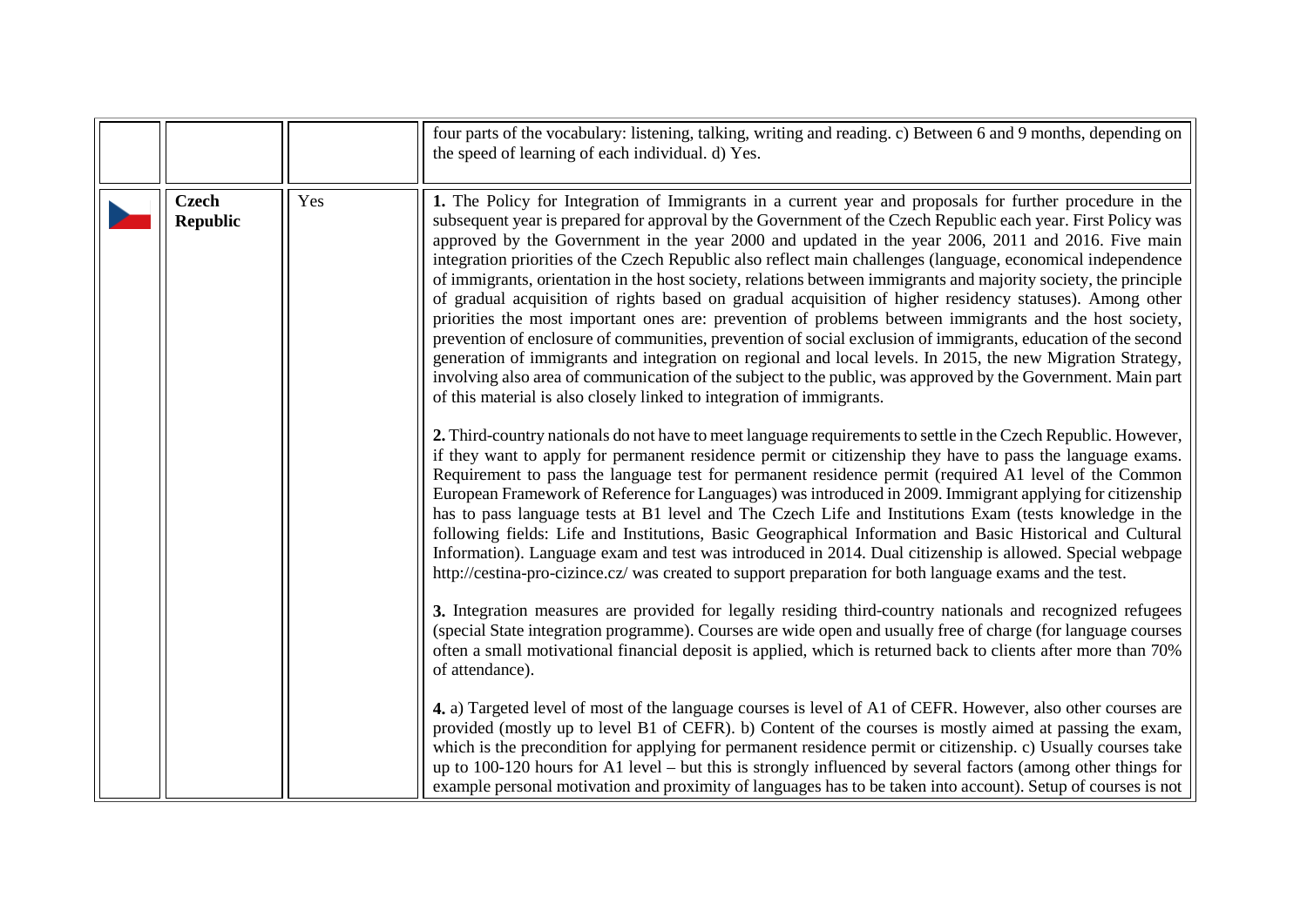|                |     | unified – classic and also more or less alternative courses are provided. For example also so called low-<br>threshold language course is supported – each lesson is a closed topic and therefore it is not necessary to attend<br>all lessons in exact order. d) Most of the providers of language courses issue their own certificate, but the most<br>important thing for the clients is to pass the exam $(A1, B1)$ .                                                                                                                                                                                                                                                                                                                                                                                                                                                                                                                                                                                                                                                                                                                                                                                                                                                                                                                                                                                                                                                                                                                                                                                                                                                                                                                                                                                                                                                         |
|----------------|-----|-----------------------------------------------------------------------------------------------------------------------------------------------------------------------------------------------------------------------------------------------------------------------------------------------------------------------------------------------------------------------------------------------------------------------------------------------------------------------------------------------------------------------------------------------------------------------------------------------------------------------------------------------------------------------------------------------------------------------------------------------------------------------------------------------------------------------------------------------------------------------------------------------------------------------------------------------------------------------------------------------------------------------------------------------------------------------------------------------------------------------------------------------------------------------------------------------------------------------------------------------------------------------------------------------------------------------------------------------------------------------------------------------------------------------------------------------------------------------------------------------------------------------------------------------------------------------------------------------------------------------------------------------------------------------------------------------------------------------------------------------------------------------------------------------------------------------------------------------------------------------------------|
| <b>Estonia</b> | Yes | 1. The latest changes of Estonian integration policy took place at 2014, when the strategy of integration and<br>social cohesion in Estonia "Integrating Estonia 2020" was developed. The purpose of integration is to foster a<br>situation where other nationalities living in Estonia, as well as Estonians themselves, are ensured a cohesive<br>and tolerant society where everyone can feel comfortable and safe – to work, study, develop their culture, be<br>a full member of the society.<br>2. No, if a third-country nationals applies for temporary residence permit. Yes, in case a TCN is applying for<br>a residence permit for long-term residents he/she is required to have the Estonian language proficiency at least<br>at the elementary level – language proficiency level B1 or a corresponding level (exceptions apply). The<br>Estonian language proficiency is evaluated at the Estonian language proficiency level exam under the                                                                                                                                                                                                                                                                                                                                                                                                                                                                                                                                                                                                                                                                                                                                                                                                                                                                                                                     |
|                |     | conditions provided for in the Language Act.<br>3. According to law beneficiaries of international protection at the age of 18 to the retirement age who are fit<br>for work are required to participate in the Estonian language training. Refugees as well as beneficiaries of<br>subsidiary protection have access to language courses. They need to have a residence permit. The language<br>courses are free of charge and the expenses for the language courses are covered in a sum up to 12 times the<br>subsistence level per person. Other TCNs are entitled to basic language (A1 level) training courses through the<br>Welcoming Programme. The language training in the Welcoming programme is aimed at foreign nationals<br>who have legally resided in Estonia for less than 5 years. In order to participate in the language training a TCN<br>has to have been granted a temporary residence permit in Estonia. A precondition to participating in the<br>trainings is a referral to the programme by the Police and Border Guard Board (PBGB). The PBGB issues a<br>notification of enrolment into the Welcoming programme if the person meets the requirements of participation.<br>The language training through the Welcoming Programme is free of charge. Also since 2015 the Integration<br>Foundation has been organising free Estonian courses at the A2, B1 and B2 levels as part of the 'Activities'<br>supporting integration in Estonian society' project of the European Social Fund. Furthermore there is online<br>based Estonian language course for beginners which is free of charge (www.keeleklikk.ee) Additionally<br>Estonia offers all new arrivals the opportunity to participate in an introductory Welcoming programme. The<br>Welcoming programme consists of: basic module, thematic module of work and entrepreneurship, studying, |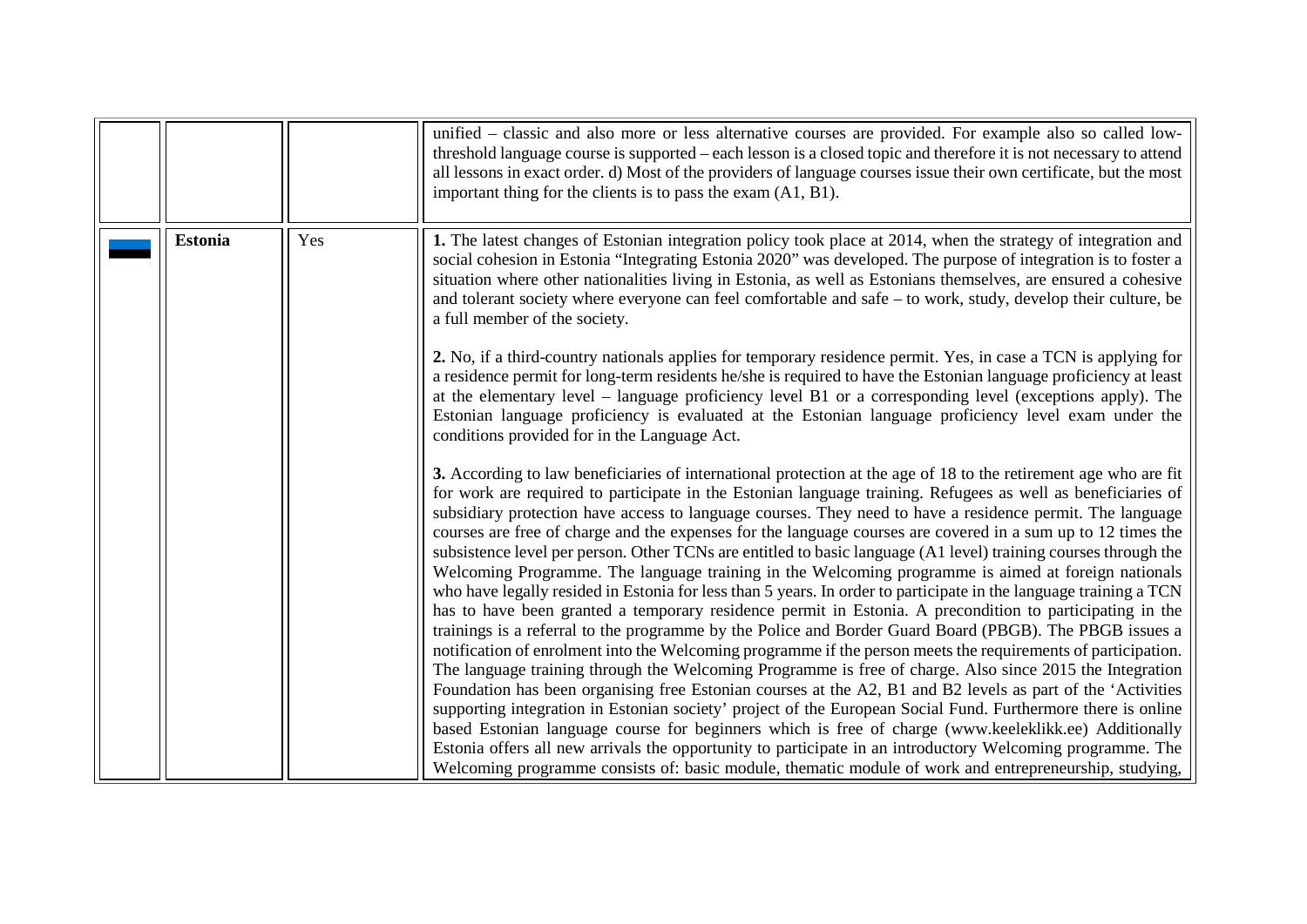<span id="page-12-0"></span>

|                |     | research, family life, children and young people, international protection. Participating in the Welcoming<br>Programme is free of charge.<br>4. a) For refugees - language proficiency level A2 provided for in the Language Act within two years as of<br>being granted international protection; for beneficiaries of subsidiary protection - language proficiency level<br>A1 provided for in the Language Act within one year as of the grant of international protection; For other<br>TCNs legally residing in Estonia participating in the Welcoming Programme - A1. b) Content of the language<br>training in Welcoming Programme: polite expressions, getting acquainted, introducing oneself and one's<br>companions, numbers and time, ountries, nations a languages, food and beverages, eating habits, café<br>conversations, arranging a meeting, my day and hobbies, my family, asking and telling the way, feeling<br>well/unwell. c) The duration of the language courses for the beneficiaries of international protection is up to<br>two years. For relocated and resettled persons the duration of the language course is 100 hours. The duration<br>of the language training in Welcoming Programme is approximately 80 academic hours. d) For those, who<br>complete Welcoming Programme language course, certificate of language proficiency (A1), is issued. For<br>refugees, who pass the 100 hours language course, diploma is issued with the information of passed hours and                                                                                                                                                                                                                                                                                                                                                                                                                                 |
|----------------|-----|--------------------------------------------------------------------------------------------------------------------------------------------------------------------------------------------------------------------------------------------------------------------------------------------------------------------------------------------------------------------------------------------------------------------------------------------------------------------------------------------------------------------------------------------------------------------------------------------------------------------------------------------------------------------------------------------------------------------------------------------------------------------------------------------------------------------------------------------------------------------------------------------------------------------------------------------------------------------------------------------------------------------------------------------------------------------------------------------------------------------------------------------------------------------------------------------------------------------------------------------------------------------------------------------------------------------------------------------------------------------------------------------------------------------------------------------------------------------------------------------------------------------------------------------------------------------------------------------------------------------------------------------------------------------------------------------------------------------------------------------------------------------------------------------------------------------------------------------------------------------------------------------------------------------------------------------|
|                |     | themes (not the certificate).                                                                                                                                                                                                                                                                                                                                                                                                                                                                                                                                                                                                                                                                                                                                                                                                                                                                                                                                                                                                                                                                                                                                                                                                                                                                                                                                                                                                                                                                                                                                                                                                                                                                                                                                                                                                                                                                                                              |
| <b>Finland</b> | Yes | 1. The current Integration Act came into force on 1 September 2011. The scope of ap-plication of the Act was<br>extended to cover all immigrants residing in Finland. The Act was drafted to address the changes in<br>immigration over the past twenty years. From 2019 a major administrative reform will take place in Finland:<br>18 regional counties will be set up. These counties are not part of government administration, but they are self-<br>governmental bodies with regional elections for selecting the decision-makers. The Integration Act will be<br>reformed accordingly. In accordance with the Act on the Promotion of Integration, the Government must<br>decide on the national development of integration by preparing a government inte-gration programme for its<br>term of office, covering the integration objectives and measures. The Government Integration Programme is<br>an extensive and concrete ac-tion plan, taking the needs of the immigrant population into account through<br>main-streaming in all policy sectors, especially within employment, education, housing and social and health<br>care services. The first Government Resolution on a Government Integration Programme (VALKO I) was<br>made on 7 June 2012. The Government adopted the second Integration Pro-gramme in September 2016. This<br>Integration Programme for 2016-2019, based on the Act on the Promotion of Immigrant Integration, focuses<br>on four areas: (1) using immigrants' cultural strengths to enhance Finnish innovation capacity; (2) enhancing<br>integration through cross-sectoral measures; (3) increasing cooperation between the State and municipalities<br>in the reception of beneficiaries of international protection; (4) promoting a humane national discussion culture<br>that will not tolerate racism. The Programme takes into account the policies set out in Prime Minister Sipilä's |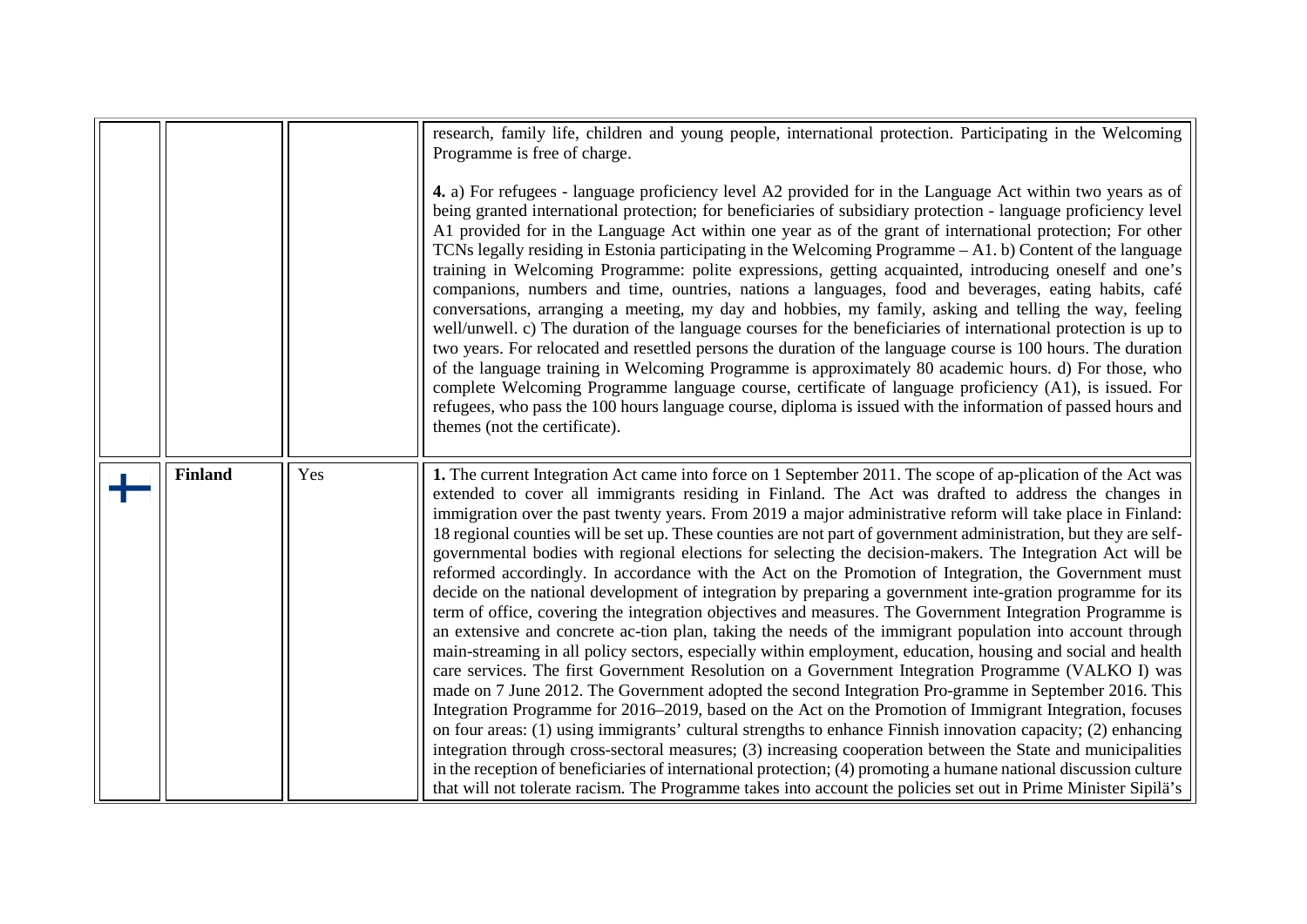|  | strategic Government Programme, the immigration policy measures adopted by the Government in September<br>2015 as a consequence of the increased number of asylum seekers, the Action Plan on Asylum Policy published<br>by the Government in Decem-ber 2015, the Action Plan on Integration published by the Government in May<br>2016 as well as the policies formulated by the Ministerial working group on migration. Under the programme,<br>inter alia, an increasing number of persons granted interna-tional protection have been received by the<br>municipalities. This has been a result of close cooperation between various authorities, enhanced guidance and<br>an EU-funded project concerning the promotion of reception of persons granted international pro-tection in<br>municipalities. Furthermore, for example, integration training has been re-formed in spring 2016 and multi-<br>professional support for immigrant families is being developed.                                                                                                                                                                                                                                                                                                                                                                                                                                                                                                              |
|--|------------------------------------------------------------------------------------------------------------------------------------------------------------------------------------------------------------------------------------------------------------------------------------------------------------------------------------------------------------------------------------------------------------------------------------------------------------------------------------------------------------------------------------------------------------------------------------------------------------------------------------------------------------------------------------------------------------------------------------------------------------------------------------------------------------------------------------------------------------------------------------------------------------------------------------------------------------------------------------------------------------------------------------------------------------------------------------------------------------------------------------------------------------------------------------------------------------------------------------------------------------------------------------------------------------------------------------------------------------------------------------------------------------------------------------------------------------------------------------------|
|  | 2. No. However, third-country nationals need to have sufficient language skills to obtain citizenship.                                                                                                                                                                                                                                                                                                                                                                                                                                                                                                                                                                                                                                                                                                                                                                                                                                                                                                                                                                                                                                                                                                                                                                                                                                                                                                                                                                                   |
|  | 3. Publicly financed integration training (including language and civic training) is pro-vided as labour market<br>training. It is mainly targeted to migrants who are unem-ployed and registered as a jobseeker at an employment<br>and economic development office. Migrants who have resided in Finland less than 3years after receiving the<br>first residence permit are given priority for approval for the training. Integration training as labour market<br>training is free of charge for participants. There are some courses also available as self -motivated studies,<br>mainly in big cit-ies, which on can attend by own cost without being registered as a jobseeker. Mu-nicipalities<br>can also offer integration training to immigrants/residents who are not seeking employment (f.e. parents taking<br>care of small children at home, elderly) as self –motivated studies, but at the moment it is not systematically<br>organized. Integration training which is offered as labour market training is not available for asy-lum seekers.<br>However, according to the Act on the Reception of Persons applying for International Protection reception<br>centres other than transit centres shall arrange work and study activities with the purpose of promoting the self-<br>initiative of the per-sons applying for international protection and beneficiaries of temporary protection. Work<br>and study activities may also be arranged at transit centres. |
|  | 4. a) Target language level B1.1. b) National core curriculum for integration training sets a frame for the content<br>of the courses. It combines everyday vocabulary and the themes of f.e. history, politics, society, labour market.<br>Content of the course can be tailored to meet the local condi-tions and needs of the study group. c) Maximum<br>duration is 60 study weeks (one study week is approx 35 hours of studying). There are three different paths:<br>basic path, slow path for those who have f.e. learning difficulties or difficult situation in life which affects                                                                                                                                                                                                                                                                                                                                                                                                                                                                                                                                                                                                                                                                                                                                                                                                                                                                                             |
|  | learning and fast path for those who f.e. have good learning capabilities and experience in studying lan-guages.<br>There is also specific track for those requiring basic literacy training in the labour market oriented integration<br>training. There can be also groups to meet labour market needs in which the students start vocational training<br>combined with language and civic training. d) Students get a certificate after the integration course. Certificate                                                                                                                                                                                                                                                                                                                                                                                                                                                                                                                                                                                                                                                                                                                                                                                                                                                                                                                                                                                                           |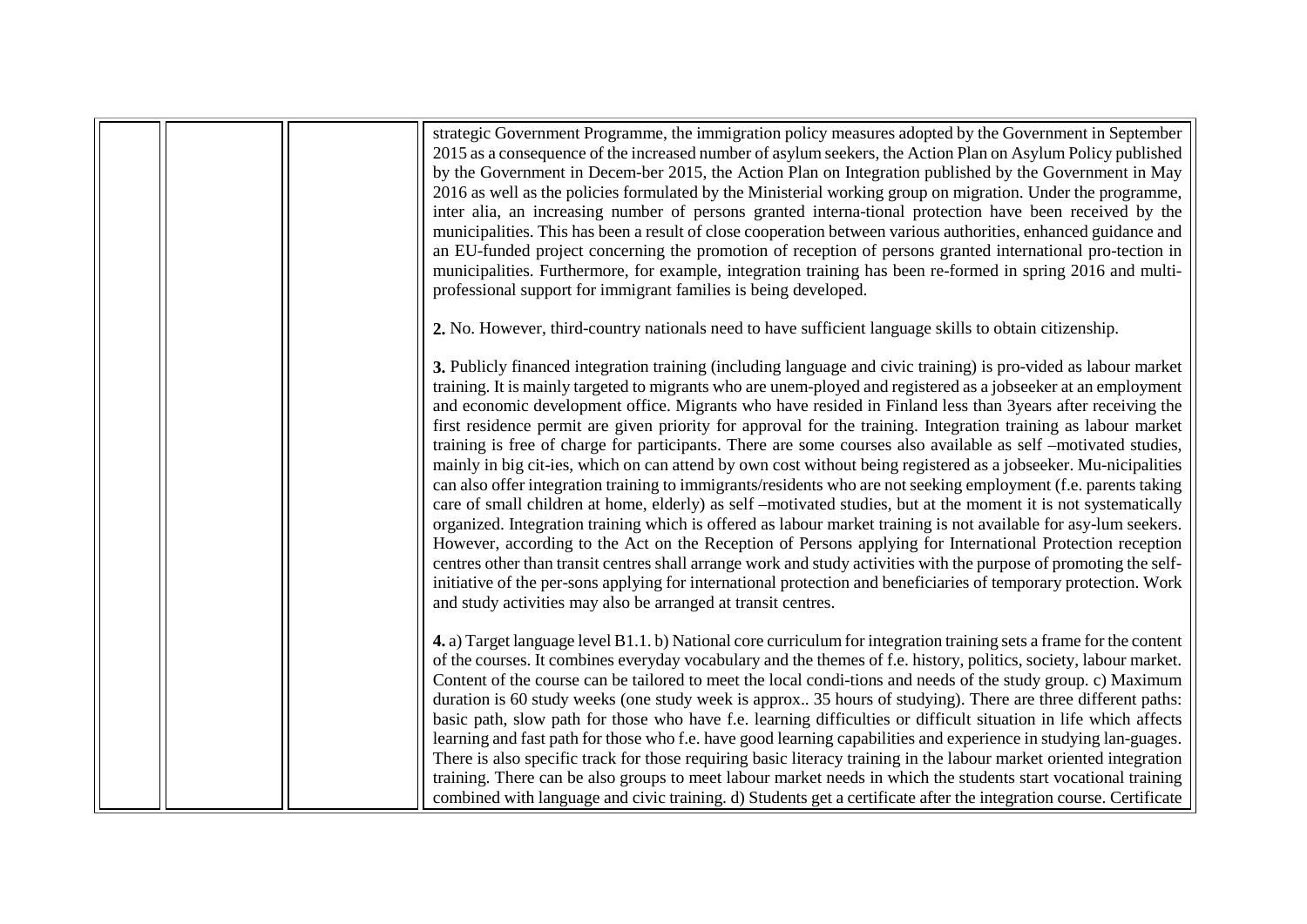<span id="page-14-0"></span>

|               |     | includes organ-isers evaluation of the language proficiency. If the student reaches the language level of B1.1.<br>he/she can take part of the national language proficiency test and get a National Certificate of Language<br>Proficiency.                                                                                                                                                                                                                                                                                                                                                                                                                                                                                                                                                                                                                                                                                                                                                                                                                                                                                                                                                                                                                                        |
|---------------|-----|-------------------------------------------------------------------------------------------------------------------------------------------------------------------------------------------------------------------------------------------------------------------------------------------------------------------------------------------------------------------------------------------------------------------------------------------------------------------------------------------------------------------------------------------------------------------------------------------------------------------------------------------------------------------------------------------------------------------------------------------------------------------------------------------------------------------------------------------------------------------------------------------------------------------------------------------------------------------------------------------------------------------------------------------------------------------------------------------------------------------------------------------------------------------------------------------------------------------------------------------------------------------------------------|
| <b>France</b> | Yes | 1. The last reform on integration policy was the Law of 7 March 2016 on the Right of Foreign Nationals in<br>France, which modified the reception and integration programme for third-country nationals who first arrive<br>in France (first-time arrivals) and intend to set up permanently. The Law of 7 March 2016 establishes an<br>individualised French integration pathway and strengthens the integration scheme in order to improve<br>reception of third-country nationals newly arrived and to encourage their social, cultural and professional<br>integration into the French society.                                                                                                                                                                                                                                                                                                                                                                                                                                                                                                                                                                                                                                                                                 |
|               |     | 2. NO<br>3. Third-country nationals have to sign the Republican integration contract in order to access the different<br>trainings proposed by the French Office for Immigration and Integration (OFII), as operator for the Ministry<br>of the Interior. The OFII is responsible for implementing reception and integration of migrants during the first<br>five years of their residence in France. The Republican integration contract targets newly arrived third-country<br>nationals holding a residence permit since less than 5 years and wishing to set up permanently in France. In<br>practice, it is addressed to third-country nationals who have been granted their first residence permit in France.<br>The Republican integration contract is signed after a personalised interview between the newly arrived migrant<br>and an OFII officer. The Republican integration contract is concluded for one year and renewable under certain<br>conditions. Civic and language training are free of charge.                                                                                                                                                                                                                                                              |
|               |     | 4. a) At the OFII, the third-country national undertakes a test of oral and written knowledge of the French<br>language aiming to assess his/her level. Based on the needs revealed by the test, a language training is proposed<br>to the third-country national. The targeted level is level A1 of the Common European Framework of Reference<br>for Languages (CEFR). Continuing courses to reach level A2 is encouraged as this level will be required as<br>from March 2018 to obtain a 10-year residence permit. Those applying for French citizenship are required to<br>reach level B1 (oral). b) Thematic and pedagogical contents of the training have been renewed pursuant to the<br>law of 7 March 2016. Language courses treat issues related to the public, practical and professional life in<br>order to deepen knowledge acquired during the civic training which is compulsory when arriving in France<br>and signing the Republican integration contract. The pedagogical approach is based on different tools from the<br>daily life and role playing. It also aims at developing self-learning in order to extend the training on their own.<br>Written knowledge is now taken into account in the courses. The length of the prescribed language training to |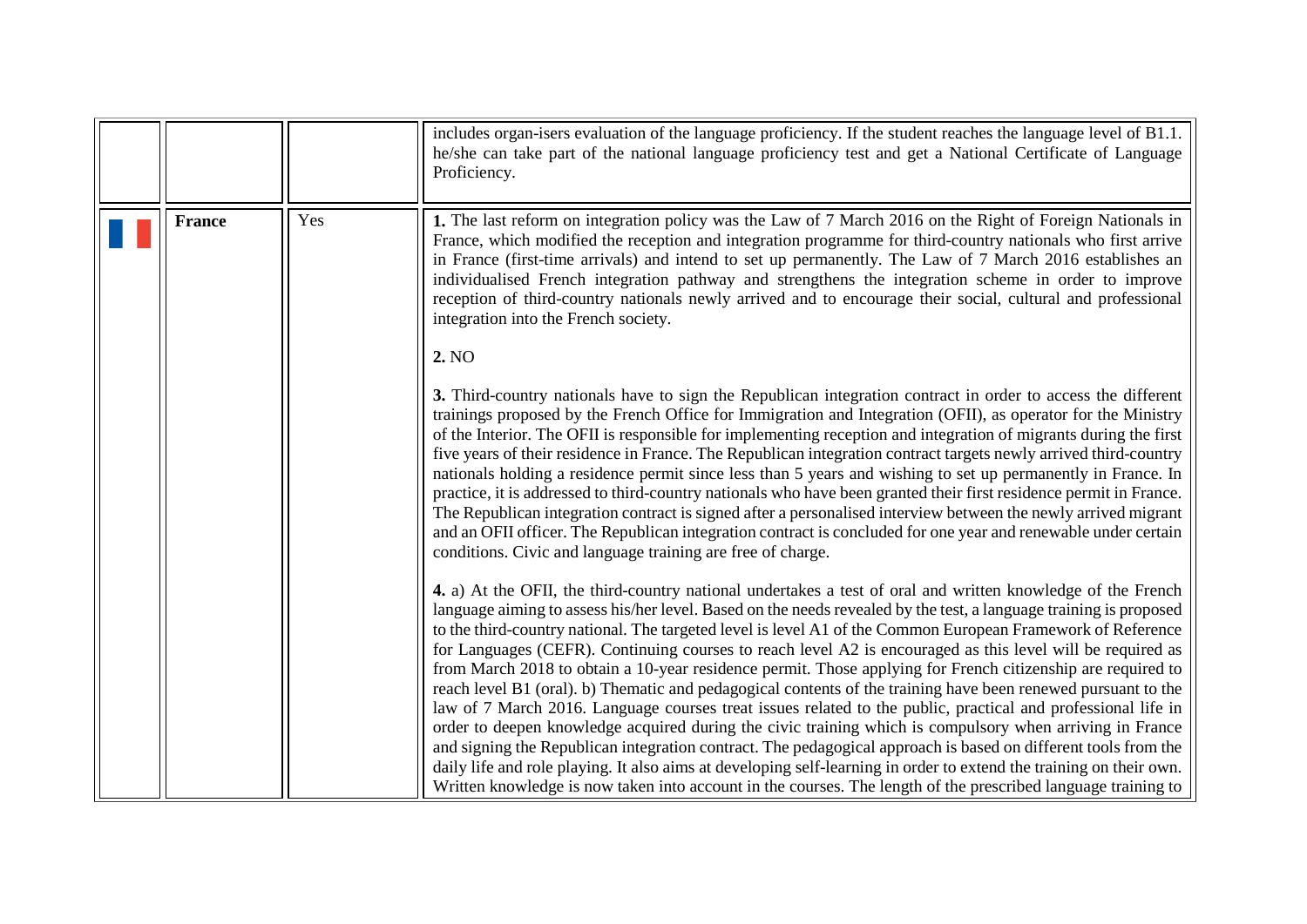|                |     | reach level A1 is established based on the needs identified by the test results. Three different programmes are<br>offered: 50, 100 or 200 hours of courses. Depending of the professional and personal constraints of the<br>participant, three types of courses are offered: intensive, semi-intensive and extensive courses, with a length<br>of training ranging from 2,5 weeks (intensive courses of 50 hours) to 33 weeks (extensive courses of 200<br>hours). Upon completion of the A1 level training, a certificate of attendance is issued to every participant<br>provided that he has followed at least 80 % of the prescribed language training. Upon completion of the A2<br>and B1 level training, the participant is informed of the existing certificates/diplomas and the registration<br>process to the A2 and B1 levels tests. Such tests are paid by the applicant.                                                                                                                                                                                                                                                                                                                                                                                                                                                                                                                                                                    |
|----------------|-----|-------------------------------------------------------------------------------------------------------------------------------------------------------------------------------------------------------------------------------------------------------------------------------------------------------------------------------------------------------------------------------------------------------------------------------------------------------------------------------------------------------------------------------------------------------------------------------------------------------------------------------------------------------------------------------------------------------------------------------------------------------------------------------------------------------------------------------------------------------------------------------------------------------------------------------------------------------------------------------------------------------------------------------------------------------------------------------------------------------------------------------------------------------------------------------------------------------------------------------------------------------------------------------------------------------------------------------------------------------------------------------------------------------------------------------------------------------------|
| <b>Germany</b> | Yes | 1. The Integration Act (Integrationsgesetz) has come into effect on 6 August 2016. Generally, it aims at<br>facilitating an easier access for refugees to language courses and at decreasing legal impediments to entering<br>the job market as well as to start formal vocational training. Furthermore, refugees with protection status who<br>depend on social benefits and do not attend university or vocational training may be assigned a location (State<br>or community) of residence for up to three years.<br>2. The legal requirements for permanent settlement in Germany are outlined in the Residence Act<br>(Aufenthaltsgesetz). In order to obtain a permanent settlement permit in accordance with Section 9 of the<br>Residence Act, sufficient command of the German Language is generally required. Sufficient command of the<br>German language is defined as corresponding to Level B1 of the CEFR. There are further requirements.                                                                                                                                                                                                                                                                                                                                                                                                                                                                                                  |
|                |     | 3. There are innumerable options, private and public, for foreigners to learn the German language. The flagship<br>language program of the Federal Republic of Germany, the Integration Course ("Integrationskurs") consists of<br>a language course element and an orientation course segment. 2016, there have been approx. 320.000 new<br>participants in the Integration Courses. Depending on residence and employment status, the attendance of an<br>integration course may either be obligatory, optional or denied. Refugees with protection status do have access<br>to Integration Courses as well as asylum applicants who will likely receive protection status. They may also<br>be required to participate and face cutbacks of social benefits if they do not attend. Asylum applicants with<br>limited chances of receiving protection status do not have access to Integration Courses (see question 8).<br>Additional information may be accessed at www.bamf.de/EN<br>4. The language course comprises a total of 600 lessons on the general integration course, and up to 900 lessons<br>on special courses. It will cover German language training relating to important aspects of everyday life, e.g.<br>work and career, basic and further training, bringing up and raising children, shopping/trade/consumption,<br>leisure time and social interaction, health and hygiene/human body, media and media use, and housing. In the |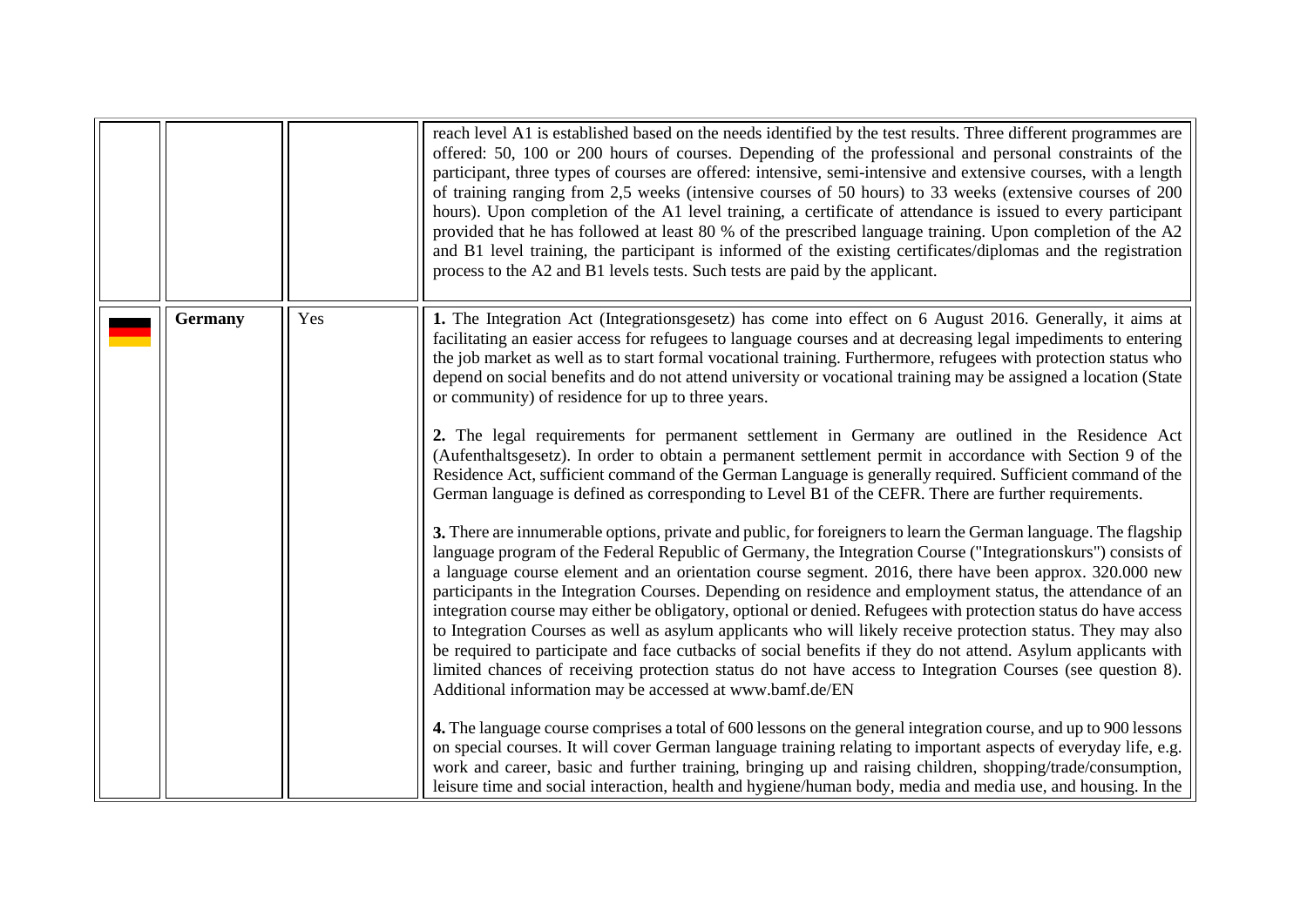<span id="page-16-1"></span><span id="page-16-0"></span>

|                |     | minimum requirement for obtaining a certificate is passing the language test with Level B1 of the CEFR and<br>succeeding in the final test of the orientation course segment. Additional information may be accessed at<br>www.bamf.de/EN                                                                                                                                                                                                                                                                                                                                                                                                                                                                                                                                                                                                                                                                                                                                                                                                                                                                                                                                                                                                                                                                                                                                                                                                                                                                                                                                                                                                                                                                                                                                                              |
|----------------|-----|--------------------------------------------------------------------------------------------------------------------------------------------------------------------------------------------------------------------------------------------------------------------------------------------------------------------------------------------------------------------------------------------------------------------------------------------------------------------------------------------------------------------------------------------------------------------------------------------------------------------------------------------------------------------------------------------------------------------------------------------------------------------------------------------------------------------------------------------------------------------------------------------------------------------------------------------------------------------------------------------------------------------------------------------------------------------------------------------------------------------------------------------------------------------------------------------------------------------------------------------------------------------------------------------------------------------------------------------------------------------------------------------------------------------------------------------------------------------------------------------------------------------------------------------------------------------------------------------------------------------------------------------------------------------------------------------------------------------------------------------------------------------------------------------------------|
| <b>Hungary</b> | Yes | 1. Due to the recent migration pressure the Hungarian integration system as a whole was reviewed and revised.<br>Due to a change in legislation since the 1st of June 2016 integration support through an integration contract is<br>no longer available. The already established support is paid by the IAO if the eligibility criteria were met.<br>2. No.<br>3. Language courses are provided by volunteers and NGOs through AMIF funded projects. As part of the<br>housing projects or on individual basis language courses are also available at several NGOs.<br>4. Since NGOs are providing language courses, there are no uniform requirements.                                                                                                                                                                                                                                                                                                                                                                                                                                                                                                                                                                                                                                                                                                                                                                                                                                                                                                                                                                                                                                                                                                                                               |
| <b>Italy</b>   | Yes | 1. PRESIDENTIAL DECREE no. 179 of 14th September 2011 Regulation governing the integration<br>agreement between third-country nationals and the State, pursuant to art. 4-bis, par. 2, of the Consolidated Law<br>on immigration and norms on the conditions of foreigners, as set forth by Legislative Decree no. 286 of 25th<br>July 1998. (11G0221) The Decree governs the integration Agreement between the State and foreign citizens<br>coming from third Countries with valid residence permits, on the basis of reciprocal commitments. The State<br>ensures the enjoyment of fundamental rights and undertakes to provide the tools to acquire the language,<br>culture and principles of the Italian Constitution; foreign citizens agree to abide to the rules of civil society,<br>with the aim to positively integrate, in the reciprocal interest.<br>2. By undersigning the Integration Agreement established by Presidential Decree no. 179/2011, third-country<br>nationals undertake to acquire a suitable level of fluency in oral Italian language (equivalent to at least A2 level<br>of CEFR), sufficient knowledge of the fundamental principles of the Italian Constitution, civic culture and life<br>in Italy (with particular focus on healthcare, school, social services, work and tax obligations) and ensure that<br>any minor children undergo compulsory education. In order to prove to have attained A2 level of CEFR,<br>foreign citizens must present a level certification released by a Provincial Centre of Adult Education) or by<br>one of the Certifying Bodies recognised by the Italian Government (University for third-country nationals of<br>Perugia, University for third-country nationals of Siena, Roma Tre University, Società Dante Alighieri). |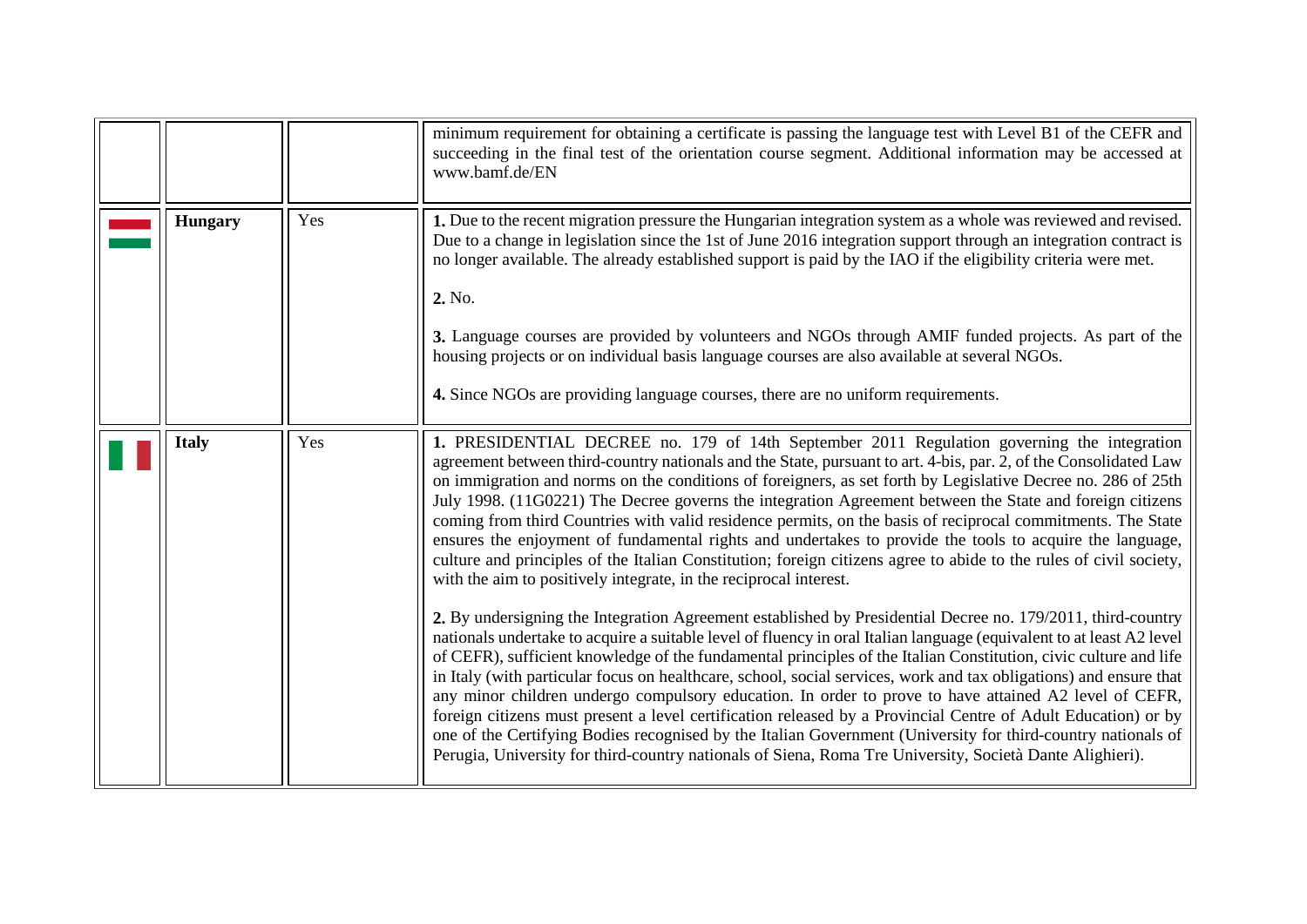|  | 3. Access to the courses offered by Provincial Centres of Adult Education, which are the bodies in charge at<br>institutional level to provide L2 Italian courses, is free of charge for all foreign citizens with valid permits to<br>reside in Italy. In certain cases, students attending the courses are requested a voluntary contribution to partially<br>cover the costs for teaching materials and insurances (indicative cost from 30 to 60 Euros). This contribution<br>is never requested in case of courses financed by FAMI (Asylum and Migration Fund for Integration) fund.<br>4. |
|--|--------------------------------------------------------------------------------------------------------------------------------------------------------------------------------------------------------------------------------------------------------------------------------------------------------------------------------------------------------------------------------------------------------------------------------------------------------------------------------------------------------------------------------------------------------------------------------------------------|
|  | L2 Italian courses offered at Provincial Centres of Adult Education concern A1 and A2 levels of the Common<br>European Framework of Reference for Languages (CEFR). The "Guidelines for planning literacy and learning<br>courses of the Italian language" drawn up by the Ministry of the Education, University and Research provide<br>indications for developing the learning units.                                                                                                                                                                                                          |
|  | Based on the assumption that a foreign student who underwent schooling in his country of origin generally<br>employs 100 hours to acquire the skills foreseen for each of the initial levels of the Common European<br>Framework of Reference for Languages (CEFR), the Guidelines foresee literacy courses of maximum 200<br>hours in total, to attain A2 level, divided as follows:                                                                                                                                                                                                            |
|  | $\Box$ 20 hours of welcoming and orientation                                                                                                                                                                                                                                                                                                                                                                                                                                                                                                                                                     |
|  | $\Box$ 180 hours of teaching activity.                                                                                                                                                                                                                                                                                                                                                                                                                                                                                                                                                           |
|  | The 180 hours of teaching activity are distributed as follows:                                                                                                                                                                                                                                                                                                                                                                                                                                                                                                                                   |
|  | 1.100 hours to attain A1 level which include: 20 hours of listening, 20 of reading, 20 hours of oral and written<br>interaction, 20 hours of oral production and 20 hours of written production. The contents to attain A1 level<br>concern basic knowledge, simple vocabulary and sentences referring to the person, his family and the<br>environment. In particular:                                                                                                                                                                                                                          |
|  | $\Box$ personal information;                                                                                                                                                                                                                                                                                                                                                                                                                                                                                                                                                                     |
|  | $\Box$ body, clothing, meals, beverages;                                                                                                                                                                                                                                                                                                                                                                                                                                                                                                                                                         |
|  | $\Box$ family members;                                                                                                                                                                                                                                                                                                                                                                                                                                                                                                                                                                           |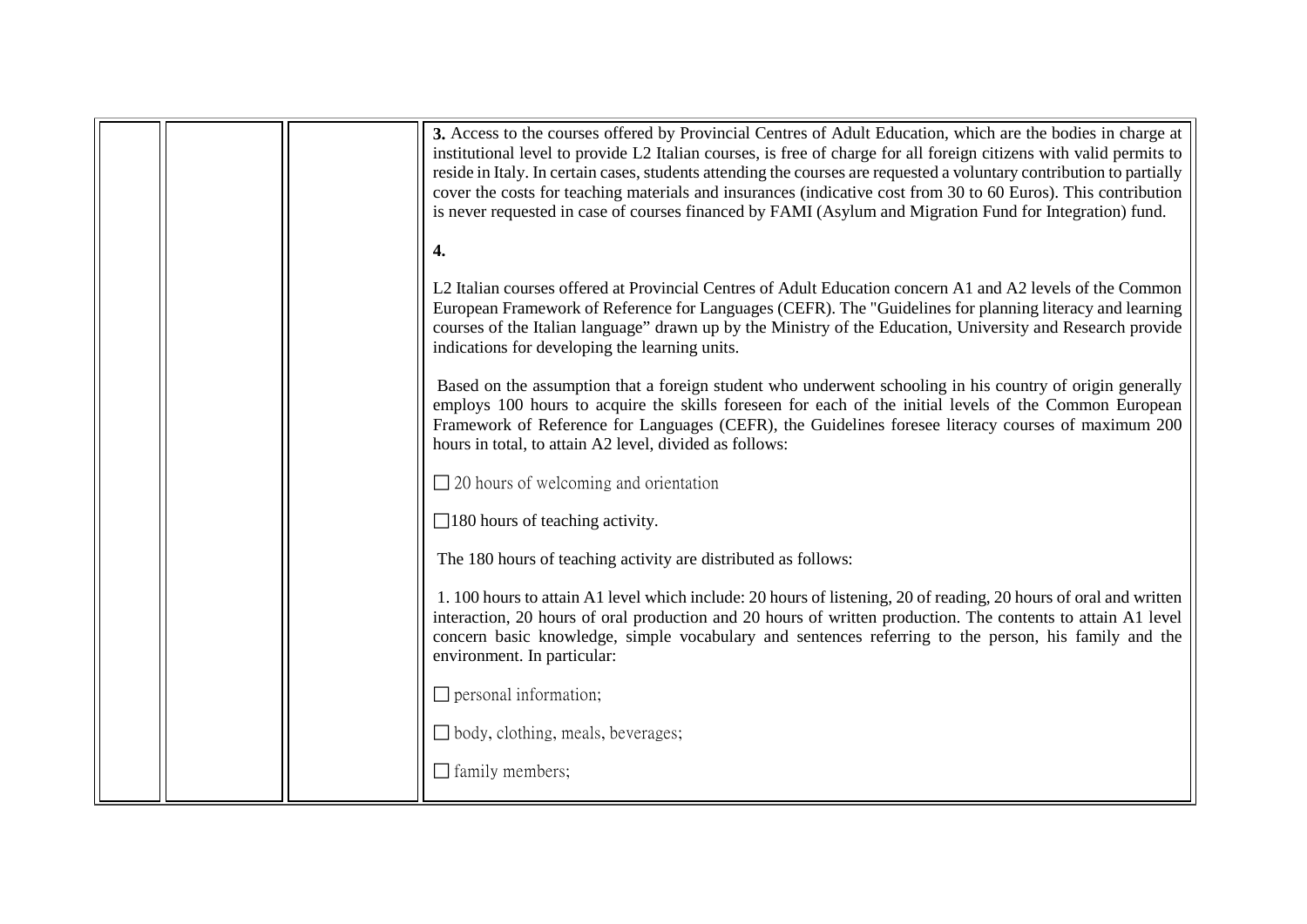|  | $\Box$ daily living spaces;                                                                                                                                                                                                                                                                                                                                                                                                                                                                                                 |
|--|-----------------------------------------------------------------------------------------------------------------------------------------------------------------------------------------------------------------------------------------------------------------------------------------------------------------------------------------------------------------------------------------------------------------------------------------------------------------------------------------------------------------------------|
|  | $\Box$ places of local geography and country of origin;                                                                                                                                                                                                                                                                                                                                                                                                                                                                     |
|  | $\Box$ communication tools;                                                                                                                                                                                                                                                                                                                                                                                                                                                                                                 |
|  | $\Box$ modules concerning primary needs and requests to the <b>Public Administration</b> ;                                                                                                                                                                                                                                                                                                                                                                                                                                  |
|  | $\Box$ Public offices (Registry office, Police department, Prefecture, etc.);                                                                                                                                                                                                                                                                                                                                                                                                                                               |
|  | $\Box$ Social security bodies.                                                                                                                                                                                                                                                                                                                                                                                                                                                                                              |
|  | 2. 80 hours to attain A2 level which include: 15 hours of listening, 15 of reading, 20 hours of oral and written<br>interaction, 15 hours of oral production and 15 hours of written production. The contents to attain A2 level<br>focus on expressions and sentences concerning contexts of social life, culture and work, in addition to<br>expressions and sentences referring to the Italian Constitution, in particular work, rights and duties,<br>organisation and operation of public institutions. In particular: |
|  | $\Box$ work: various types of work, safety in living areas and workplaces, protection bodies, active employment<br>search, workers' rights and duties, social conflicts and strikes;                                                                                                                                                                                                                                                                                                                                        |
|  | $\Box$ School: education and professional training systems;                                                                                                                                                                                                                                                                                                                                                                                                                                                                 |
|  | Medical-healthcare sector                                                                                                                                                                                                                                                                                                                                                                                                                                                                                                   |
|  | $\Box$ Social services,                                                                                                                                                                                                                                                                                                                                                                                                                                                                                                     |
|  | $\Box$ Tax obligations: fines and sanctions;                                                                                                                                                                                                                                                                                                                                                                                                                                                                                |
|  | □ Banks, post offices, currencies, purchases;                                                                                                                                                                                                                                                                                                                                                                                                                                                                               |
|  | $\Box$ Events: family celebrations, national holidays, public meetings;                                                                                                                                                                                                                                                                                                                                                                                                                                                     |
|  | $\Box$ Sports and cultural events;                                                                                                                                                                                                                                                                                                                                                                                                                                                                                          |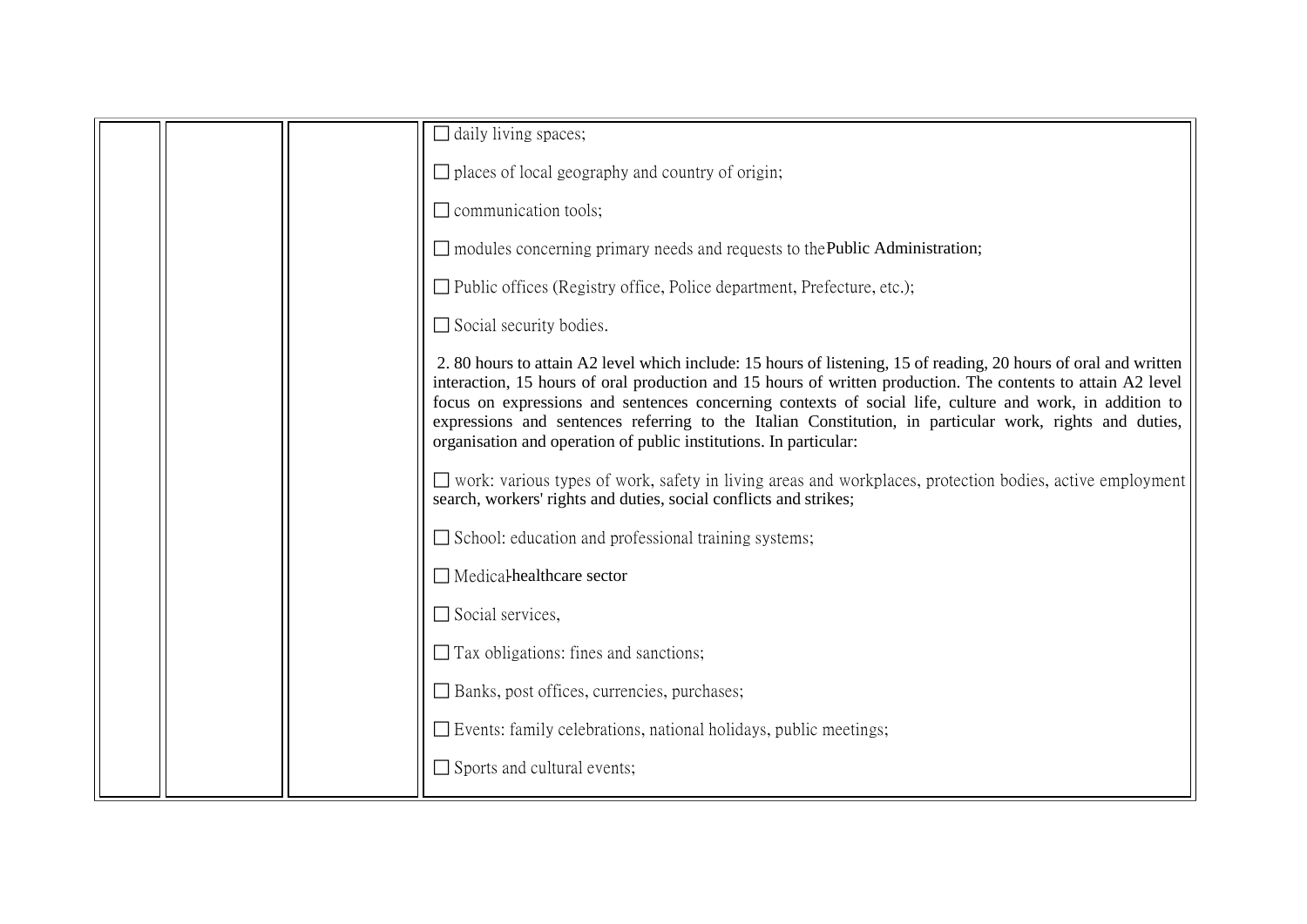<span id="page-19-0"></span>

|        |     | $\Box$ Transition rituals: birth, weddings and funerals;                                                                                                                                                                                                                                                                                                                                                                                                                                                                                                                                                                                                   |
|--------|-----|------------------------------------------------------------------------------------------------------------------------------------------------------------------------------------------------------------------------------------------------------------------------------------------------------------------------------------------------------------------------------------------------------------------------------------------------------------------------------------------------------------------------------------------------------------------------------------------------------------------------------------------------------------|
|        |     |                                                                                                                                                                                                                                                                                                                                                                                                                                                                                                                                                                                                                                                            |
|        |     | Natural phenomena;                                                                                                                                                                                                                                                                                                                                                                                                                                                                                                                                                                                                                                         |
|        |     | $\Box$ Public and private means of transportation;                                                                                                                                                                                                                                                                                                                                                                                                                                                                                                                                                                                                         |
|        |     | $\Box$ Variety of communication media in modern society (radio, television, internet, etc.).                                                                                                                                                                                                                                                                                                                                                                                                                                                                                                                                                               |
|        |     | In order to facilitate access to courses and sustainable attendance, the units proposed to foreign citizens are<br>personalised and of modular type, aimed at acquiring skills assessed as missing during the welcoming and<br>orientation phase. For this reason, the courses offered to attain different levels (A1 and A2) have a variable<br>duration according to the specific needs of the learning group and are held in days and at times compatible<br>with the students' needs (also outside working hours).                                                                                                                                     |
|        |     | At the end of the course, after an assessment of the concepts learned, the Provincial Centre of Adult Education<br>releases a level certification (A1 or A2 based on the course attended and level reached).                                                                                                                                                                                                                                                                                                                                                                                                                                               |
| Latvia | Yes | 1. Since 2015 there have been several political initiatives concerning asylum seekers, refugees and persons<br>with alternative status. According to the Action Plan for Movement and Admission in Latvia of Persons who<br>Need International Protection after arrival they are encouraged to participate in the language and welcome<br>courses, and an individual social mentor service is provided.                                                                                                                                                                                                                                                    |
|        |     | 2. For temporary residence permit, ,No" but for a permanent residence permit third - country nationals must<br>know Latvian language within A2 level. The certificate of language knowledge must be submitted.                                                                                                                                                                                                                                                                                                                                                                                                                                             |
|        |     | 3. Language courses for third country nationals are provided by: a) NGO's within the projects financed by<br>Asylum, Migration and Integration fund - AMIF (civic training is provided, too), the condition for access -<br>legal residence in Latvia, b) some municipalities which are providing language training for all their citizens,<br>the condition for access – registration of the place of residence in a specific municipality, c) State Employment<br>Agency for unemployed persons; the condition for access – third country national must be registered as work<br>seeker or unemployed. The provided language courses are free of charge. |
|        |     | 4. Language courses within AMIF projects: a) targeted levels are A1, A2, B1 and B2, b) the NGO's                                                                                                                                                                                                                                                                                                                                                                                                                                                                                                                                                           |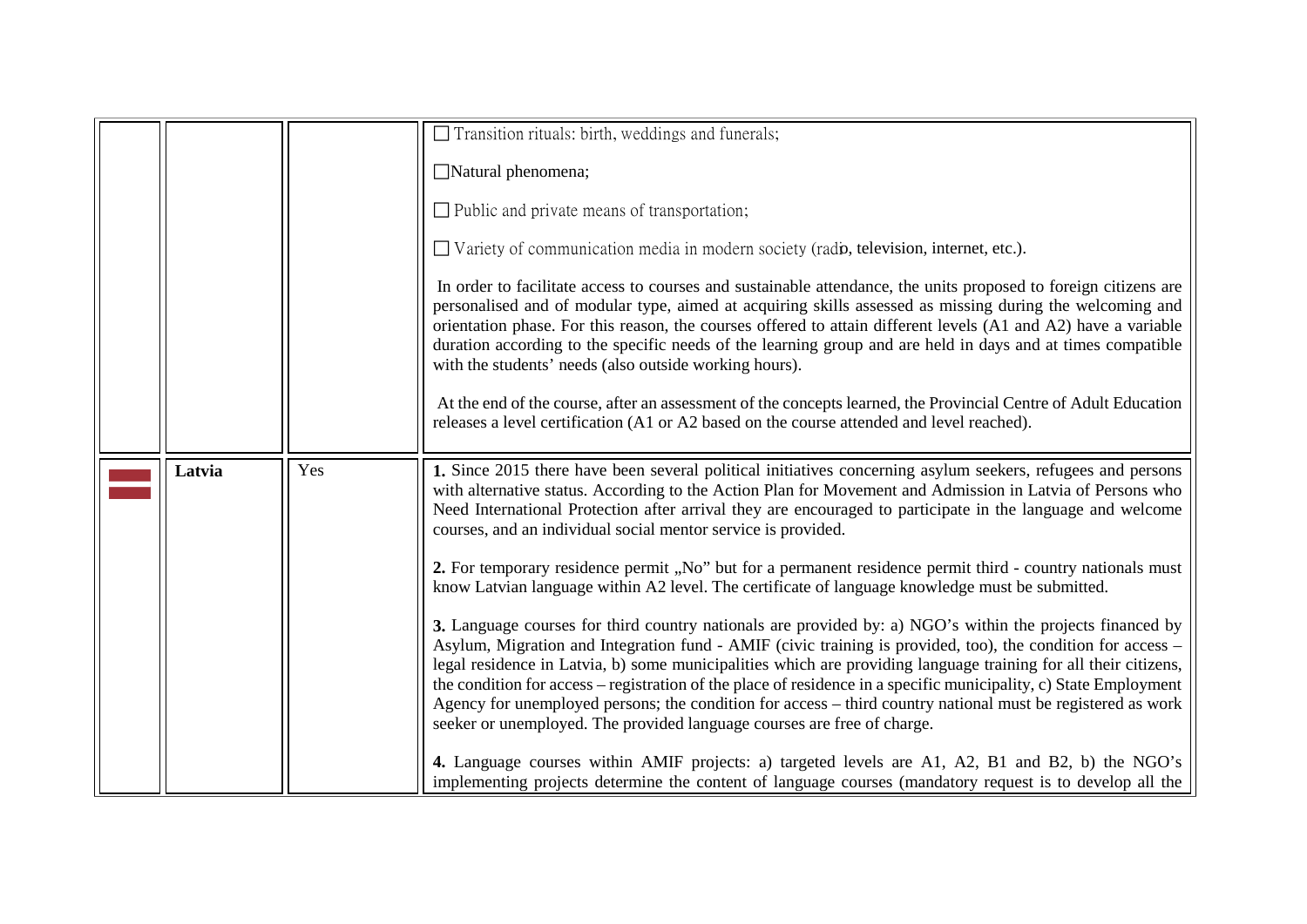<span id="page-20-0"></span>

|           |     | language skills of students – speaking, listening, writing and reading), c) duration of one course is at least $120$<br>academic hours, d) yes, provider of courses issue a certificate of completing the language training but to receive<br>an official certificate of language proficiency student must take an exam at the National Centre for Education.                                                                                                                                                                                                                                                                                                                                                                                                                                                                                                                                                                                                                                                                                                                                                                                                                                                                                                                                                                                                                                                                                                                                                                                                                                                                                                                                                                                                                                                                                                                                                                                                                                                                                                                                                                                                                                                                                                                                                                                                                                                                                                                                                                                                             |
|-----------|-----|---------------------------------------------------------------------------------------------------------------------------------------------------------------------------------------------------------------------------------------------------------------------------------------------------------------------------------------------------------------------------------------------------------------------------------------------------------------------------------------------------------------------------------------------------------------------------------------------------------------------------------------------------------------------------------------------------------------------------------------------------------------------------------------------------------------------------------------------------------------------------------------------------------------------------------------------------------------------------------------------------------------------------------------------------------------------------------------------------------------------------------------------------------------------------------------------------------------------------------------------------------------------------------------------------------------------------------------------------------------------------------------------------------------------------------------------------------------------------------------------------------------------------------------------------------------------------------------------------------------------------------------------------------------------------------------------------------------------------------------------------------------------------------------------------------------------------------------------------------------------------------------------------------------------------------------------------------------------------------------------------------------------------------------------------------------------------------------------------------------------------------------------------------------------------------------------------------------------------------------------------------------------------------------------------------------------------------------------------------------------------------------------------------------------------------------------------------------------------------------------------------------------------------------------------------------------------|
| Lithuania | Yes | 1. On 22 January 2014 the Government of the Republic of Lithuania assigned the formation of foreigners'<br>integration policy to the Ministry of Social Security and Labour. Previously there had been no specific<br>institution responsible for this issue (Ministry of Social Security and Labour was responsible for the formation<br>of integration policy of persons who have been granted asylum rather than third-country nationals). The order<br>of the Minister of Social Security and Labour of 31 December 2014 approved the Action Plan for the<br>Implementation of Foreigners' Integration Policy 2015–2017. The measures of the plan are co-financed from<br>the Asylum, Migration and Integration Fund and the state budget of the Republic of Lithuania. While<br>implementing the Action Plan for the Implementation of Foreigners' Integration Policy 2015–2017, the<br>following actions have been envisaged: - provision of support to Migrant Counselling and Integration Centres<br>(in Vilnius, Kaunas and Klaipėda), in which migrants may attend the courses of the Lithuanian language and<br>the basics of the Constitution of the Republic of Lithuania, receive psychological, legal, representation, etc.<br>services, as well as participate in training that facilitates their opportunities to find employment; - preparation<br>and dissemination of information on accessibility of integration services to foreigners in various institutions;<br>improvement of foreigners' education measures, as well as legislation governing recognition of professional<br>qualifications of foreigners; - carrying out of information campaigns about foreigners' integration and<br>organisation of various trainings and educational events; - organisation of specialist training and promotion of<br>interinstitutional cooperation; - establishment of a consultative integration forum aimed at inviting<br>representatives of foreigners' organisations, migration experts, representatives of non-governmental<br>organisations and public bodies working in the field of migration to discuss foreigners' integration issues; -<br>monitoring of the implementation of foreigners' integration processes and policy. Each year, seminars are<br>organised for employees of state, municipal and non-governmental organisations, other institutions and<br>agencies working in the field of social integration of foreigners granted asylum; various cultural events to<br>encourage the knowledge of other cultures are also held. |
|           |     | 2. No.<br>3. Migrants with refugee status, beneficiaries of subsidiary protection, and their relatives arrived to country<br>under the procedure of family reunification participate in the integration programme which lasts 15 to 36<br>months depending on the migrant's vulnerability. During this time foreigners granted asylum attend Lithuanian<br>language courses. Language courses during the first 3 months of stay in the Refugee Reception Centre are                                                                                                                                                                                                                                                                                                                                                                                                                                                                                                                                                                                                                                                                                                                                                                                                                                                                                                                                                                                                                                                                                                                                                                                                                                                                                                                                                                                                                                                                                                                                                                                                                                                                                                                                                                                                                                                                                                                                                                                                                                                                                                       |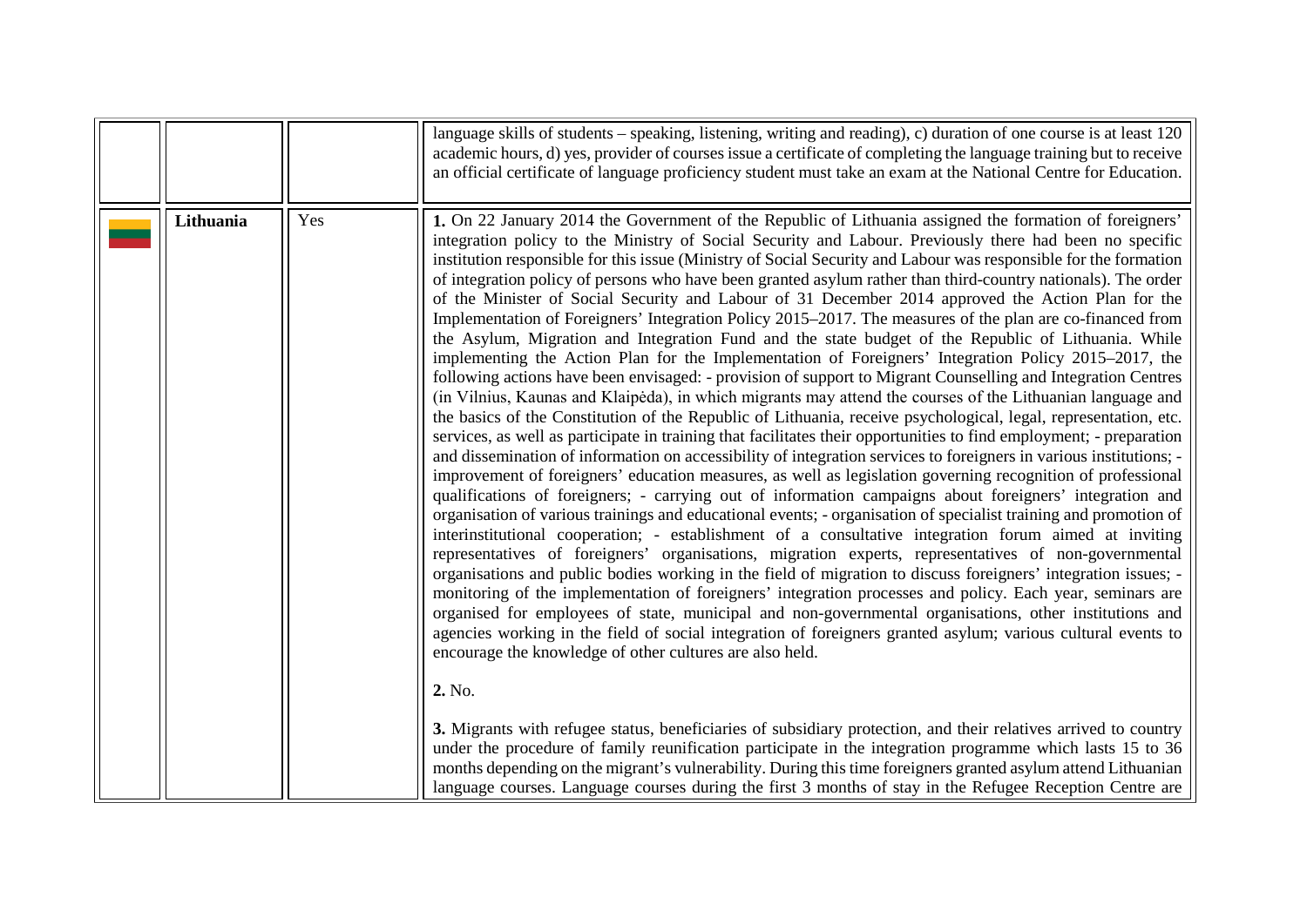|            |     | initiated by the Refugee Reception Centre. When foreigners granted asylum move to live in the municipalities,<br>NGOs organize Lithuanian language courses (expenditures are covered by the state budget). The course costs<br>1.73 € per hour in the Refugee Reception Centre and 2.29 € in the municipalities, however participants do not<br>have to pay of the courses when they are provided during the integration programme.<br>4. a) Participants have to reach A1 level (not less than 96 hours of lessons during the stay in Refugee Reception<br>Centre – during 3 months) of Lithuanian language in the Refugee Reception Centre and A2 (190 hours<br>language lessons during integration period in municipality – during 12 months) when they continue the courses<br>in the municipalities. b) The course is flexible and is adjusted according to the need of the participant. Illiterate<br>or low-educated learners can try to learn only the everyday vocabulary while highly-educated learners can<br>even try to achieve B1 level. However, most participants only learn everyday vocabulary and struggle with the<br>vocabulary needed in the job market. c) That depends on the pre-knowledge of the student, the study place (in<br>the Refugee Reception Centre everyone learns for 10.5 hours a week while when they move to the<br>municipalities they learn for 4-8 hours a week depending on the needs and the possibilities of the participant),<br>etc. The aim is for the participant to reach A2 level. d) At the end of the course the participants are welcome<br>to take the category I (lowest) Lithuanian language examination after which, if they pass, they get a certificate.                                                                                                                                                                                                                     |
|------------|-----|--------------------------------------------------------------------------------------------------------------------------------------------------------------------------------------------------------------------------------------------------------------------------------------------------------------------------------------------------------------------------------------------------------------------------------------------------------------------------------------------------------------------------------------------------------------------------------------------------------------------------------------------------------------------------------------------------------------------------------------------------------------------------------------------------------------------------------------------------------------------------------------------------------------------------------------------------------------------------------------------------------------------------------------------------------------------------------------------------------------------------------------------------------------------------------------------------------------------------------------------------------------------------------------------------------------------------------------------------------------------------------------------------------------------------------------------------------------------------------------------------------------------------------------------------------------------------------------------------------------------------------------------------------------------------------------------------------------------------------------------------------------------------------------------------------------------------------------------------------------------------------------------------------------------------------------------|
| Luxembourg | Yes | 1. The last reform on integration policy was the Law of 16 December 2008 on the reception and integration of<br>foreigners in the Grand-Duchy of Luxembourg. This law establishes the Welcome and Integration Contract<br>(CAI - articles 8 to 13) which is proposed to any foreigner of at least 16 years of age who resides legally on<br>the territory of Luxembourg and wishes to remain on a permanent basis (not included the international<br>protection applicants). It is optional and aimed as much at EU and EEA citizens as at third country nationals,<br>to new arrivals as well as to people who have been living in Luxembourg for many years. It is not mandatory<br>in any way. The services offered within the framework of this contract are: $\cdot$ A language training course $\cdot$ A<br>citizenship training course • An orientation day. Another advantage of completing the requirements of the<br>Welcome and Integration Contract is to get an exemption from one of the modules of the course "Living"<br>together in Luxembourg" for the acquisition of Luxembourg nationality $+$ cfr part 2. The CAI was officially<br>launched on 29 September 2011 in accordance with the Grand ducal regulation of 2 September 2011 on the<br>implementation conditions and modalities of executions concerning the Welcome and Integration Contract.<br>Also the Law of 16 December 2008 foresees a Multi-annual National Action Plan on Integration and against<br>Discriminations 2010-2014. The Action Plan is available in French and English. The coordination of this multi-<br>annual national action plan is made by the Luxembourg Reception and Integration Agency (Office<br>luxembourgeois de l'accueil et l'intégration - OLAI). The execution of the multi-annual national action plan<br>is coordinated by the OLAI so the costs are covered by an annual budget line of the OLAI. The action plan of |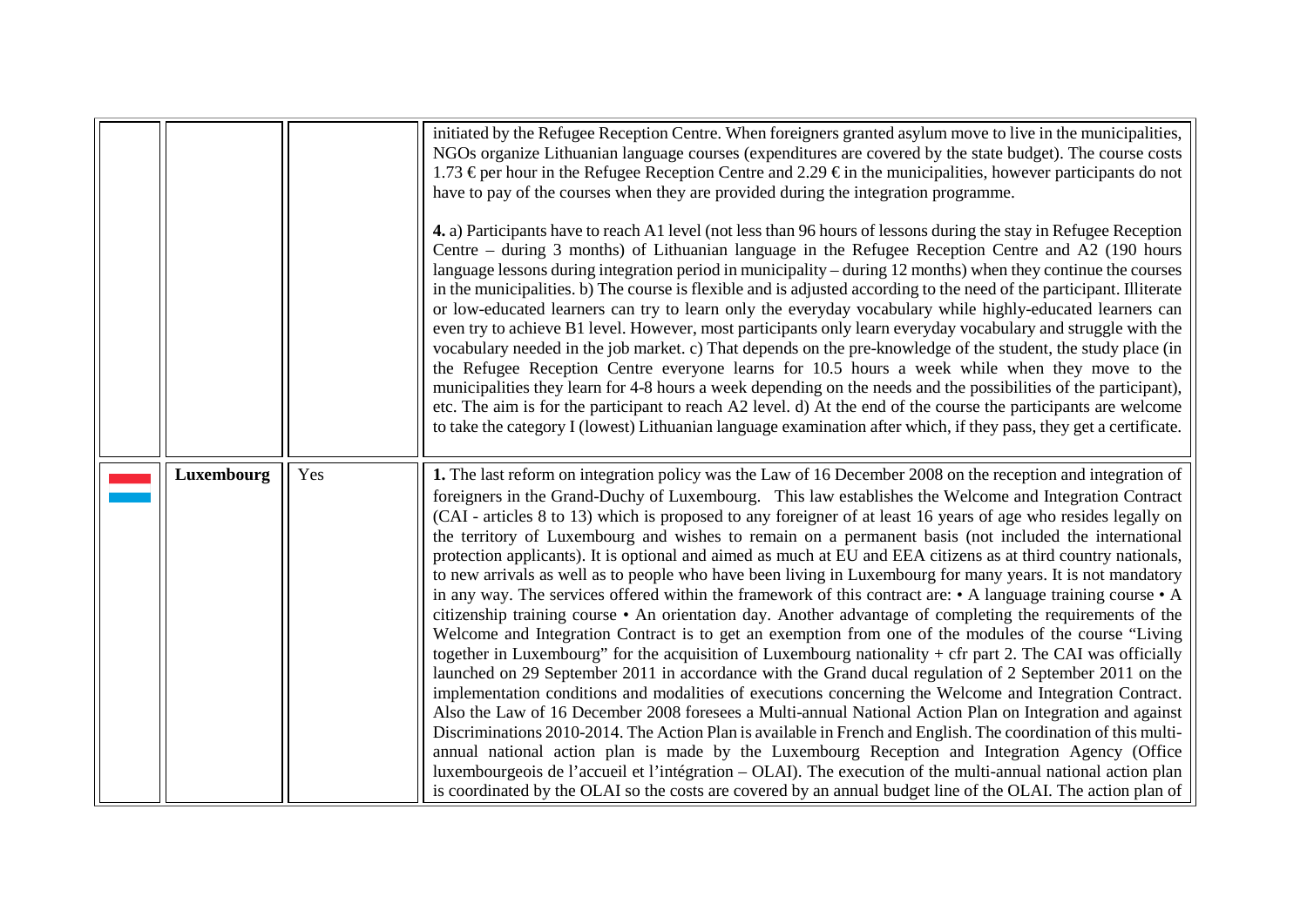|  | 2010-2014 remains valid because the multi-annual National Action Plan for the period 2014-2019 has not been<br>finalized. The Action Plan calls for the involvement of 14 ministries and government administrations whose |
|--|---------------------------------------------------------------------------------------------------------------------------------------------------------------------------------------------------------------------------|
|  | combined efforts enhance the inter-ministerial harmonization of the actions they lead, implement, and                                                                                                                     |
|  | financially support, in the field of the integration of foreigners in Luxembourg and in the fight against                                                                                                                 |
|  | discrimination. However, the implementation and development of this Action Plan is based on a strategy of                                                                                                                 |
|  | co-responsibility and participation of both the State and the Civil Society. The four major axes of the                                                                                                                   |
|  | Multiannual national action plan on integration and against discriminations are: - Reception, including all                                                                                                               |
|  | measures aimed at providing guidance to newcomers in Luxembourg; - Integration of foreigners in<br>Luxembourg's social, economic, political and cultural life; - Fight against discrimination through information         |
|  | and awareness-raising measures - Study of migrations based on specific studies and databases, reports, and on                                                                                                             |
|  | other statistical data (Article 3 of the Law of 16 December 2008 on the Reception and Integration of foreigners                                                                                                           |
|  | in the Grand-Duchy of Luxembourg) Also the plan identifies the key strategic intervention areas on which to                                                                                                               |
|  | base its objectives and actions. These key areas of focus are based on the Common Basic Principles of the                                                                                                                 |
|  | European Union's integration policy for immigrants (CBP - CBP-1 (A two-way process), CBP-2 (Respecting                                                                                                                    |
|  | the basis values of the European Union), CBP-3 (Employment) CBP-4 (Basic knowledge of the hot country's                                                                                                                   |
|  | language, history and institutions; CBP-5 (Education); CBP-6 (Access to goods and services); CBP-7                                                                                                                        |
|  | (intercultural dialogue); CBP-8 (Practices of different cultures and religions); CBP-9 (Democratic process);                                                                                                              |
|  | CBP-10 (Mainstreaming integration in all relevant policies), CBP-11 (collecting statistics)). The CBPs are                                                                                                                |
|  | attributed with regards to the four major axes (areas of action) mentioned above. The detailed measures are                                                                                                               |
|  | found in pages 33 to 38 of the action plan (See http://www.olai.public.lu/fr/publications/programmes-                                                                                                                     |
|  | planactions-campagnes/plan/olai_plan_daction_uk.pdf). Every year, the Government fix the yearly priorities                                                                                                                |
|  | to implement the Plan.                                                                                                                                                                                                    |
|  |                                                                                                                                                                                                                           |
|  | 2. No. N/A. N/A.                                                                                                                                                                                                          |
|  |                                                                                                                                                                                                                           |
|  | 3. The CAI constitutes a reciprocal and optional undertaking between the State and the foreigner aged more                                                                                                                |
|  | than 16, legally established in Luxembourg, and wishing to stay there on a permanent basis. Provided for a                                                                                                                |
|  | maximum term of two years, the said contract is intended both for EU citizens and third-country nationals, for                                                                                                            |
|  | new arrivals and for people already established for several years in Luxembourg. In consequence the only                                                                                                                  |
|  | condition is to be a legal resident of the country wishing to stay permanently. The program is stately funded.                                                                                                            |
|  | The participation at the orientation day and the citizenship training are free of charge. The linguistic courses                                                                                                          |
|  | are at reduced rates (at the moment the price for the person who signs the CAI is 10 euros per course).                                                                                                                   |
|  | 4. a) The general aim is the integration of the target population in the Luxemburgish society. It aims to enable                                                                                                          |
|  | the signatory of the CAI to reach at least Basic User Level A.1.1 of the Common European Framework of                                                                                                                     |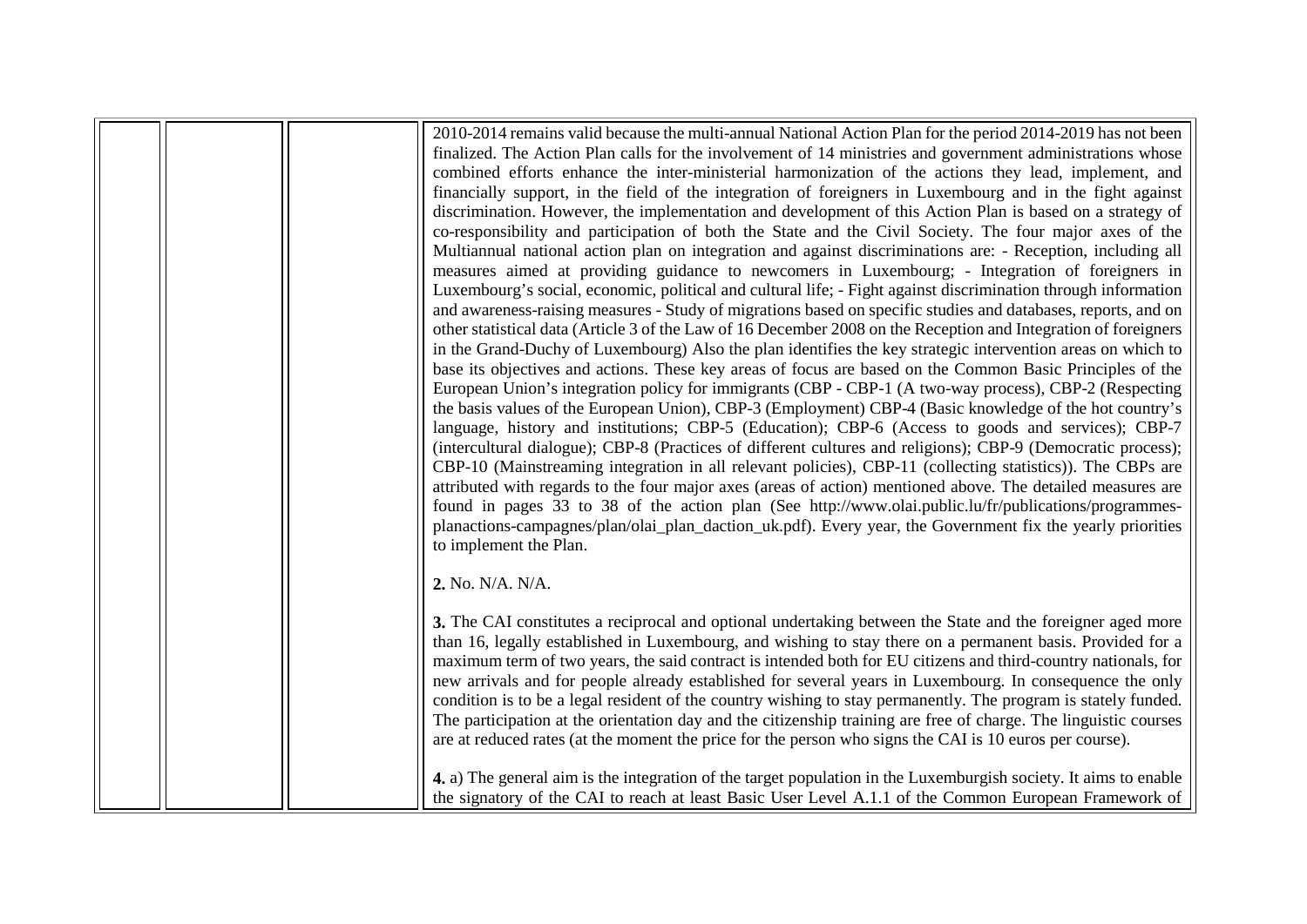<span id="page-23-0"></span>

|                    |     | Reference for Languages in one or more of the three administrative languages of Luxembourg $-$ i.e.<br>Luxembourgish, French, or German and there are special courses for illiterate persons. For certain courses, a<br>working language adapted to a specific public is used (i.e. French is used as a working language in German<br>courses, Portuguese and English as working languages in a French course, German or French as working<br>languages in Luxemburgish courses) An administrative meeting with the candidate to the CAI is held to<br>determine the linguistic skill of the candidate and to orient him/her in the language training that is better adapted<br>to his/her personal/professional needs. If the candidate reaches the introductive level A.1.1 either in<br>Luxemburgish, French or German, he/she can, in accordance with his/her personal/professional needs develop<br>his/her competences in one of the languages in which he/she has approved the introductory level A.1.1. (In<br>case of need, the language training can be completed with literacy courses). However, the beneficiary of the<br>CAI can continue to register in the following models if s/he passes the introductive level A.1.1 until completing<br>the duration of the 2 years. b) Language courses are offered under the responsibility of the Ministry of<br>Education, who has within its responsibilities adult and continuous education through contracted providers<br>who have a convention with the Department of Adult Education of the Ministry. The general content of the<br>courses depends on the service provider but the beneficiary has to be able to understand and use familiar<br>everyday expressions and very basic phrases aimed at the satisfaction of needs of a concrete type. Also he/she<br>has to be able to introduce him/herself and others and to ask and answer questions about personal details such<br>as where he/she lives, people he/she knows and things he/she has. Finally the beneficiary can be able to interact<br>in a simple way provided the other person talks slowly and clearly and is prepared to help. c) The duration of<br>the language courses depends on the service provider: Municipalities normally propose yearly courses and the<br>National Language Institute propose 6-months modules. Short intensive courses (6 weeks-2 month) are also<br>available. d) There are normal courses that are proposed two times per week but there can be intensive courses<br>(four to five times per year). e) Normally no. There is not a point system put into place for evaluating the<br>foreigner's performance. However, the skills acquired at the end of a course are assessed through a descriptive<br>assessment of competences issued by the service provider. In the case of the National Language Institute at the<br>end of each module there is an examination that consists in two parts: a) written examination and b) oral<br>examination. If the beneficiary passes the first level then s/he can register to the next level $(A.1.2)$ and so on. |
|--------------------|-----|---------------------------------------------------------------------------------------------------------------------------------------------------------------------------------------------------------------------------------------------------------------------------------------------------------------------------------------------------------------------------------------------------------------------------------------------------------------------------------------------------------------------------------------------------------------------------------------------------------------------------------------------------------------------------------------------------------------------------------------------------------------------------------------------------------------------------------------------------------------------------------------------------------------------------------------------------------------------------------------------------------------------------------------------------------------------------------------------------------------------------------------------------------------------------------------------------------------------------------------------------------------------------------------------------------------------------------------------------------------------------------------------------------------------------------------------------------------------------------------------------------------------------------------------------------------------------------------------------------------------------------------------------------------------------------------------------------------------------------------------------------------------------------------------------------------------------------------------------------------------------------------------------------------------------------------------------------------------------------------------------------------------------------------------------------------------------------------------------------------------------------------------------------------------------------------------------------------------------------------------------------------------------------------------------------------------------------------------------------------------------------------------------------------------------------------------------------------------------------------------------------------------------------------------------------------------------------------------------------------------------------------------------------------------------------------------------------------------------------------------------------------------------------------------------------------------------------------------------------------------------------------------------------------------------------------------------------------------------------------------------------------------------------------------------------------------------------------------------------------------------------|
| <b>Netherlands</b> | Yes | 1. a. When did the last reform on integration policy take place?<br>The last reform was launched at the 1st of January 2013, with an addition to this reform launched at the 1st of<br>January 2015.                                                                                                                                                                                                                                                                                                                                                                                                                                                                                                                                                                                                                                                                                                                                                                                                                                                                                                                                                                                                                                                                                                                                                                                                                                                                                                                                                                                                                                                                                                                                                                                                                                                                                                                                                                                                                                                                                                                                                                                                                                                                                                                                                                                                                                                                                                                                                                                                                                                                                                                                                                                                                                                                                                                                                                                                                                                                                                                            |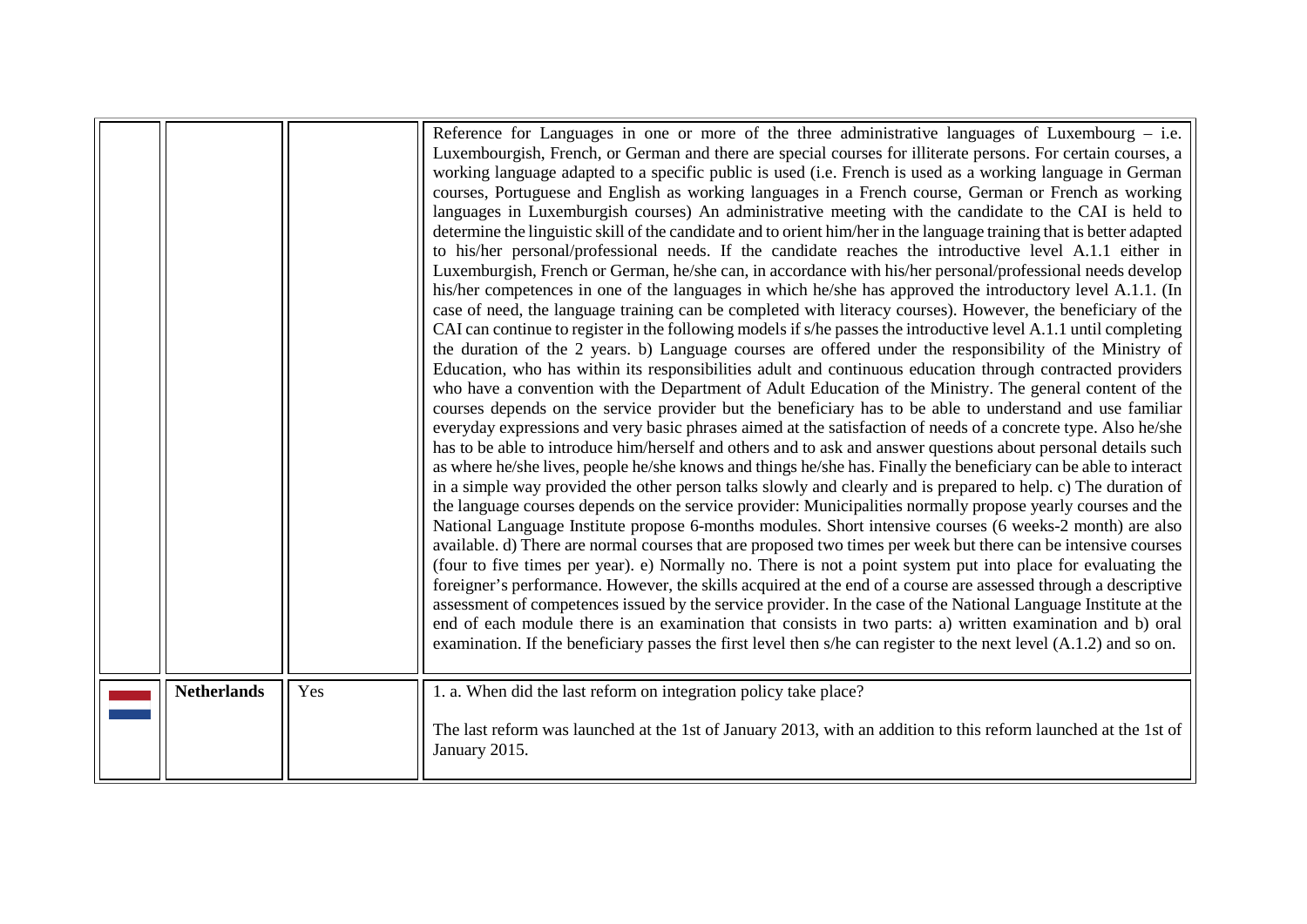|  | b. What are the main objectives of this reform?                                                                                                                                                                                                                                                                                                                                                                                                                                                                                                                                                                                                                                                                                                                                                |
|--|------------------------------------------------------------------------------------------------------------------------------------------------------------------------------------------------------------------------------------------------------------------------------------------------------------------------------------------------------------------------------------------------------------------------------------------------------------------------------------------------------------------------------------------------------------------------------------------------------------------------------------------------------------------------------------------------------------------------------------------------------------------------------------------------|
|  | The person who is integrating is responsible for his/her own integration. The integration period has been<br>reduced to 3 years (for illiterate persons 5 years); The person who is integrating has to pay the costs for<br>integrating his or herself. However asylum seekers who received a residence permit are granted the opportunity<br>to borrow up to 10,000 euros. If one succeeds the integration exam within 3 years (or if the exemption is                                                                                                                                                                                                                                                                                                                                        |
|  | granted) then the loan will be cancelled. The courses are taught on the private market.                                                                                                                                                                                                                                                                                                                                                                                                                                                                                                                                                                                                                                                                                                        |
|  | On the 1st of January 2015 the "ONA"-exam was launched. ONA stands for Orientation on the Dutch Labour<br>Market (in Dutch: Oriëntatie op de Nederlandse Arbeidsmarkt), which gives the person who is integrating<br>insights into the Dutch Labour Market, its function and it implies career planning.                                                                                                                                                                                                                                                                                                                                                                                                                                                                                       |
|  | 2. a. Does a third-country national have to meet language requirements to settle in your country?                                                                                                                                                                                                                                                                                                                                                                                                                                                                                                                                                                                                                                                                                              |
|  | If a migrant moves to the Netherlands under family reunification, the migrant has to take an exam in the country<br>of origin on A1-level (speaking, reading and knowledge of Dutch society), which is laid down in law (Wet<br>inburgering buitenland).                                                                                                                                                                                                                                                                                                                                                                                                                                                                                                                                       |
|  | In the case of a permit based on asylum, the following is applicable:                                                                                                                                                                                                                                                                                                                                                                                                                                                                                                                                                                                                                                                                                                                          |
|  | Before beneficiaries move to normal housing, they stay at COA's reception centre. COA is an independent<br>administrative body that is responsible for the reception and counselling of asylum seekers and beneficiaries<br>who are awaiting housing in a municipality. COA operates under the responsibility of the Secretary of State<br>for Security and Justice. Beneficiaries aged between 18 and the pension-entitlement age who still stay in a<br>COA reception centre, are entitled to a so-called pre-civic integration programme, a programme that is carried<br>out by COA on instructions from the Ministry of SZW. Preparation on civic integration comprises language<br>lessons, training courses in knowledge of Dutch society (KNS) and individual counselling. The language |
|  | lessons are given by recognized NT2 teachers and are intended to raise the command of the participants'<br>language level to at least A1-minus. This type of education differs with the (more limited) language education                                                                                                                                                                                                                                                                                                                                                                                                                                                                                                                                                                      |
|  | that is offered to asylum seekers who are still awaiting a decision on their asylum application. During the KNS                                                                                                                                                                                                                                                                                                                                                                                                                                                                                                                                                                                                                                                                                |
|  | training courses the beneficiary learns about the most important aspects of living in the municipality, which                                                                                                                                                                                                                                                                                                                                                                                                                                                                                                                                                                                                                                                                                  |
|  | focuses on his/her independence and self-rescuing capacity. Every participant also gets a personal file. The                                                                                                                                                                                                                                                                                                                                                                                                                                                                                                                                                                                                                                                                                   |
|  | contents of the file is compiled during supervisory discussions with the Case Manager. The programme                                                                                                                                                                                                                                                                                                                                                                                                                                                                                                                                                                                                                                                                                           |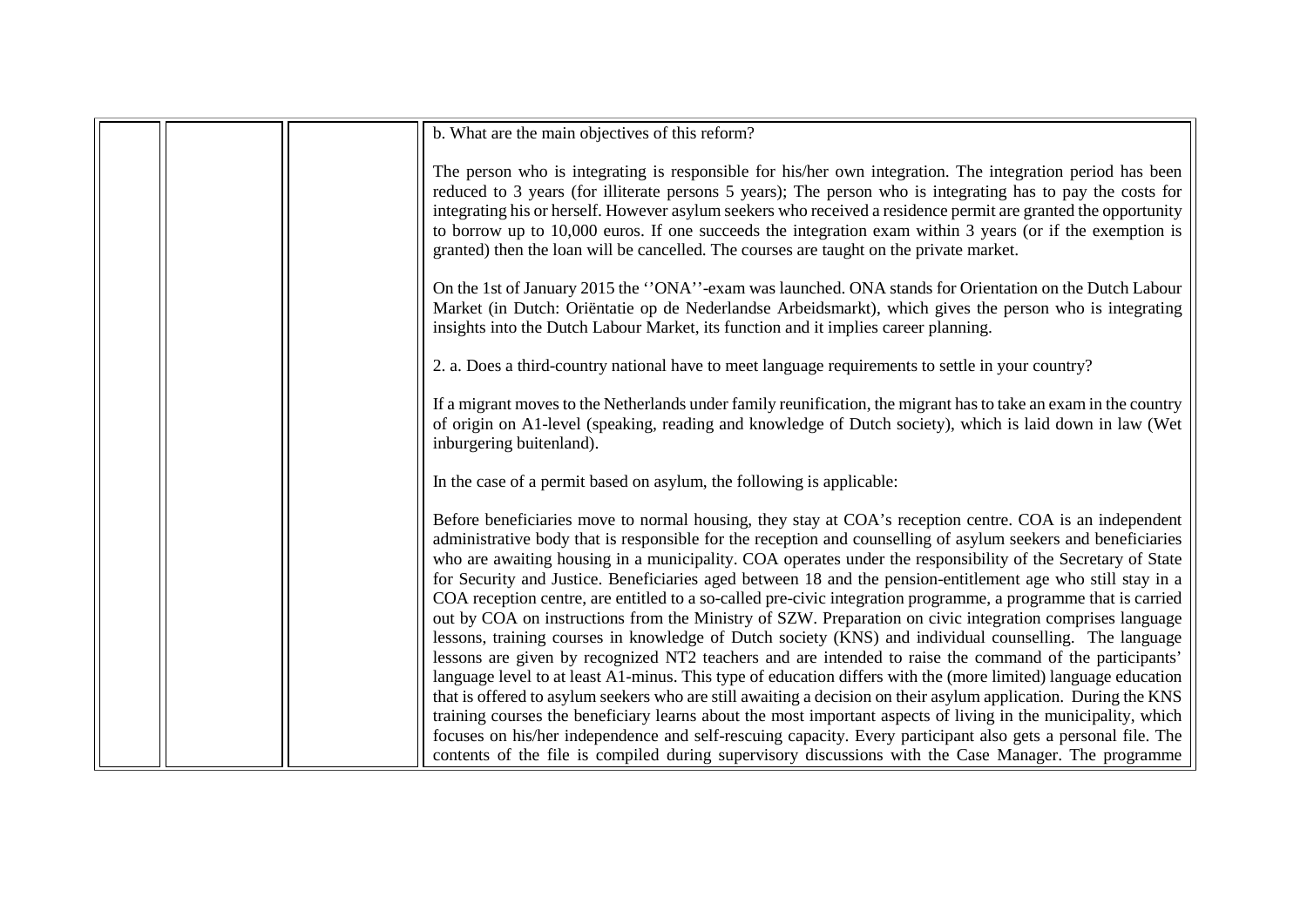|  | provides an important contribution to the rest of the civic integration programme which participants must                                                                                                                                                                                                                                                                                                                                                                                                                                                                                                                                      |
|--|------------------------------------------------------------------------------------------------------------------------------------------------------------------------------------------------------------------------------------------------------------------------------------------------------------------------------------------------------------------------------------------------------------------------------------------------------------------------------------------------------------------------------------------------------------------------------------------------------------------------------------------------|
|  | follow independently. Information on (pre-)civic integration is available at COA locations.                                                                                                                                                                                                                                                                                                                                                                                                                                                                                                                                                    |
|  | In the autumn of 2015 this service was improved by providing leaflets in an additional 15 different languages<br>than were currently on hand.                                                                                                                                                                                                                                                                                                                                                                                                                                                                                                  |
|  | The Civic Integration Act and the Aliens Act require persons aged between 18 years and the pension-<br>entitlement age who want to get a permanent residence permit, or persons who want to stay in the Netherlands<br>with a temporary permit for a permanent purpose, to have a certain command of the Dutch language within<br>three years after obtaining the permit. This obligation is not specifically applicable to beneficiaries, but to all<br>third country nationals mentioned above and, by nature, is therefore generic. The civic integration exam consist<br>of exams in reading, writing, listening and speaking on A2 level. |
|  | b. If so, what level of the Common European Framework of Reference for Languages (CEFR) is needed?                                                                                                                                                                                                                                                                                                                                                                                                                                                                                                                                             |
|  | For the pre-civic integration programme a level of A1-minus at COA is needed. The civic integration exam<br>consist of exams in reading, writing, listening and speaking on A2 level.                                                                                                                                                                                                                                                                                                                                                                                                                                                          |
|  | c. How is it assessed?                                                                                                                                                                                                                                                                                                                                                                                                                                                                                                                                                                                                                         |
|  | Through an exam.                                                                                                                                                                                                                                                                                                                                                                                                                                                                                                                                                                                                                               |
|  | The following themes are examined:                                                                                                                                                                                                                                                                                                                                                                                                                                                                                                                                                                                                             |
|  | 1. Speaking                                                                                                                                                                                                                                                                                                                                                                                                                                                                                                                                                                                                                                    |
|  | 2. Listening                                                                                                                                                                                                                                                                                                                                                                                                                                                                                                                                                                                                                                   |
|  | 3. Writing                                                                                                                                                                                                                                                                                                                                                                                                                                                                                                                                                                                                                                     |
|  | 4. Reading                                                                                                                                                                                                                                                                                                                                                                                                                                                                                                                                                                                                                                     |
|  | 5. Knowledge of Dutch Society (in Dutch: KNM)                                                                                                                                                                                                                                                                                                                                                                                                                                                                                                                                                                                                  |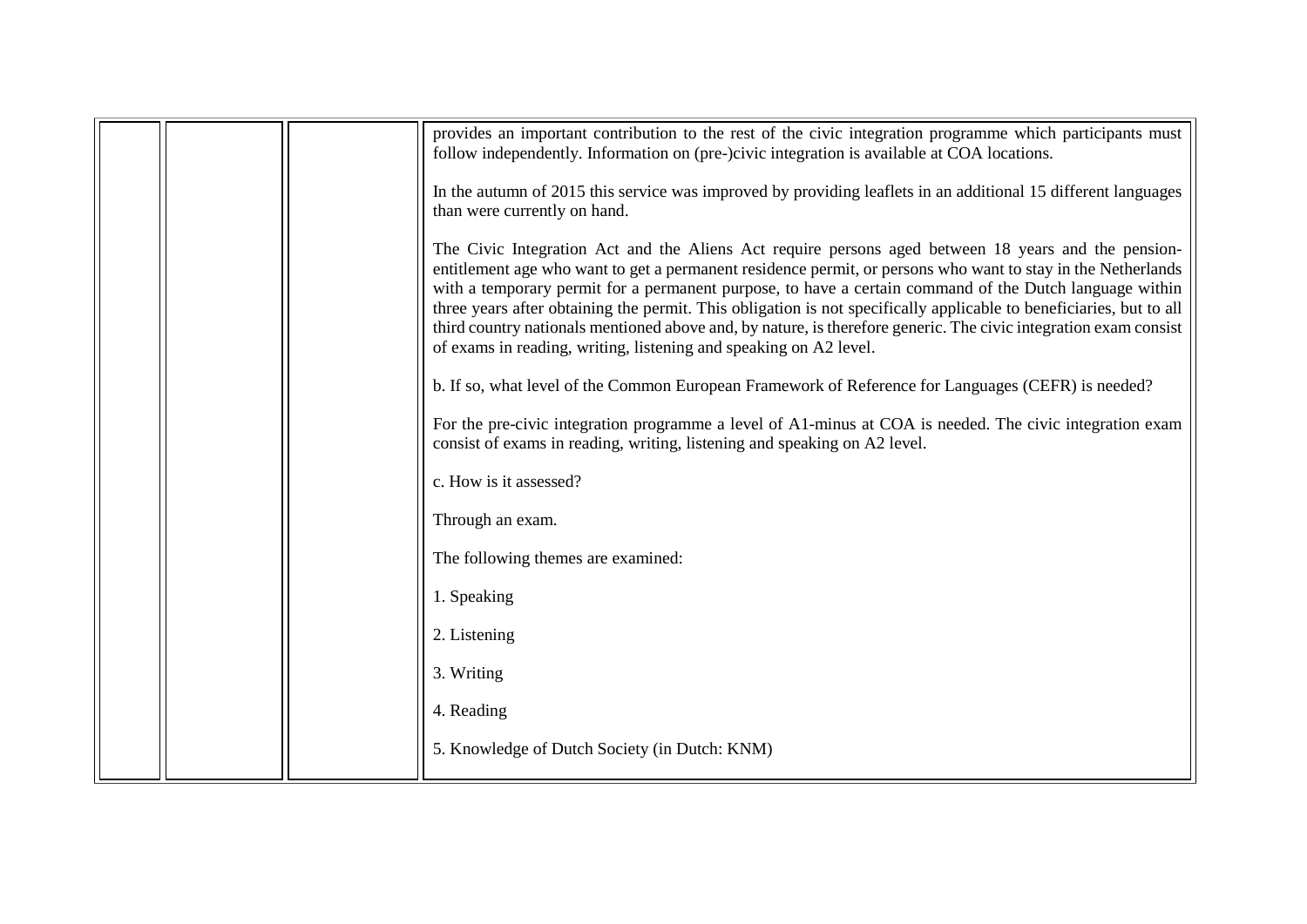| 6. Orientation on the Dutch Labour Market (in Dutch: ONA)                                                                                                                                                                                                                                                                                                                                                                                                                                                                                                                                                                                                                                                                                                                                                                                                                                                                                                                                                                                                                                                                                                                                                                                                                                                                                                                                                                                                                                                                                                                                                                 |
|---------------------------------------------------------------------------------------------------------------------------------------------------------------------------------------------------------------------------------------------------------------------------------------------------------------------------------------------------------------------------------------------------------------------------------------------------------------------------------------------------------------------------------------------------------------------------------------------------------------------------------------------------------------------------------------------------------------------------------------------------------------------------------------------------------------------------------------------------------------------------------------------------------------------------------------------------------------------------------------------------------------------------------------------------------------------------------------------------------------------------------------------------------------------------------------------------------------------------------------------------------------------------------------------------------------------------------------------------------------------------------------------------------------------------------------------------------------------------------------------------------------------------------------------------------------------------------------------------------------------------|
| 3. Once in the host country, what are the conditions to access language courses and civic training (conditions<br>related to the status, duration of stay in the host country, price conditions, other conditions)?                                                                                                                                                                                                                                                                                                                                                                                                                                                                                                                                                                                                                                                                                                                                                                                                                                                                                                                                                                                                                                                                                                                                                                                                                                                                                                                                                                                                       |
| Since 1 January 2013 persons obliged to participate in a civic integration programme who have obtained a<br>residence permit, have been personally responsible, by law, for their civic integration. This obligation applies<br>from the moment that the IND grants a residence permit. The IND then shares information about granted<br>residence permits with the Education Executive Agency (DUO), who then first determines whether the<br>beneficiary is indeed obliged to participate in a civic integration programme. Consequently DUO submits a<br>notification to the beneficiary regarding the obligation to participate in a civic integration programme and the<br>civic integration period. Beneficiaries who study are temporarily released from their obligation to participate<br>in a civic integration programme. The obligation to participate in a civic integration programme lapses entirely<br>if DUO receives evidence of a successful graduation, and only at the request of the beneficiary. Persons obliged<br>to participate in a civic integration programme can also obtain dispensation of the obligation to participate in<br>a civic integration programme on medical grounds or demonstrable efforts made. In preparation of the civic<br>integration examination the persons obliged to participate in a civic integration programme are eligible for a<br>social loan to be able to finance the language and orientation courses. Specifically applicable to beneficiaries,<br>is that on passing the civic integration examination, they are entitled to a remission of their debt. |
| For all persons obliged to participate in a civic integration programme a maximum loan of EUR 10,000 applies.<br>DUO is responsible for offering these loans. DUO is also charged with the administering of the civic integration<br>examinations. As a departmental agency, DUO pursues various education laws on instructions from the<br>Ministry of Education, Culture and Science, and the student loans on instructions from the Ministry of Social<br>Affairs and Employment, who finances the student loan system that is intended for civic integration.<br>4. Regarding the languages courses:                                                                                                                                                                                                                                                                                                                                                                                                                                                                                                                                                                                                                                                                                                                                                                                                                                                                                                                                                                                                                  |
| a. What is the targeted level of the Common European Framework of Reference for Languages (CEFR)?                                                                                                                                                                                                                                                                                                                                                                                                                                                                                                                                                                                                                                                                                                                                                                                                                                                                                                                                                                                                                                                                                                                                                                                                                                                                                                                                                                                                                                                                                                                         |
| Please see question 2b.                                                                                                                                                                                                                                                                                                                                                                                                                                                                                                                                                                                                                                                                                                                                                                                                                                                                                                                                                                                                                                                                                                                                                                                                                                                                                                                                                                                                                                                                                                                                                                                                   |
| b. What is the content of the courses (everyday vocabulary, specific topics, etc.)?                                                                                                                                                                                                                                                                                                                                                                                                                                                                                                                                                                                                                                                                                                                                                                                                                                                                                                                                                                                                                                                                                                                                                                                                                                                                                                                                                                                                                                                                                                                                       |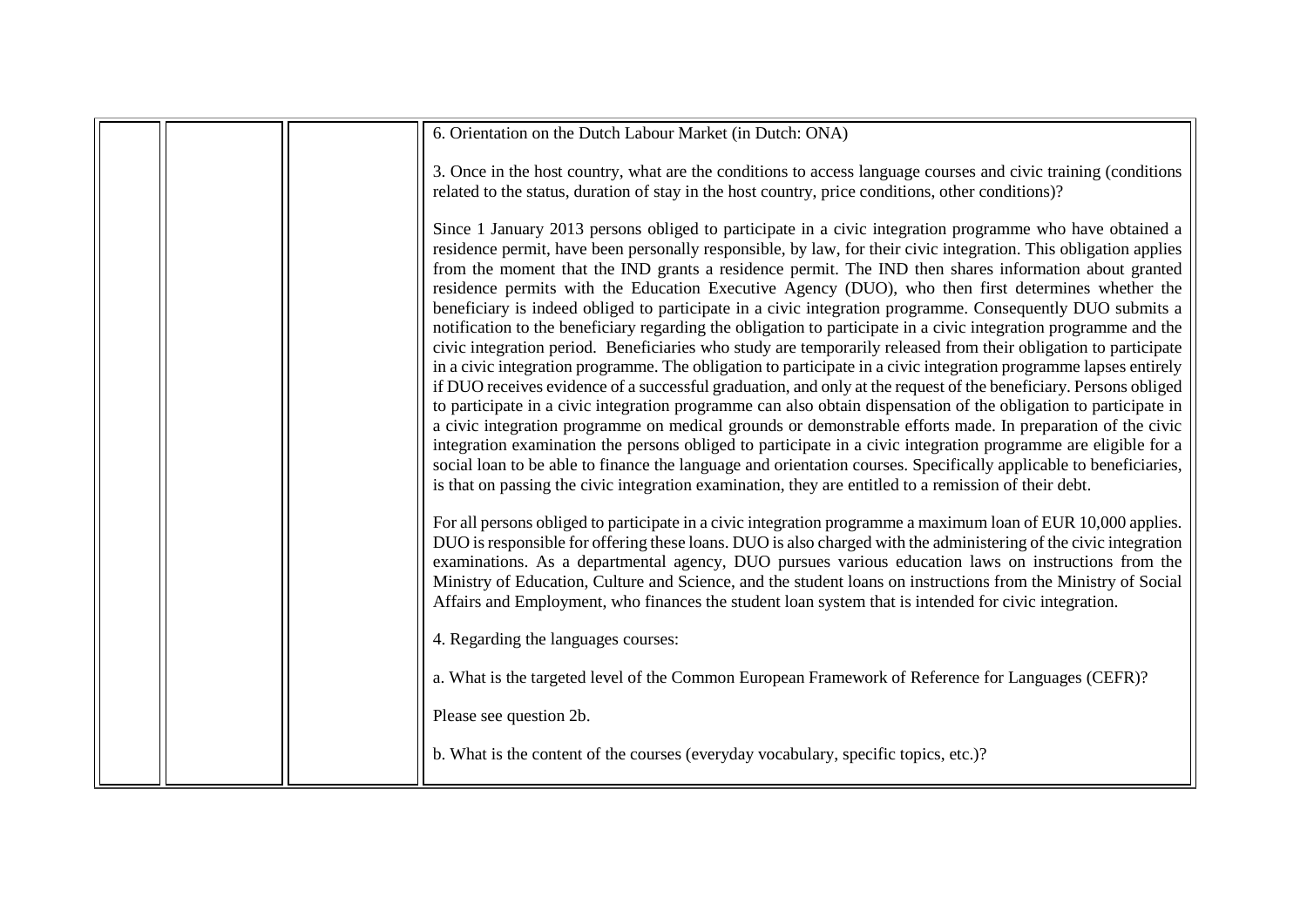|               |     | The civic integration exam consist of exams in reading, writing, listening and speaking on A2 level.                                                                                                                                                                                                                                                                                                                                                     |
|---------------|-----|----------------------------------------------------------------------------------------------------------------------------------------------------------------------------------------------------------------------------------------------------------------------------------------------------------------------------------------------------------------------------------------------------------------------------------------------------------|
|               |     | c. What is the duration of the course?                                                                                                                                                                                                                                                                                                                                                                                                                   |
|               |     | It depends on the person who is integrating. If he/she learns fast or slow, the number of study hours will be<br>reduced.                                                                                                                                                                                                                                                                                                                                |
|               |     | An average student needs $700 - 800$ hours to reach the level of A2 (starting at zero knowledge).                                                                                                                                                                                                                                                                                                                                                        |
|               |     | d. What are the different types of courses provided (for example, the pace of learning)?                                                                                                                                                                                                                                                                                                                                                                 |
|               |     | See question 2c.                                                                                                                                                                                                                                                                                                                                                                                                                                         |
|               |     | e. Is a certificate of language proficiency issued on completion of the course?                                                                                                                                                                                                                                                                                                                                                                          |
|               |     | Yes                                                                                                                                                                                                                                                                                                                                                                                                                                                      |
|               |     |                                                                                                                                                                                                                                                                                                                                                                                                                                                          |
| <b>Poland</b> | Yes | 1. Integration policy concerns only integration of beneficiaries of international protection in Poland. Reform<br>of the policy has not been carried yet, it was not such a need.<br>2. Third-country nationals needn't meet any language requirements to settle in Poland. Only when they want<br>to obtain polish citizenship by the administrative way, have to obtain the certificate of polish language on the                                      |
|               |     | B1 level. This is assessed by National Committee, which have eligibility to witnessing of knowledge of polish<br>language as foreign language.                                                                                                                                                                                                                                                                                                           |
|               |     | 3. In Poland there are no language courses and civic training organized by public organization organs.<br>Foreigners, who were granted a refugee status or complementary protection, are obliged to learn polish<br>language during one year of individual integration program. The courses are not organized by public<br>organization organs but mainly by non-government organizations which benefit from EU funds for financing<br>their activities. |
|               |     | 4. Languages courses should be conducted according to Ministry of National Education regulation (18th of<br>February 2011) concerns frame program of language course of polish for foreigners a) regulation determines<br>frame of language learning to gain competencies equivalent for A1, A2, B1 and B2 levels (CEFR). b) main                                                                                                                        |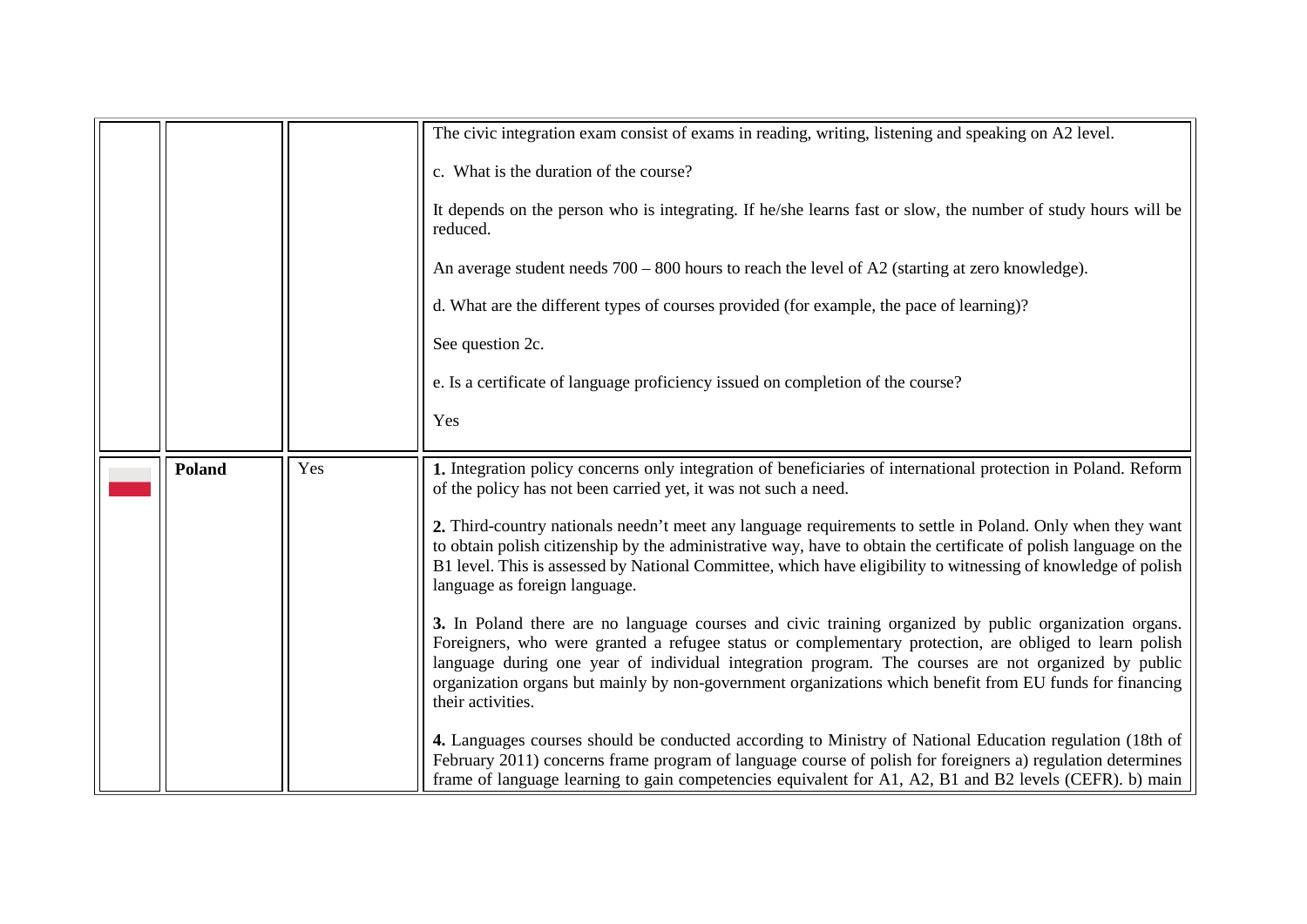<span id="page-28-0"></span>

|                                  |     | goals of the courses are communicating in polish (everyday vocabulary, vocabulary connected with travelling,<br>institutional issues, writing short official and unofficial texts, perception the most important intentions in short<br>oral and written forms, mastering of basic vocabulary, grammar, orthographical and punctuation rules and<br>pronunciation and intonation enabling communication with familiar and non-familiar users of polish (official<br>and unofficial variety of polish), gaining communicating competence and knowledge about polish culture. c)<br>foreigners covered by international protection can learn polish language for one year d) Language schools or<br>institutions usually issue certificate of language proficiency but they are not equivalent to take an examination<br>pass before the national committee.                                                                                                                                                                                                                                                                                                                                                                                                                                                                                                                                                                                                                                                                                                                                                                                                                                                                                                                                                                                                                                                                                                                                                                                                                                                                                                                                                                                                                                                                                                                                                                                                                                                                                                 |
|----------------------------------|-----|------------------------------------------------------------------------------------------------------------------------------------------------------------------------------------------------------------------------------------------------------------------------------------------------------------------------------------------------------------------------------------------------------------------------------------------------------------------------------------------------------------------------------------------------------------------------------------------------------------------------------------------------------------------------------------------------------------------------------------------------------------------------------------------------------------------------------------------------------------------------------------------------------------------------------------------------------------------------------------------------------------------------------------------------------------------------------------------------------------------------------------------------------------------------------------------------------------------------------------------------------------------------------------------------------------------------------------------------------------------------------------------------------------------------------------------------------------------------------------------------------------------------------------------------------------------------------------------------------------------------------------------------------------------------------------------------------------------------------------------------------------------------------------------------------------------------------------------------------------------------------------------------------------------------------------------------------------------------------------------------------------------------------------------------------------------------------------------------------------------------------------------------------------------------------------------------------------------------------------------------------------------------------------------------------------------------------------------------------------------------------------------------------------------------------------------------------------------------------------------------------------------------------------------------------------|
| <b>Slovak</b><br><b>Republic</b> | Yes | 1. Main policy document in the migrant integration from third countries is the Integration Policy of the Slovak<br>Republic approved in 2014 by the Resolution of the Government of the Slovak Republic. Since then, there was<br>no reform of the document. The Integration Policy of the SR focuses on various fields: the role of local level,<br>housing, cultural and social integration, healthcare, education, employment and social protection, citizenship<br>and unaccompanied minors. As integration process is a cross-cutting topic, Integration Policy of SR sets out<br>priority areas, which should be further adequately developed into action plans by responsible actors (in the<br>fields specified within Integration Policy of SR)., The Ministry of Labour, Social Affairs and Family of the<br>SR, as an authority responsible for Integration Policy, developed Action plan within the competences of<br>MoLSAF SR in this regard for years 2014-2016 and Action plan for years 2017-2018. Action plan for 2017-<br>2018 contains objectives and measures updating the already existing measures. The fulfilment is to be of a<br>continuous nature. In addition to that, in October 2015 the Deputy Prime Minister and Minister of Interior of<br>the SR were assigned, by the Resolution of the Government of the SR to the coordination of the state integration<br>programme for beneficiaries of international protection by 31 December 2016. The deadline was later<br>postponed to 31 December 2017. The programme should focus on three priority areas: housing, education, and<br>employment of persons granted international protection.<br>2. No. There is no language requirement to be fulfilled.<br>3. There is no centralised system regarding the language courses for the purpose of integration of the TCNs in<br>the SR, however there are certain options for foreigners to take Slovak language courses along with cultural<br>orientation offered by various institutions such as: Migration Information Centre of International Organisation<br>for Migration (MIC IOM) offers free of charge Open courses of the Slovak language for third country nationals<br>with permanent, temporary or tolerated stay in the Slovak Republic along with courses of socio-cultural<br>orientation. Center for Continuing Education of the Comenius University in Bratislava organizes various types<br>of language courses including intensive 5 and 10-month-courses of the Slovak language as a foreign language, |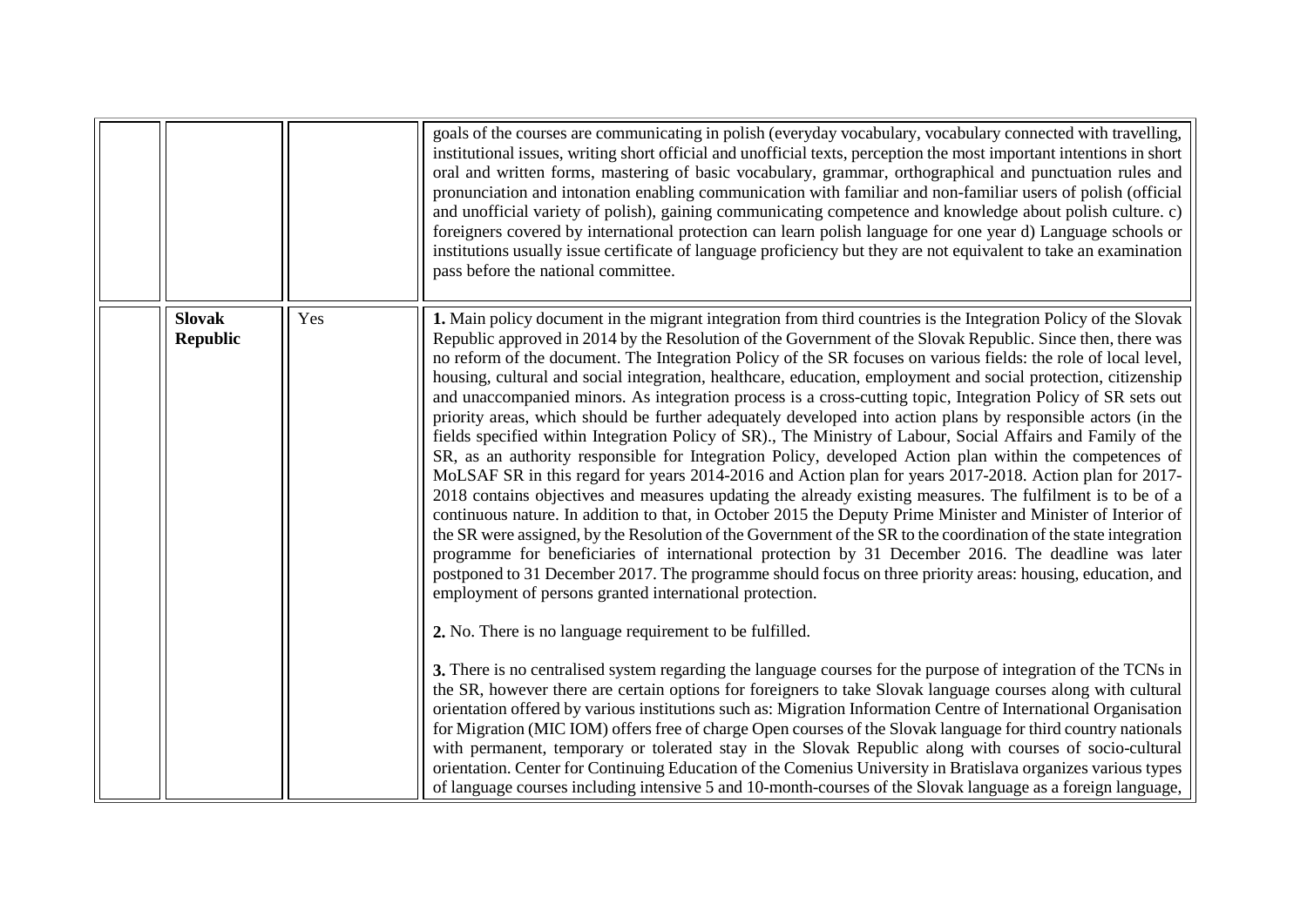<span id="page-29-0"></span>

| <b>Slovenia</b> | Yes | Summer University of Slovak Language and Culture and the Mobile Classroom. Long-term education includes<br>linguistic and vocational training for university studies (10-month education), intensive courses of Slovak<br>language (10 and 5-month education) and evening courses of Slovak language (5-month education). Studia<br>Academia Slovaca - The Center for Slovak as a Foreign Language at the Faculty of Arts of the Comenius<br>University in Bratislava organizes courses of the Slovak language at two levels (A1 and A2). Apart from<br>regular course, it also organizes a Summer School of Slovak Language and Culture. These courses are also<br>paid. Studia Academica Slovaca provides language courses of Slovak as a foreign language for all A1 to C1<br>levels by contact form of daily, evening and individual courses for regular students and for all those interested<br>to learn Slovak language. In the field of distance learning, the SAS focuses on operation of e-learning language<br>training programs for A1 and A2 levels through a special website: www.e-slovak.sk. SAS also provides a<br>mobile application, KnowledgeFox, aimed at mediating Slovak lexis. Studia Academia Slovaca and Center for<br>Continuing Education of the Comenius University in Bratislava also provide to foreigners intercultural<br>communication courses, courses of life and culture in Slovakia and professional communication courses.<br>4. As most courses except the MIC IOM course are provided commercially this question cannot be answered<br>sufficiently. As for the curriculum for Slovak language courses provided by MIC IOM, each lecturer creates<br>the content of the course based on the composition of the group and the needs of the attendees. These language<br>courses are tailor-made and based on conversation on everyday topics such as by the doctor, shopping,<br>greetings, holidays, etc.<br>1. Language courses represent main activity among integration programs since 2004. While content of the<br>courses had evolved over time, as had the legislature, main policy focus remains. Slovenia had recognized lack |
|-----------------|-----|---------------------------------------------------------------------------------------------------------------------------------------------------------------------------------------------------------------------------------------------------------------------------------------------------------------------------------------------------------------------------------------------------------------------------------------------------------------------------------------------------------------------------------------------------------------------------------------------------------------------------------------------------------------------------------------------------------------------------------------------------------------------------------------------------------------------------------------------------------------------------------------------------------------------------------------------------------------------------------------------------------------------------------------------------------------------------------------------------------------------------------------------------------------------------------------------------------------------------------------------------------------------------------------------------------------------------------------------------------------------------------------------------------------------------------------------------------------------------------------------------------------------------------------------------------------------------------------------------------------------------------------------------------------------------------------------------------------------------------------------------------------------------------------------------------------------------------------------------------------------------------------------------------------------------------------------------------------------------------------------------------------------------------------------------------------------------------------------------------------------------------------------------------------------------------|
|                 |     | of language skills as the main obstacle in any successful integration. With that in mind, we wish to enable,<br>preferably free, access to quality language courses to as many third country citizens as possible, if possible in<br>their local communities. While Slovenia organizes different integration programmes, language courses are far<br>largest, most accessible and recognizable among them.                                                                                                                                                                                                                                                                                                                                                                                                                                                                                                                                                                                                                                                                                                                                                                                                                                                                                                                                                                                                                                                                                                                                                                                                                                                                                                                                                                                                                                                                                                                                                                                                                                                                                                                                                                      |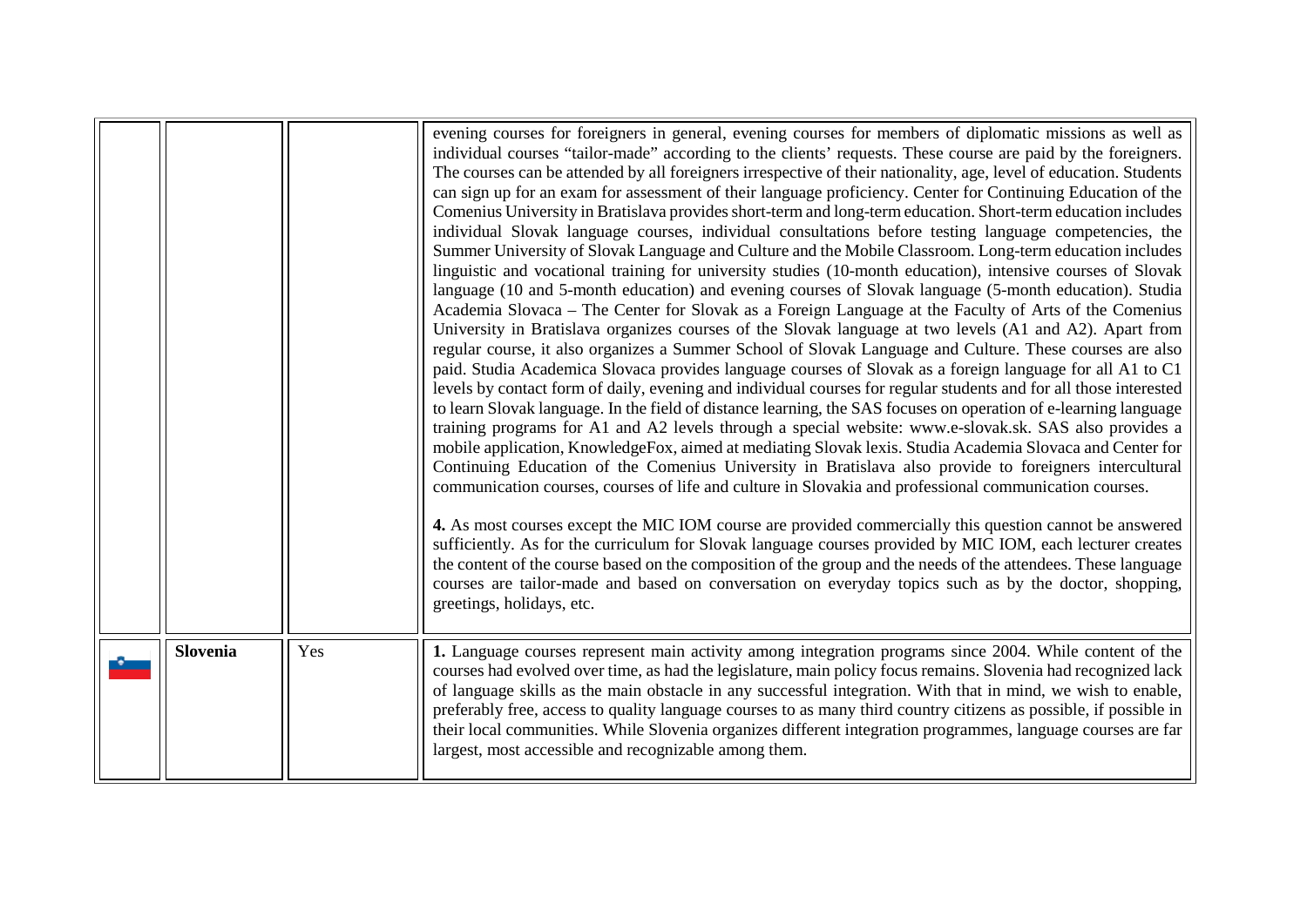<span id="page-30-0"></span>

|              |     | 2. Foreign citizens do not have to pass any sort of language test in order to be granted residence permit. State<br>requires language test to be passed only prior of being granted citizenship.                                                                                                                                                                                                                                                                                                                                                                                                                                                                                                                                                                                                                                                                                                                                                                                                                                                                                                                                                                                                              |
|--------------|-----|---------------------------------------------------------------------------------------------------------------------------------------------------------------------------------------------------------------------------------------------------------------------------------------------------------------------------------------------------------------------------------------------------------------------------------------------------------------------------------------------------------------------------------------------------------------------------------------------------------------------------------------------------------------------------------------------------------------------------------------------------------------------------------------------------------------------------------------------------------------------------------------------------------------------------------------------------------------------------------------------------------------------------------------------------------------------------------------------------------------------------------------------------------------------------------------------------------------|
|              |     | 3. Conditions are tied to residence permit – primarily its duration and in the cases of family reunification the<br>reasons for it being issued.                                                                                                                                                                                                                                                                                                                                                                                                                                                                                                                                                                                                                                                                                                                                                                                                                                                                                                                                                                                                                                                              |
|              |     | 4. a.) A2 b.) The programme integrates contents from every-day life and work, which stimulate the integration<br>of immigrants into Slovenian society c.) Beginner's module of the ZIP programme (60 hours - Breakthrough<br>level) Introduction to Education I. Personal Identity II. Apartment and Accommodating, Family and Home III.<br>Labour Market and Working Post IV. Health and Social Security VI. Public Life in Slovenia VII. Slovenian<br>History, Culture and Constitutional Arrangement Advanced module (120 hours - A2 level [CEFR])<br>Introduction to Education I. Personal Identity II. Family and Home III. Work and Occupation, Labour Market<br>IV. Health and Social Security V. Education VI. Public Life VII. Food and Drink VIII. Environment and Places<br>IX. Slovenian Society and Constitutional Arrangement X. Slovenian Culture, History and Tradition d.) While<br>a certificate is issued, it is not state recognised. In order for such to be issued, foreign citizens have to pass a<br>state exam. Those that had been present for at least 80 percent of the 180 hour course are entitled to sit a first<br>Slovenian language exam at the basic level free-of-charge. |
| <b>Spain</b> | Yes | 1. In 2009 by Organic Law 2/2009 of 11 December. The main objective was to include both the immigrant<br>integration policy and public authorities' obligation to promote the full integration of non-nationals in Spanish<br>society at the legislative level of an organic law, as a policy that runs through all the policies and public services<br>to be implemented by the public authorities, in a framework of cooperation between the central Government,<br>the Autonomous Communities and City Councils. Among other actions.                                                                                                                                                                                                                                                                                                                                                                                                                                                                                                                                                                                                                                                                      |
|              |     | 2. It is not a compulsory requirement for a TCN to have knowledge of the Spanish language in order to obtain<br>a residence permit or a residence and work permit in Spain. Therefore, no minimum CEFR level is required,<br>although some of the courses which are delivered do follow the CEFR guidelines for their assessment. Only in<br>the case of applicants of Spanish nationality who are resident in Spain are two official knowledge tests<br>conducted by the Instituto Cervantes; these are the exam to attain the Diploma of Spanish (DELE) at A2 level<br>or above and the CCSE test (constitutional and sociocultural knowledge of Spain).                                                                                                                                                                                                                                                                                                                                                                                                                                                                                                                                                    |
|              |     | 3. Access to publicly funded Spanish language or other co-official language courses under the immigrant<br>integration policy is open and free of charge. In this case, non-profit social organisations, which receive a<br>subsidy from the Directorate-General for Migration, deliver the courses, or, in the case of the Autonomous                                                                                                                                                                                                                                                                                                                                                                                                                                                                                                                                                                                                                                                                                                                                                                                                                                                                        |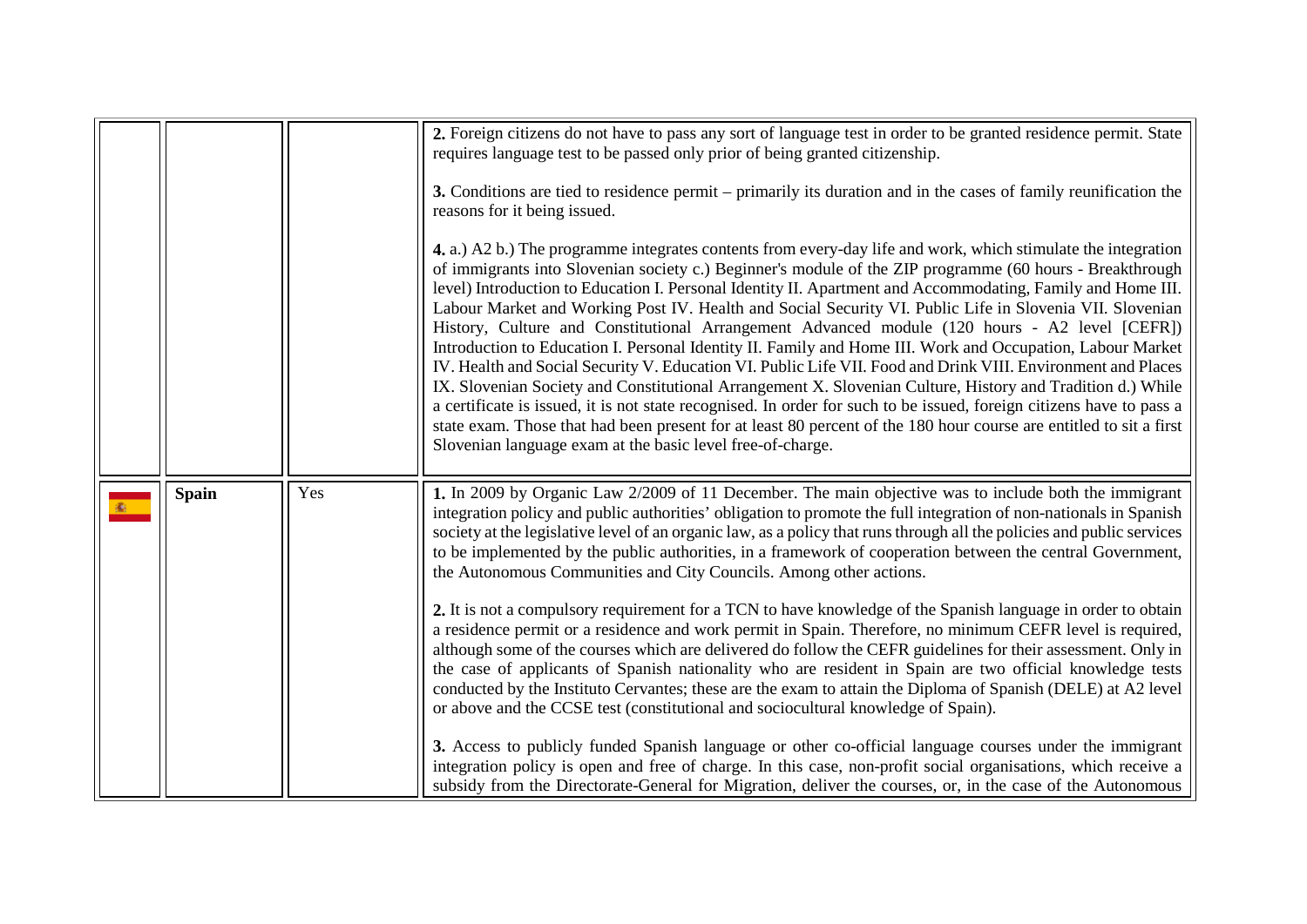<span id="page-31-0"></span>

|               |     | Communities, the relevant body delivers them. Participants do not need to fulfil any specific requirements,<br>although priority is given to the most vulnerable or those in precarious social or economic situations. There are<br>also other social bodies and training centres which provide language teaching to non-nationals on a private<br>basis and at a cost to the participant.<br>4. No specific CEFR level has been established as an official target of these courses; in practice, it varies<br>between A1, A2 and B1. The content is general Spanish at the intended CEFR level to be achieved. The<br>duration is not standardised either and varies greatly, as there is no average standard duration. As for the<br>issuance of a certificate that provides evidence of passing a course, there is no standard procedure either; there<br>are organisations which certify the achievement of a specific CEFR level, but the majority do not.                                                                                                                                                                                                                                                                     |
|---------------|-----|-------------------------------------------------------------------------------------------------------------------------------------------------------------------------------------------------------------------------------------------------------------------------------------------------------------------------------------------------------------------------------------------------------------------------------------------------------------------------------------------------------------------------------------------------------------------------------------------------------------------------------------------------------------------------------------------------------------------------------------------------------------------------------------------------------------------------------------------------------------------------------------------------------------------------------------------------------------------------------------------------------------------------------------------------------------------------------------------------------------------------------------------------------------------------------------------------------------------------------------|
| <b>Sweden</b> | Yes | 1. There has been several new initiatives during the last few years, aiming at getting newly arrived faster into<br>the labour market.<br>2. No<br>3. For language course, Swedish for immigrants: That the person is registered as living in the country and to<br>be registered the person must have a residence permit with a duration of at least one year. There are no separate<br>course for civic training.<br>4. a) Swedish for immigrants has four different courses where the first aims A1 and the fourth aims at B1. b)<br>Swedish Tuition for Immigrants is advanced language instruction aiming to give adult immigrants basic<br>knowledge of the Swedish language. Students with a mother tongue other than Swedish should in the education<br>learn and develop a functioning second language. The education should provide language tools for<br>communication and active participation in daily, societal and working life. c) That depends on many different<br>things such as the pre-knowledge of the student, the study pace (full-time or part-time) and so on. It can take<br>different amount of time to acquire the required knowledge to pass a course. d) a proof of the finished course<br>is issued |
| <b>Norway</b> | Yes | 1. In May 2016 the Norwegian government launched a white paper on integration policy. The white paper is<br>based on the migration situation in Europe and Norway in 2015 and 2016. It outlines how Norway's integration<br>policy and integration measures should be organised to ensure that newly-arrived immigrants with refugee<br>backgrounds enter the labour market or start an education without delay and acquire a permanent connection<br>to the labour market. Upon being granted international protection or granted a residence permit, newly arrived                                                                                                                                                                                                                                                                                                                                                                                                                                                                                                                                                                                                                                                                |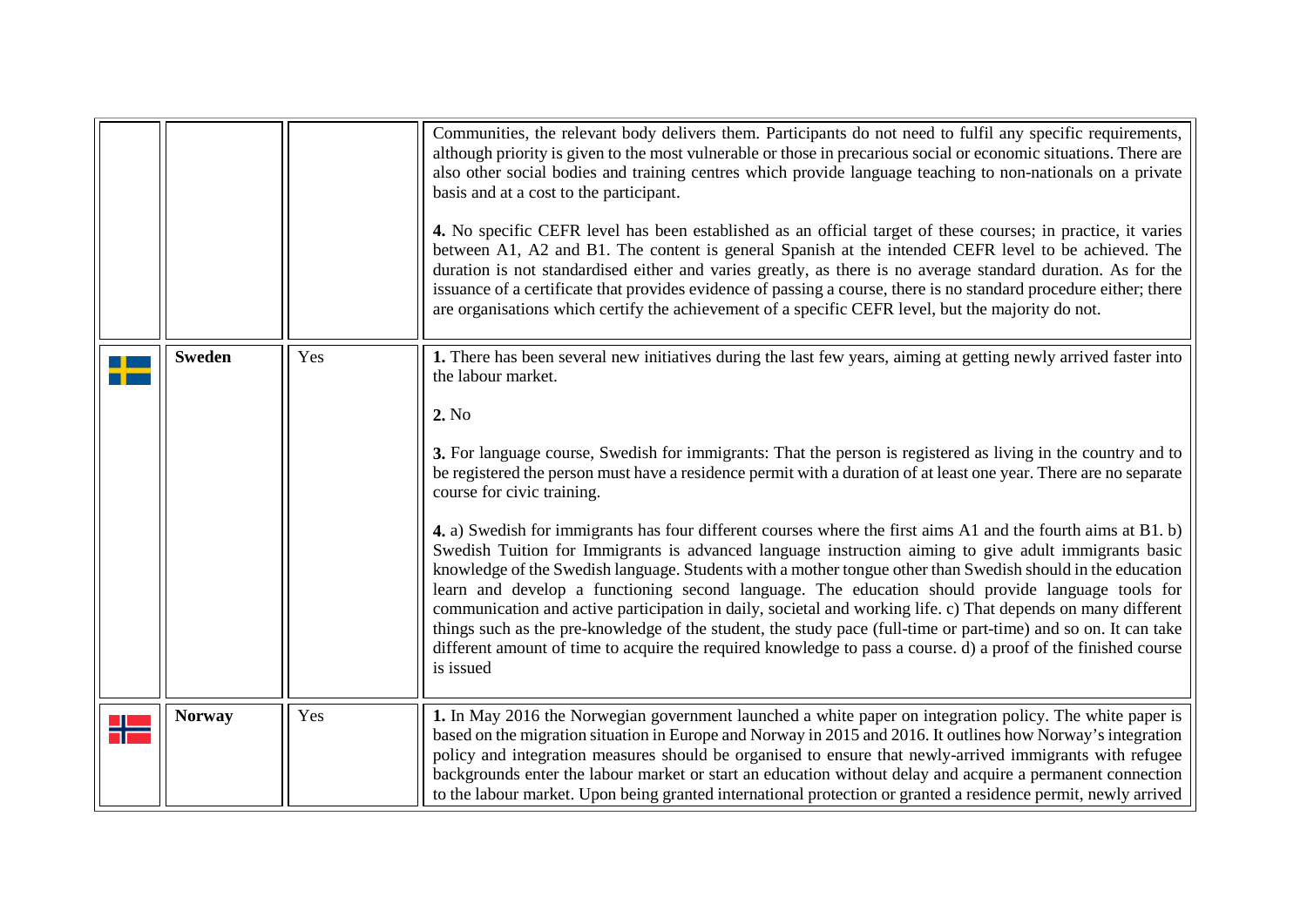|  | immigrants between the ages of 18 and 55 have the right and the obligation to participate in the Introduction<br>Program, according to the Introduction Act of 2003. The program includes Norwegian language education and<br>social studies education, as well as career guidance and work training. Participation in local civil society<br>activities is also encouraged. The purpose of this Act is to increase the possibility of newly arrived immigrants<br>participating in working and social life and to increase their financial independence. Foreign nationals between<br>18 and 55 years of age who have a residence permit that forms the basis for eventually getting a permanent<br>residence permit in Norway, will have the right and obligation to participate in Norwegian language training<br>and social studies. A minimum of 600 hours of Norwegian language training and social studies will be given<br>free of charge within the first three years.                                                                                                                                                                               |
|--|---------------------------------------------------------------------------------------------------------------------------------------------------------------------------------------------------------------------------------------------------------------------------------------------------------------------------------------------------------------------------------------------------------------------------------------------------------------------------------------------------------------------------------------------------------------------------------------------------------------------------------------------------------------------------------------------------------------------------------------------------------------------------------------------------------------------------------------------------------------------------------------------------------------------------------------------------------------------------------------------------------------------------------------------------------------------------------------------------------------------------------------------------------------|
|  | 2. A TCN does not strictly speaking have to master Norwegian at any level just to settle in Norway, but the<br>fact is that few occupations that require highly qualified employees are open to professionals who do not master<br>Norwegian well. There are particular branches such as in the building industry, where unskilled labour can be<br>hired without much knowledge of Norwegian. However, it is not possible to get Norwegian citizenship without<br>documenting either a good knowledge of Norwegian - such as achieved through a Norwegian schooling, or<br>having attended 300 hours of language instruction. The level aimed at is A2 in the CEFR. It is not assessed<br>and exams do not have to be passed.                                                                                                                                                                                                                                                                                                                                                                                                                                |
|  | 3. Even with a visitors visa, anyone can pay for and take languages courses privately, these are readily available<br>at any number of private language centers. Some universities offer summer courses in Norwegian that are on<br>a pay-only basis. The introduction program is only offered free of charge to asylum seekers granted<br>international protection, or residence granted on humanitarian grounds. Other immigrants can request<br>attendance on these courses, but might have to pay - it depends on capacity.                                                                                                                                                                                                                                                                                                                                                                                                                                                                                                                                                                                                                               |
|  | 4. From 1 January 2017, those who apply for Norwegian citizenship must have passed an oral Norwegian test<br>at minimum level A2 and a test in social studies in Norwegian. This is a requirement for everyone between 18<br>and 67 years old. The requirement to pass these tests are in addition to the requirement that an applicant must<br>complete tuition in Norwegian or Sami to be able to get Norwegian citizenship. If an applicant is between 55<br>and 67 years old, the requirement to complete this tuition is new. ** The introduction program language<br>element aims at approximately level 2A (2 year program, 5 days a week, most weeks of the year); attendance<br>required, skills tested. ** The obligatory 300 hours required for citizenship is also aimed at level $2A - 1B + +$<br>see below ** There is a test for professionals, and university applications; Bergens test. The level to pass this<br>test is about B2 - C1. The written Bergens test is designed for foreigners who intend to apply for admission at<br>a Norwegian university or college, as well as for Norwegian citizens who have graduated from secondary |